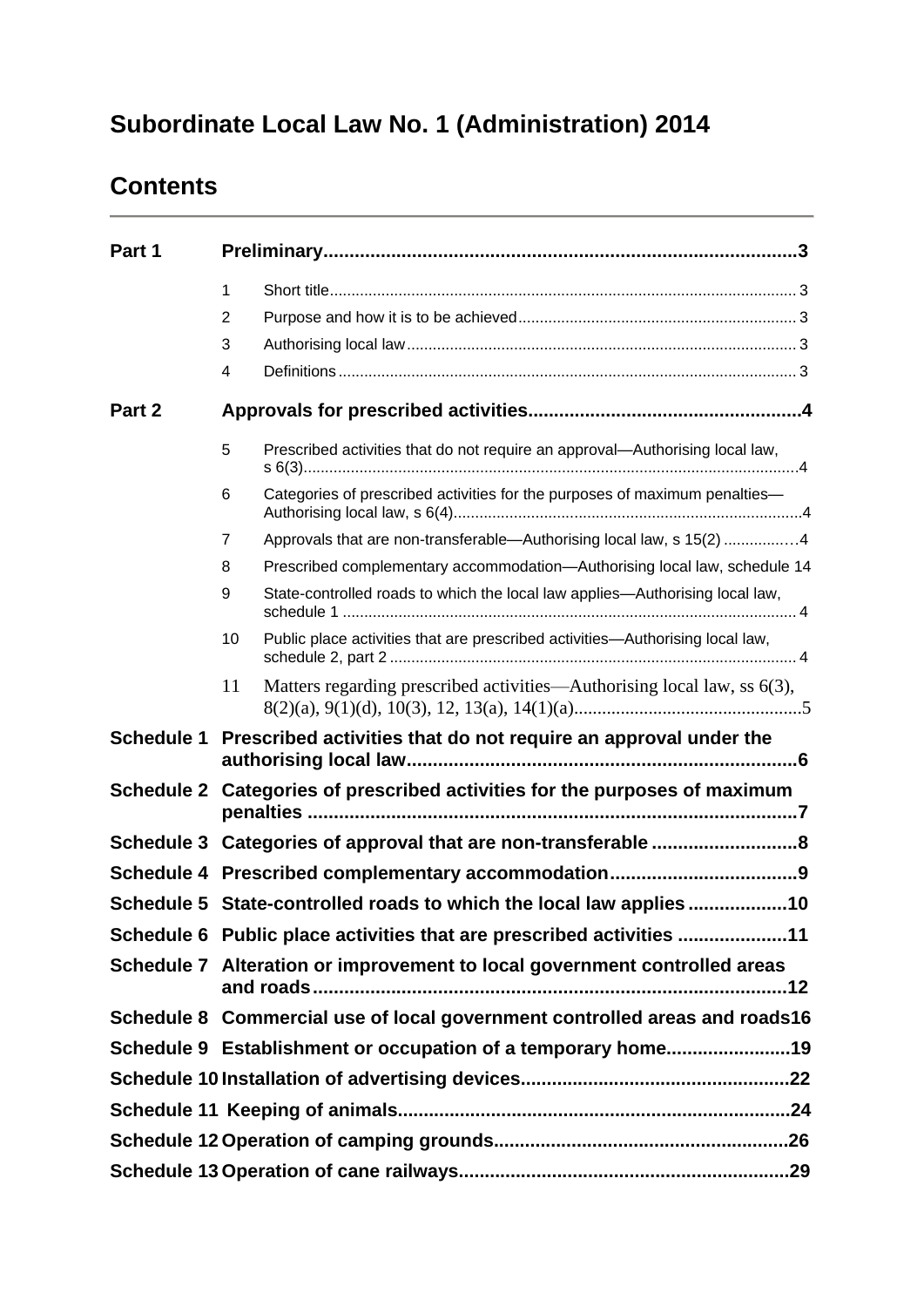| Schedule 17 Operation of shared facility accommodation34                                                                                          |
|---------------------------------------------------------------------------------------------------------------------------------------------------|
| Schedule 18 Operation of temporary entertainment events37                                                                                         |
| Schedule 19 Undertaking regulated activities regarding human remains- (a)<br>disturbance of human remains buried outside a cemetery40             |
| Schedule 20 Undertaking regulated activities regarding human remains- (b)<br>burial or disposal of human remains outside a cemetery42             |
| Schedule 21 Undertaking regulated activities regarding human remains— (c)<br>disturbance of human remains in a local government cemetery44        |
| Schedule 22 Undertaking regulated activities on local government controlled<br>areas and roads- (a) driving or leading of animals to cross a road |
| Schedule 23 Undertaking regulated activities on local government controlled<br>areas and roads- (b) depositing of goods or materials48            |
| Schedule 24 Undertaking regulated activities on local government controlled<br>areas and roads— (c) holding of a public place activity prescribed |
| Schedule 25 Bringing or driving motor vehicles onto a park or reserve54                                                                           |
| Schedule 26 Bringing or driving prohibited vehicles onto motor vehicle access                                                                     |
| Schedule 27 Use of bathing reserves for training, competitions etc57                                                                              |
| Schedule 28 Parking contrary to an indication on an official traffic sign<br>regulating parking by time or payment of a fee58                     |
| Schedule 29 Parking in a loading zone by displaying a commercial vehicle                                                                          |
| Schedule 30 Carrying out works on a road or interfering with a road or its                                                                        |
|                                                                                                                                                   |
| Schedule 32 Undertaking scientific research in a trust area 644                                                                                   |
|                                                                                                                                                   |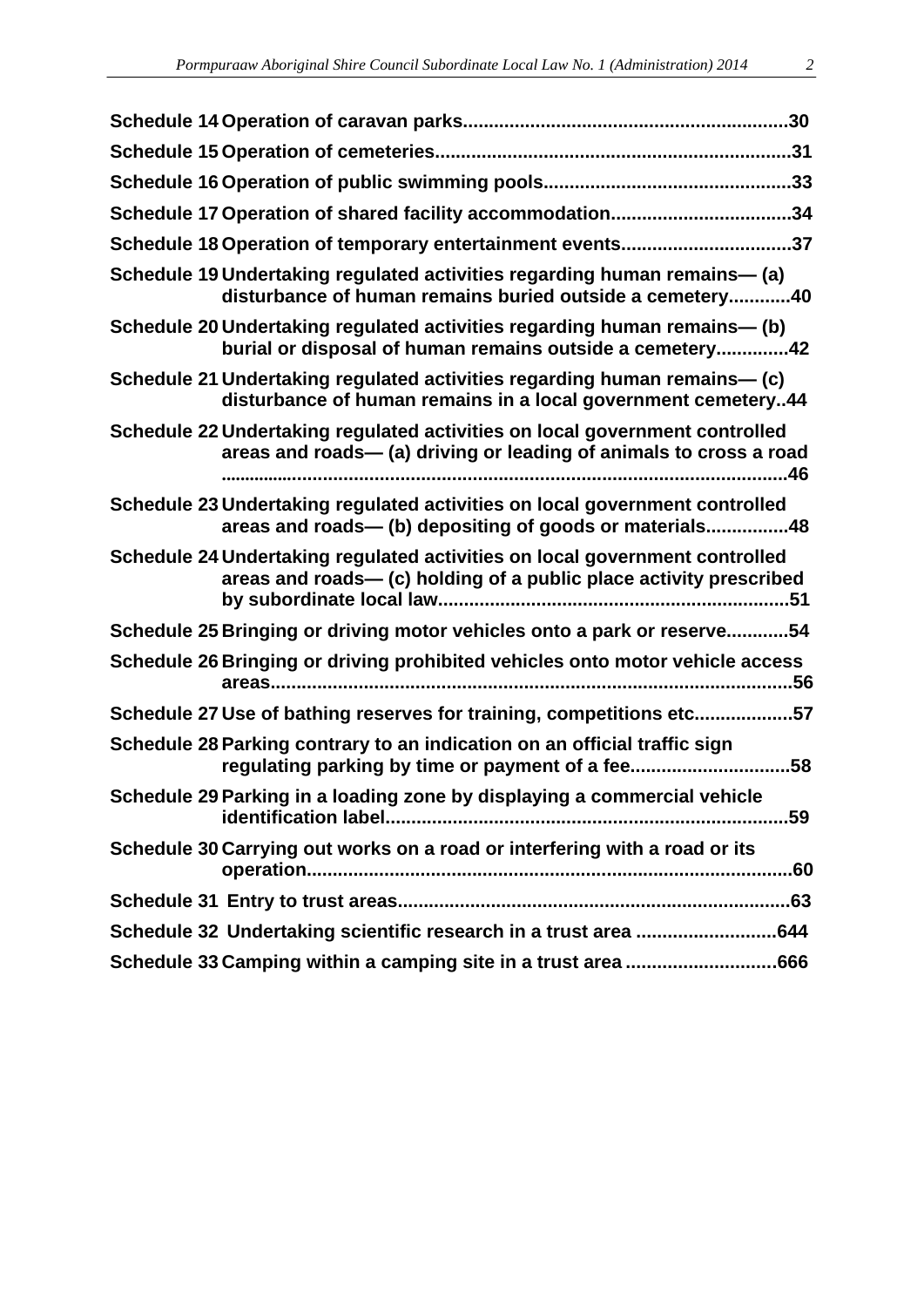# <span id="page-2-0"></span>**Part 1 Preliminary**

#### <span id="page-2-1"></span>**1 Short title**

This subordinate local law may be cited as *Subordinate Local Law No. 1 (Administration) 2014.*

#### <span id="page-2-2"></span>**2 Purpose and how it is to be achieved**

- (1) The purpose of this subordinate local law is to supplement *Local Law No. 1 (Administration) \_ 2010*, which provides for a legal and procedural framework for the administration, implementation and enforcement of the local government's local laws, subordinate local laws and other regulatory powers, and for miscellaneous administrative matters.
- (2) The purpose is to be achieved by providing for—
	- (a) various matters regarding the granting of approvals for prescribed activities; and
	- (b) further specification of the definitions relevant to various prescribed activities.

#### <span id="page-2-3"></span>**3 Authorising local law**

The making of the provisions in this subordinate local law is authorised by *Local Law No. 1 (Administration)\_\_ 2010* (the *authorising local law*)*.*

#### <span id="page-2-4"></span>**4 Definitions**

(1) Particular words used in this subordinate local law have the same meaning as provided for in the authorising local law.

(2) In this subordinate local law *standard public liability insurance condition*  means that the approval holder must

a) for the duration of the term of the approval, maintain in full force and effect a public liability insurance policy

i. in the joint names of the approval holder and the local government and

ii. covering their respective rights, interests and liabilities to third parties in respect of accidental death of, or accidental bodily injury to, persons or accidental damage to property; and

iii. for an amount of no less than \$10 million for any single event; and

b) prior to the commencement of the activity, provide the local government with a certificate of currency for the public liability insurance policy; and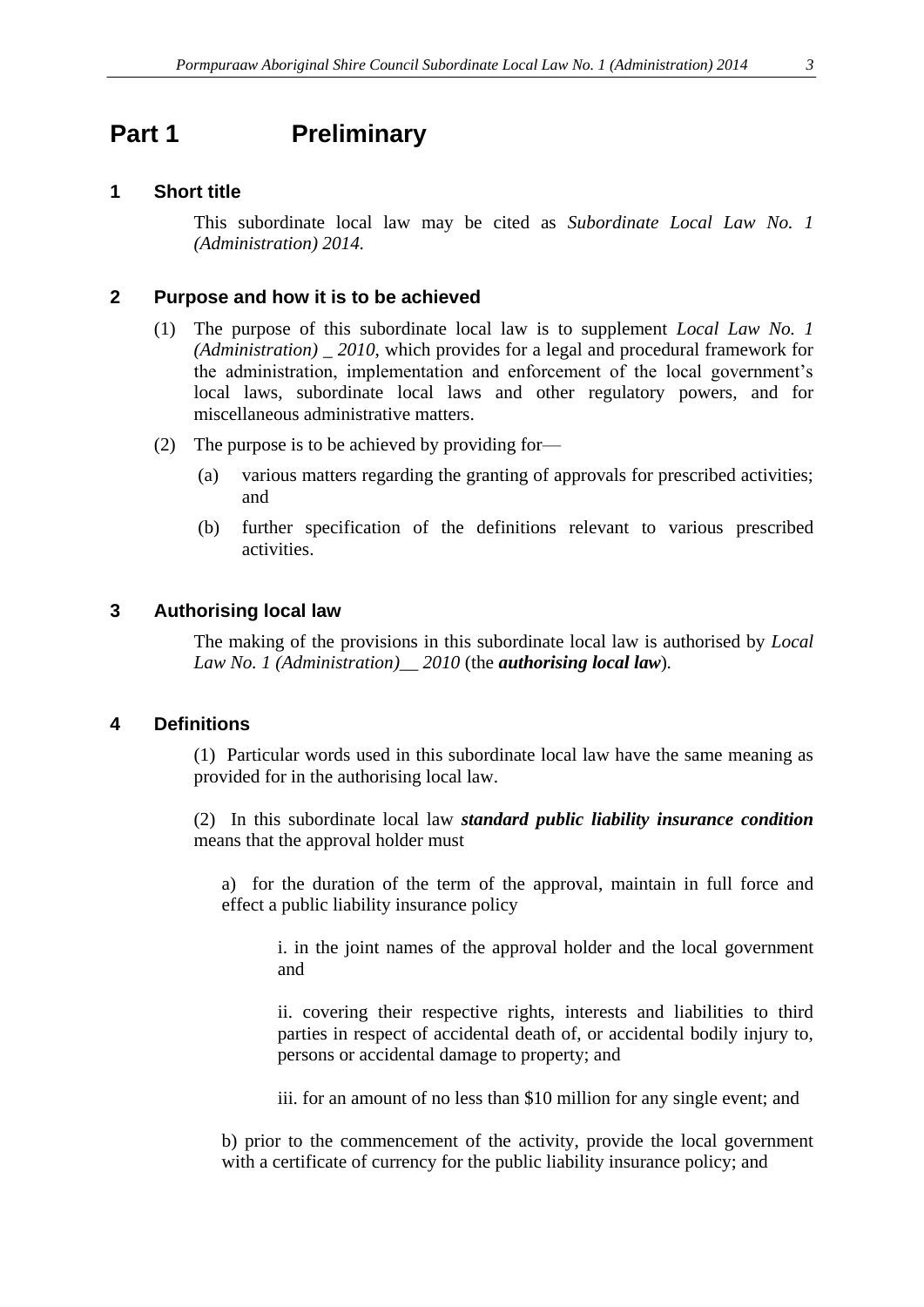c) indemnify the local government against all actions, proceedings, claims, demands, costs, losses, damages and expenses which may be brought against, or made upon, the local government as a result of the activity.

# **Part 2 Approvals for prescribed activities**

#### **5 Prescribed activities that do not require an approval—Authorising local law, s 6(3)**

For section  $6(3)$  of the authorising local law, it is declared that section  $6(2)$  of the authorising local law does not apply to the prescribed activities listed in schedule 1.

#### **6 Categories of prescribed activities for the purposes of maximum penalties—Authorising local law, s 6(4)**

For section 6(4) of the authorising local law, it is declared that—

- (a) the prescribed activities listed in part 1 of schedule 2 are category 1 activities; and
- (b) the prescribed activities listed in part 2 of schedule 2 are category 2 activities; and
- (c) the prescribed activities listed in part 3 of schedule 2 are category 3 activities.

#### <span id="page-3-0"></span>**7 Approvals that are non-transferable—Authorising local law, s 15(2)**

For section 15(2) of the authorising local law, it is declared that the categories of approval listed in schedule 3 are non-transferable.

#### <span id="page-3-1"></span>**8 Prescribed complementary accommodation—Authorising local law, schedule 1**

For the purposes of the definition of *complementary accommodation* in schedule 1 of the authorising local law, the accommodation listed in schedule 4 is prescribed as appropriate for caravan parks.

#### <span id="page-3-2"></span>**9 State-controlled roads to which the local law applies—Authorising local law, schedule 1**

For the purposes of the definition of *road* in schedule 1 of the authorising local law, the State-controlled roads listed in schedule 5 are roads to which the authorising local law applies unless otherwise provided in the local law.

#### <span id="page-3-3"></span>**10 Public place activities that are prescribed activities—Authorising local law, schedule 2, part 2**

For the purposes of paragraph (c) of the definition of *regulated activities on local government controlled areas and roads* in part 2 of schedule 2 of the authorising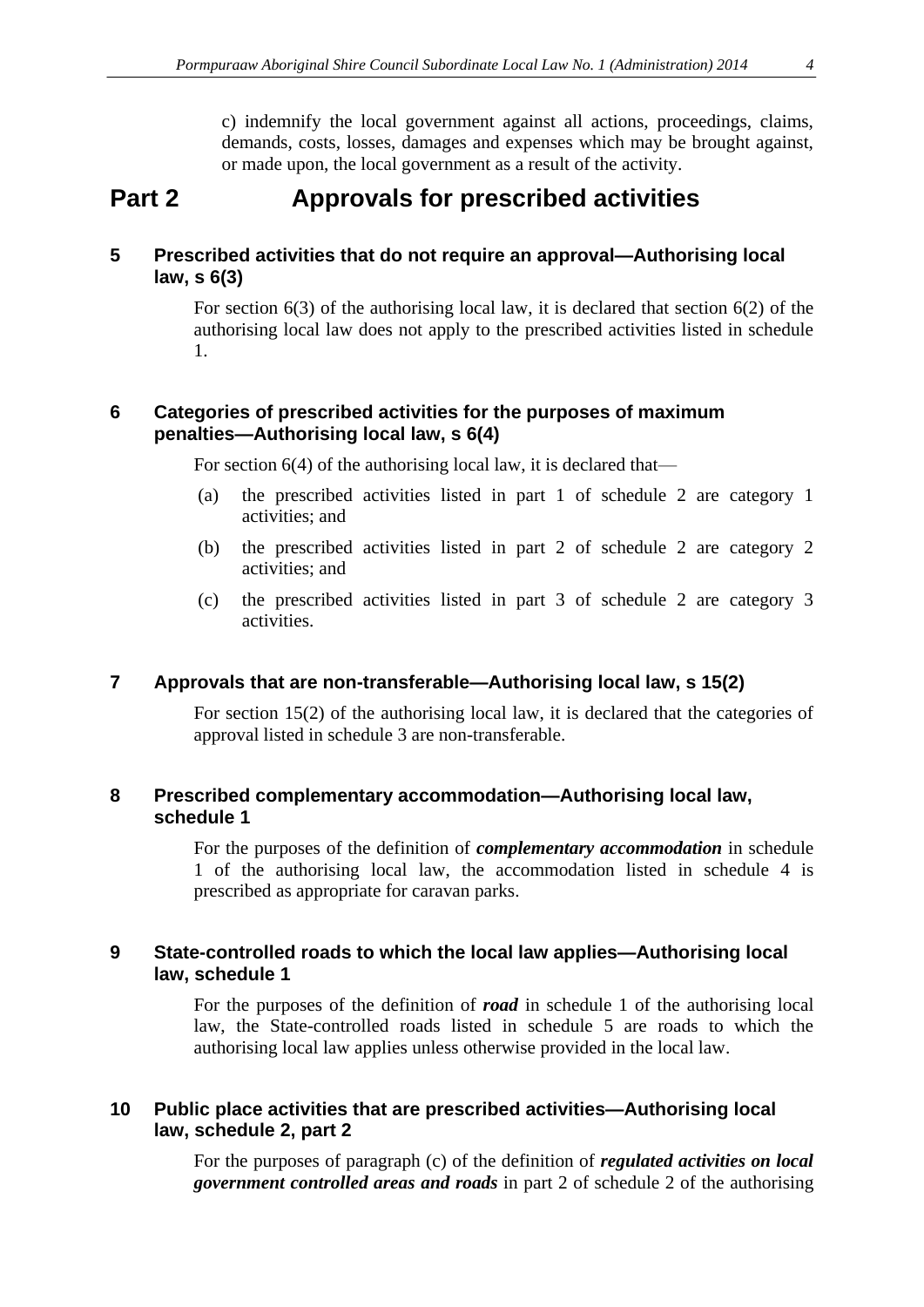local law, the holding of a public place activity listed in schedule 6 is a prescribed activity.

#### **11 Matters regarding prescribed activities—Authorising local law, ss 6(3), 8(2)(a), 9(1)(d), 10(3), 12, 13(a), 14(1)(a)**

- (1) For each prescribed activity, a schedule prescribes the matters specified in this section for the prescribed activity named in section 1 of the schedule.
- (2) For section 6(3) of the authorising local law, it is declared that section 6(2) of the authorising local law does not apply to an activity stated in section 2 of the schedule relating to the prescribed activity.
- (3) For section 8(2)(a) of the authorising local law, the documents and materials that must accompany an application for approval for the prescribed activity are stated in section 3 of the schedule relating to the prescribed activity.
- (4) For section 9(1)(d) of the authorising local law, the local government may only grant an approval for a prescribed activity if it is satisfied the proposed operation and management of the activity would be consistent with the additional criteria prescribed in section 4 of the schedule relating to the prescribed activity.
- (5) For section 10(3) of the authorising local law, the conditions that must be imposed on an approval for a prescribed activity are stated in section 5 of the schedule relating to the prescribed activity.
- (6) For section 10(3) of the authorising local law, the conditions that will ordinarily be imposed on an approval for a prescribed activity are stated in section 6 of the schedule relating to the prescribed activity.
- (7) For section 13(a) of the authorising local law, the term of an approval for a prescribed activity is provided for in section 7 of the schedule relating to the prescribed activity.
- (8) For section 14(1)(a) of the authorising local law, the further term for renewal or extension of an approval for a prescribed activity is provided for in section 8 of the schedule relating to the prescribed activity.
- (9) For section 12 of the authorising local law, in Table 1 of the schedule relating to a prescribed activity—
	- (a) column 1 lists the application requirements for which the local government may accept as evidence the certificate of a third party certifier; and
	- (b) column 2 lists the individuals or organisations that are declared to be third party certifiers for the corresponding application requirement in column 1; and
	- (c) column 3 lists the qualifications that are necessary for an individual or organisation to be a third party certifier for the corresponding application requirement in column 1.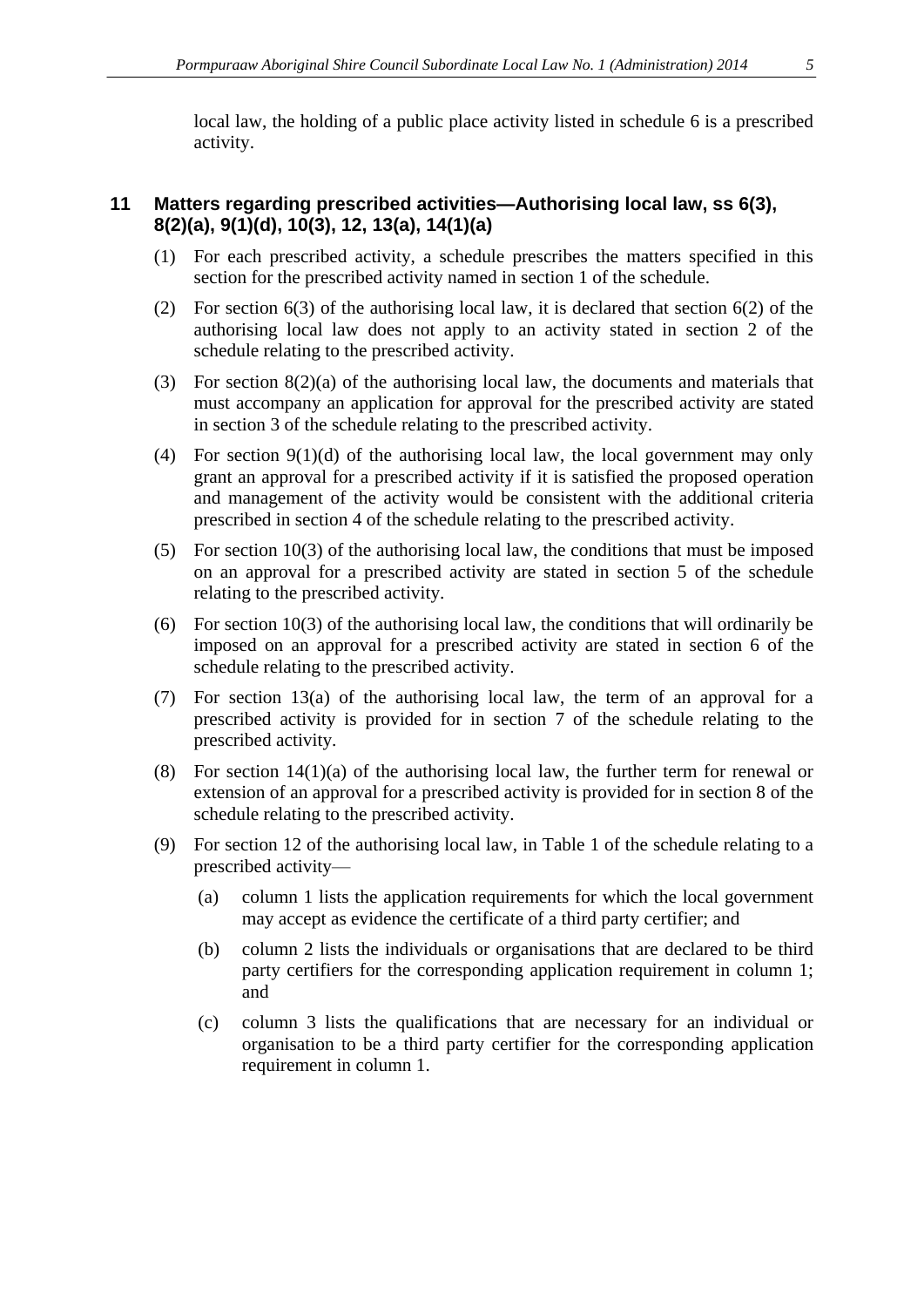# <span id="page-5-0"></span>**Schedule 1 Prescribed activities that do not require an approval under the authorising local law**

Section 5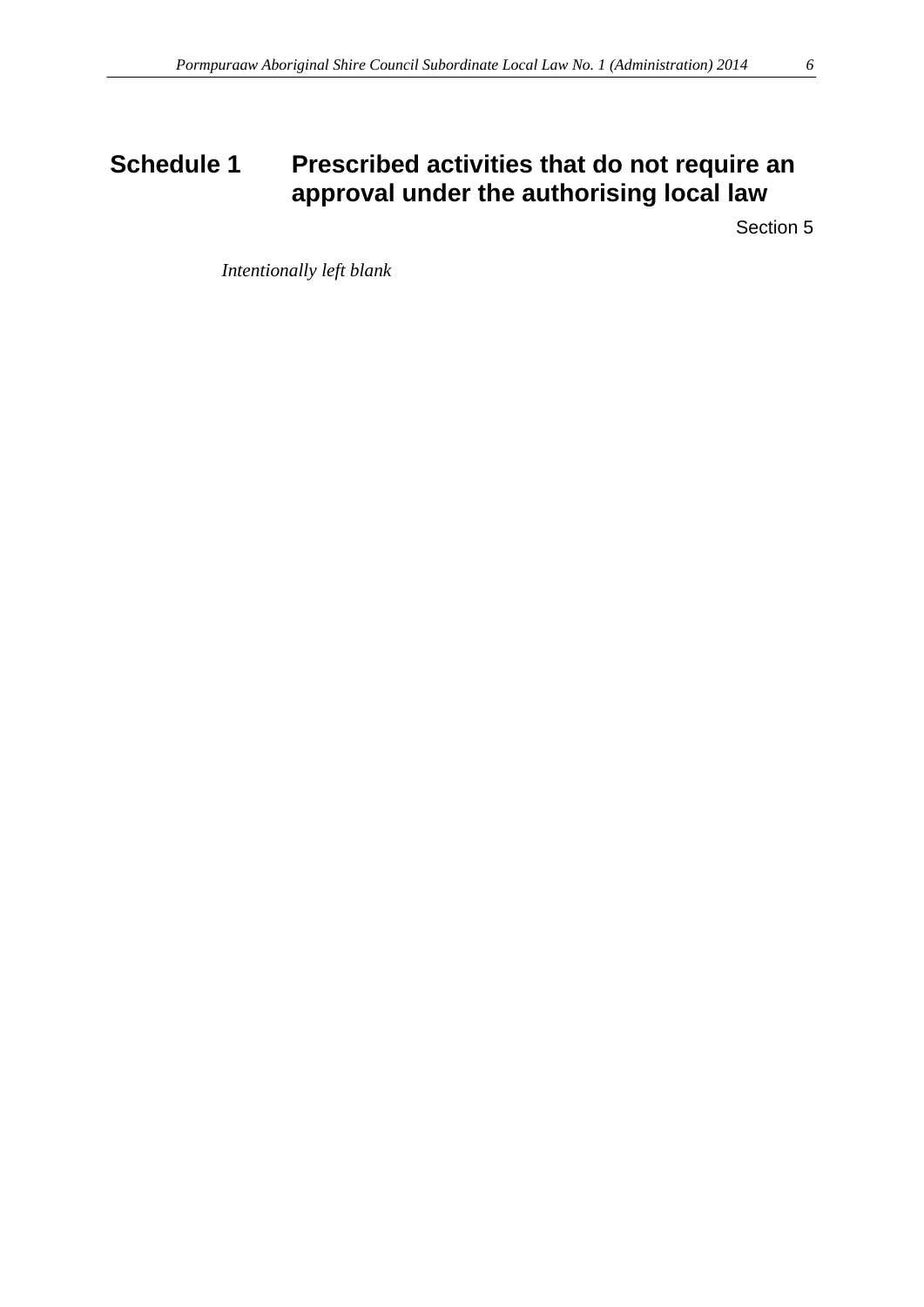# <span id="page-6-0"></span>**Schedule 2 Categories of prescribed activities for the purposes of maximum penalties**

Section 6

# **Part 1 Category 1 activities**

- 1. Alteration or improvement to local government controlled areas and roads
- 2. Commercial use of local government controlled areas and roads
- 3. Establishment or occupation of a temporary home
- 4. Installation of advertising devices
- 5. Keeping of animals
- 6. Undertaking regulated activities regarding human remains
- 7. Undertaking regulated activities on local government controlled areas and roads
- 8. Camping within a camping site in a trust area
- 9. Operation of temporary entertainment events

# **Part 2 Category 2 activities**

- *1. operation of camping grounds*
- *2. operation of caravan parks*
- *3. operation of cemeteries*
- *4. operation of shared facility accommodation*

# **Part 3 Category 3 activities**

*Left intentionally blank*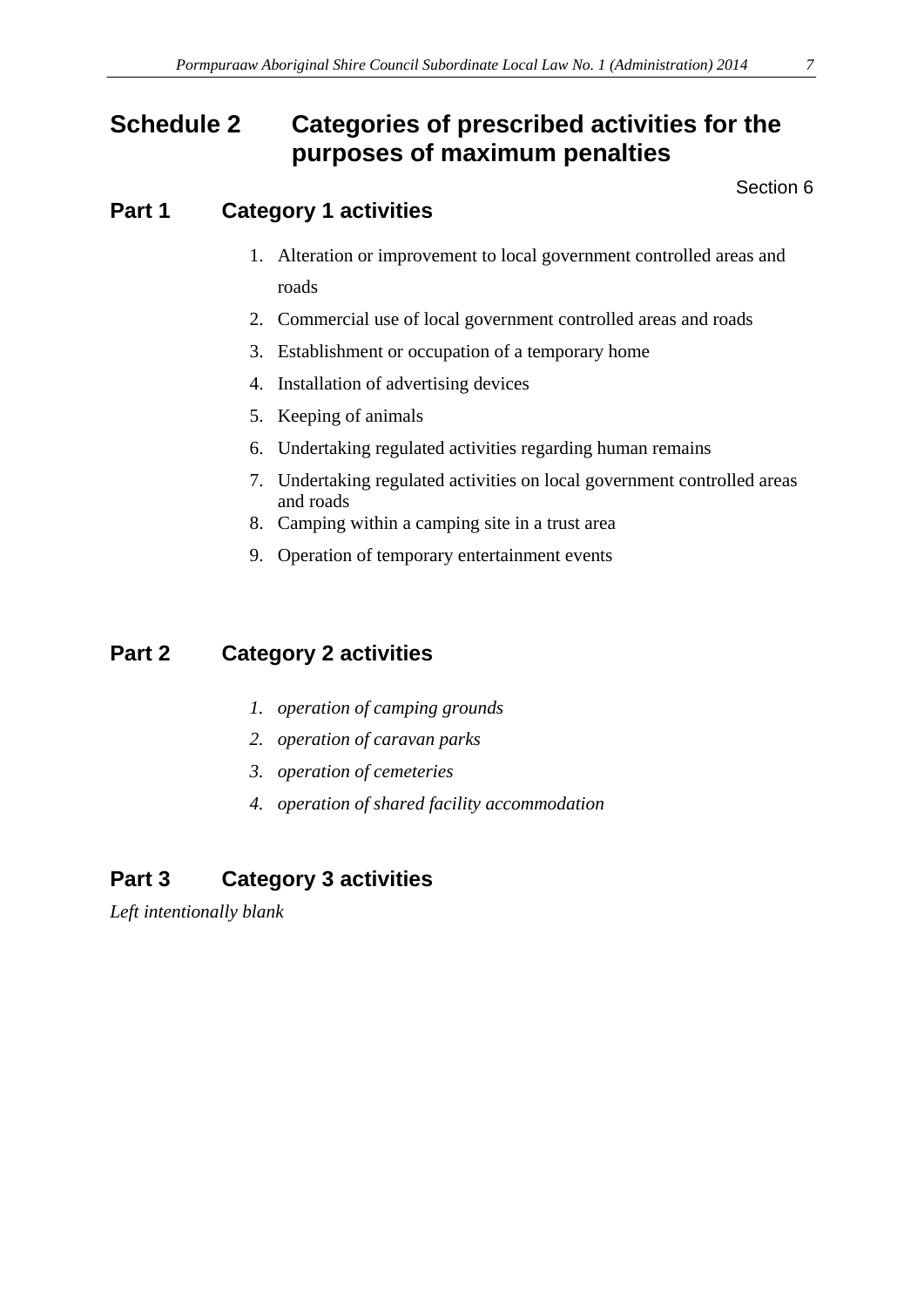# <span id="page-7-0"></span>**Schedule 3 Categories of approval that are non-transferable**

Section 7

- *1. Keeping and Breeding of animals for domestic purposes.*
- *2. Camping.*
- *3. Operation of a camp ground.*
- *4. Temporary home.*
- *5. Any item in schedule 2 of Subordinate Law No.4 (Local Government Controlled Areas Facilities and Roads) 2014 that is not intended for a commercial purpose.*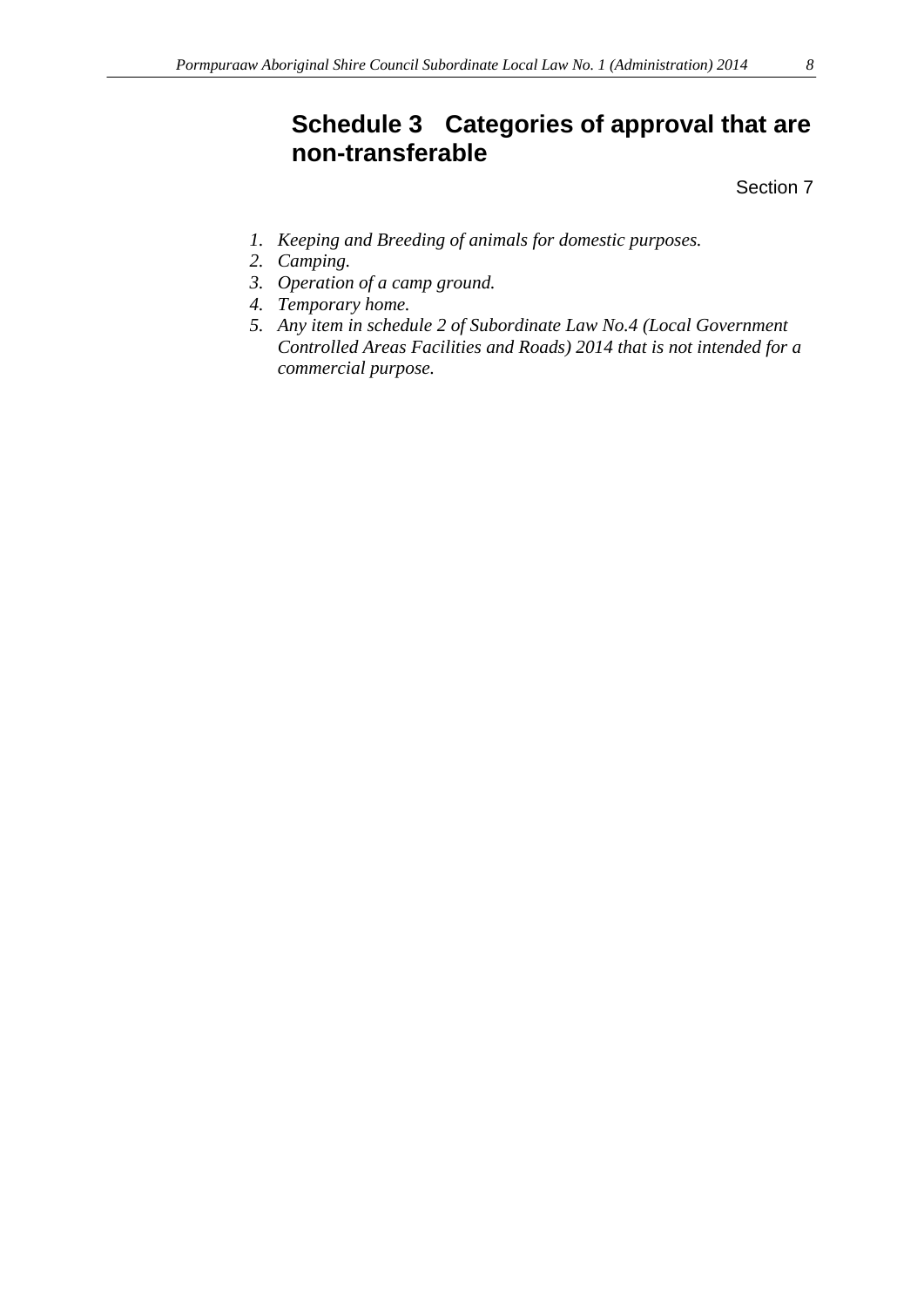# <span id="page-8-0"></span>**Schedule 4 Prescribed complementary accommodation**

Section 8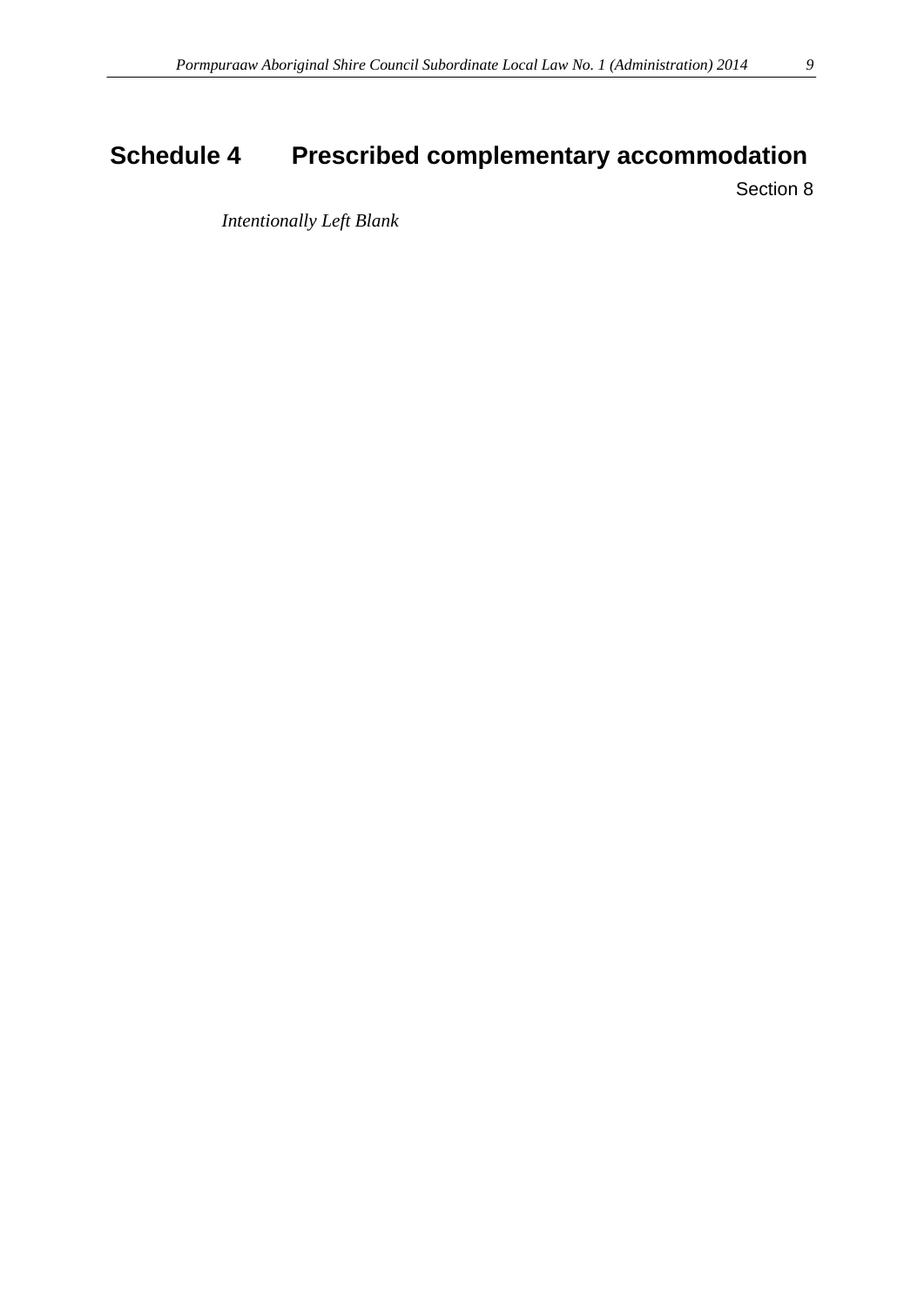# <span id="page-9-0"></span>**Schedule 5 State-controlled roads to which the local law applies**

Section 9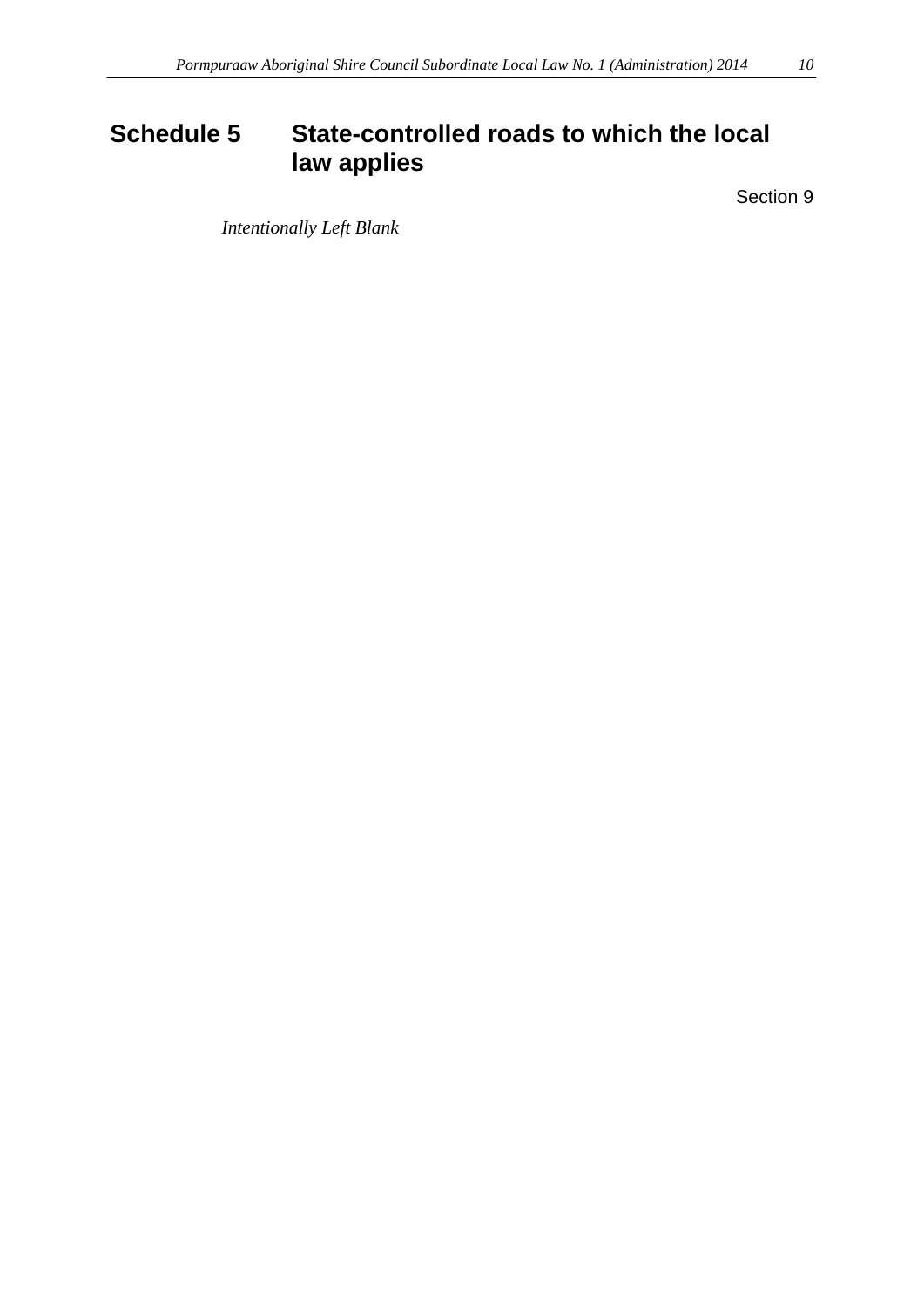# <span id="page-10-0"></span>**Schedule 6 Public place activities that are prescribed activities**

Section 10

Approval is required to hold the following activities on a local government controlled area or road:

- 1. An organised event attended by 10 or more persons including a ceremony, fundraising event, fete, training event, display, demonstration or information booth etc. but not including cultural activities such as tombstone openings and funerals etc.
- 2. A cake stall, sausage sizzle, car wash or similar fundraiser held on no more than 1 day.
- 3. A training event held on no more than 1 day.
- 4. A training event held on more than 1 day without payment of a fee.
- 5. A display, demonstration or information booth.
- 6. A right of occupation and use of a particular part of a park or reserve by sporting association or recreational group or other association on a regular or recurring basis;
- 7. A wedding ceremony for which the use of a set area is reserved.
- 8. The erection or inflation of a temporary structure which is either greater than 10 square meters in area or greater than 3 metres in height.
- 9. A procession associated with a special event usually occurring on a single day.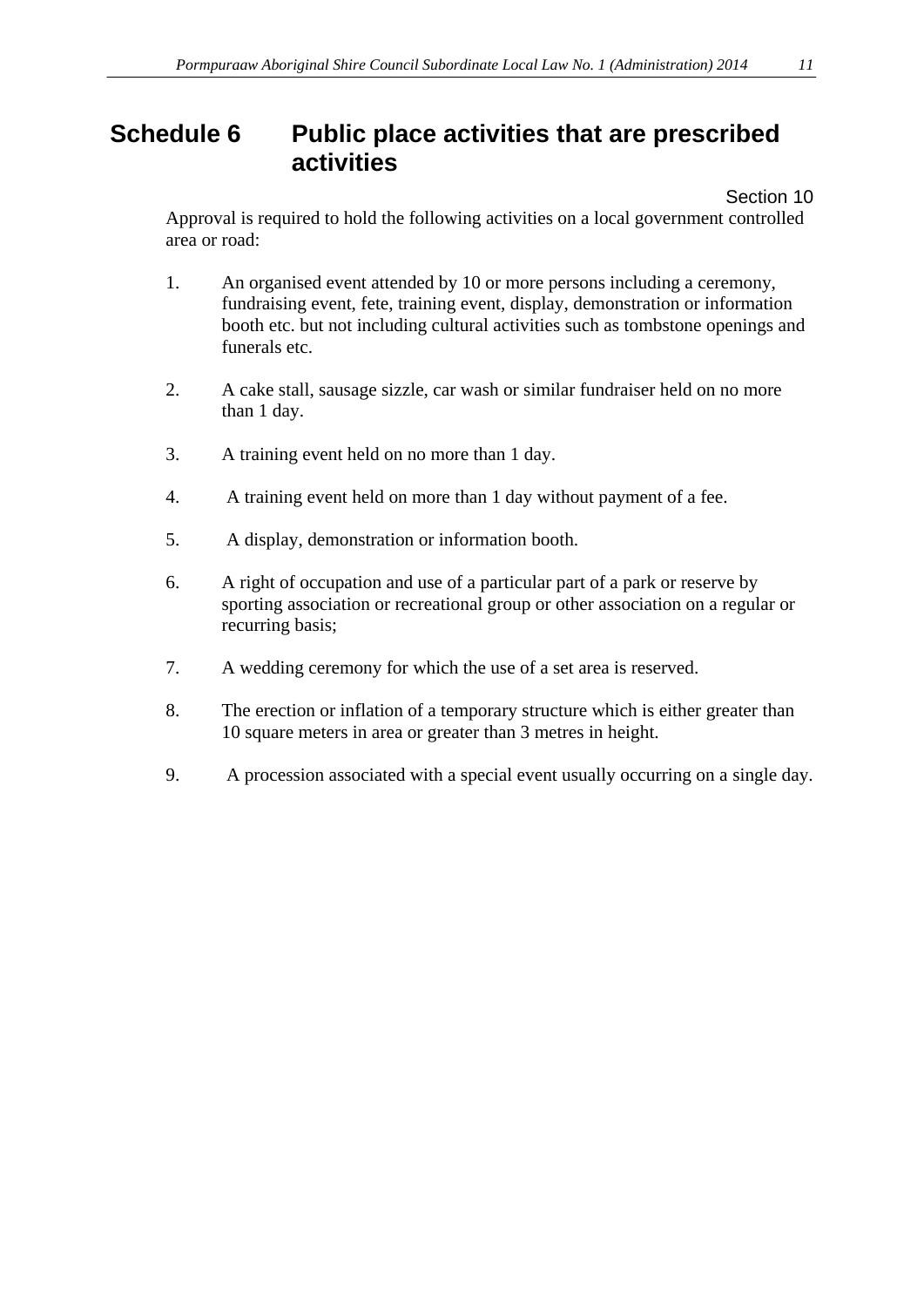# <span id="page-11-0"></span>**Schedule 7 Alteration or improvement to local government controlled areas and roads**

Section 11

#### **1 Prescribed activity**

Alteration or improvement to local government controlled areas and roads

#### **2 Activities that do not require approval under the authorising local law**

Activities of a cultural nature undertaken in the course of celebration and/or acknowledgement of a cultural holiday; and

#### (2) In this section—

*cultural nature* means activities undertaken in accordance with recognised traditional and cultural practice of the Torres Strait Islander and/or Aboriginal community in which it is practiced and/or acknowledged.

*cultural holiday* means a holiday formally gazetted under the *Holidays Act 1983* (Qld) for the Division(s) of the local government area seeking to celebrate and/or acknowledge a culturally-significant event, and shall not include holidays of non cultural **significance.**

#### **3 Documents and materials that must accompany applications for approval**

An application for approval must be accompanied by  $-$ 

- (a) the prescribed fee; and
- (b) evidence of public liability insurance certificate; and
- (c) full details of all proposed alterations and/or improvements; and

(d) all applicable building plans and applicable approvals required under another law for the proposed alterations or improvements; and

(e) schedule of timeframes for the project to practical completion; and

(f) details of builders ,sub-contractors, or principal contractor engaged or proposed to be engaged to undertake the prescribed activity; and

(g) potential impacts on environment, use of or amenity of the area, Cultural Heritage and/or Native Title, and ILUA; and

(h) details of community engagement (if any), and consultation held in the division of the local government in which the prescribed activity is to be undertaken and outcome; and

(i) plan for waste removal from the community; and

(j) any other documentation or materials requested by the local government in writing.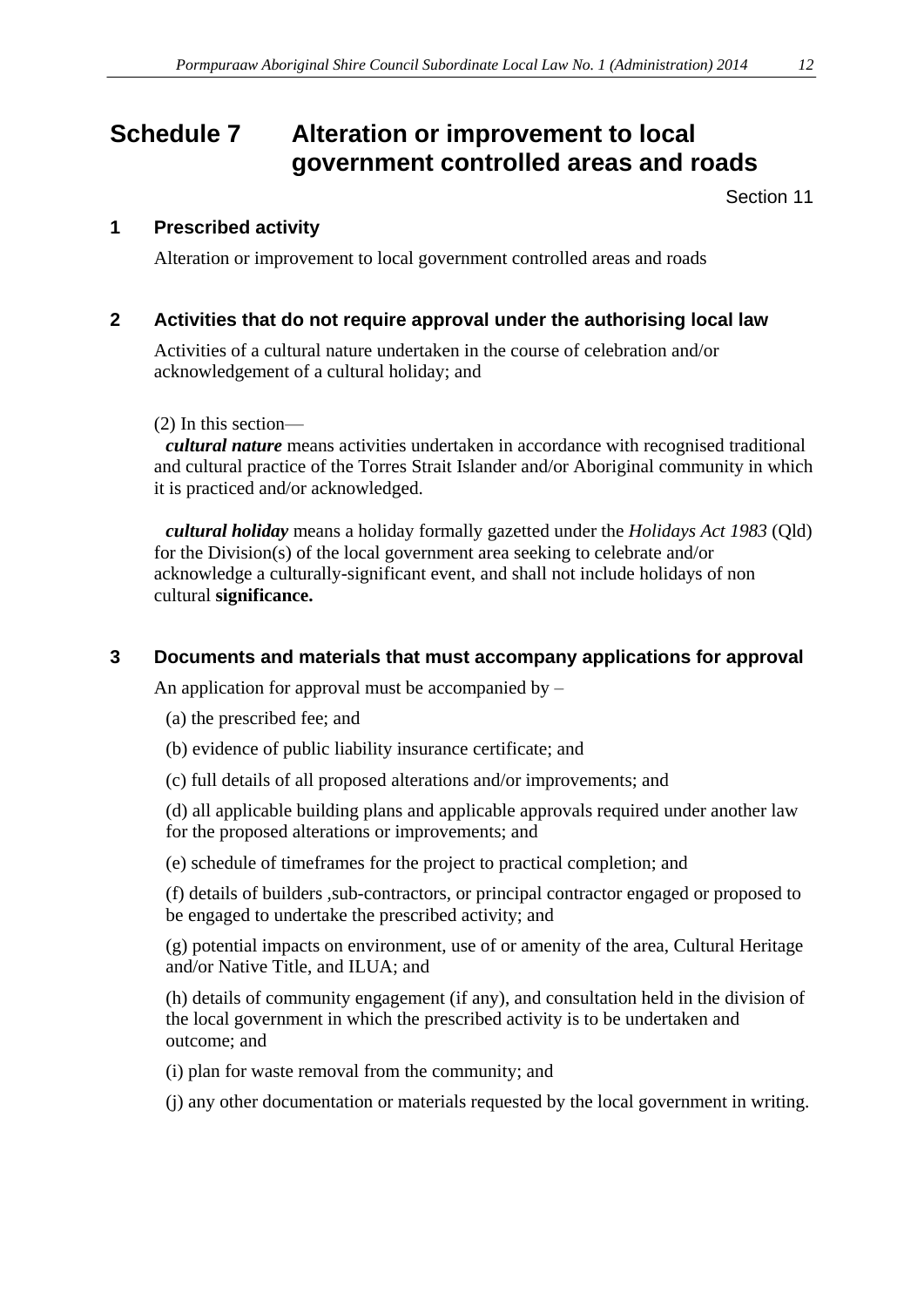### **4 Additional criteria for the granting of approval**

For all approvals, the additional criteria are –

(a) require that the alteration or improvement would not unduly interfere with the usual use of the area or the amenity of the area; and

(b) the physical suitability of the site for the proposed activity; and

(c) the suitability of any proposed structure including satisfactory compliance with relevant standards of the local and state government and/or any applicable Industry or Australian Standard(s); and

(d) the alteration or improvement will not prejudice the safety of pedestrian or vehicular traffic; and

(e) the alteration or improvement will not prejudice or interfere with the proper maintenance of existing infrastructure, the construction of future infrastructure within or adjacent to a local government area or road; and

(f) require that community engagement has occurred in the Shire in which the proposed alteration or improvement is to be undertaken in the local government area, and that the land-owner has given its consent to the proposed alteration or improvement; and

(g) require that the proposed alteration or improvement is valid under the *Native Title Act 1993 (Cth)* (if applicable) and any existing ILUA; and

(h) any other criteria the local government considers relevant to determine the application.

#### **5 Conditions that must be imposed on approvals**

Conditions that must be imposed on approvals are –

(a) require compliance with specified safety requirements; and

(b) require the approval holder to comply with standard public liability insurance condition; and

(c) if the approval holder or the holder's employee or agent damages the local government controlled area, facility or road or any public infrastructure within the local government controlled area, facility or road, it must: -

(i) take immediate steps to make the area safe and maintain the area in a safe condition until all necessary repairs are effected; and

(ii) report damage to the local government; and

(iii) provide payment to the local government to have all damage rectified or with the local government's prior approval, carry out repairs at its own expense to the satisfaction of the local government; and

(d) require the approval holder must maintain structures erected or installed, or vegetation planted, under the approval to the satisfaction of the local government; and

(e) require the approval holder to be responsible for all costs associated with the design and construction of any alteration or improvement; and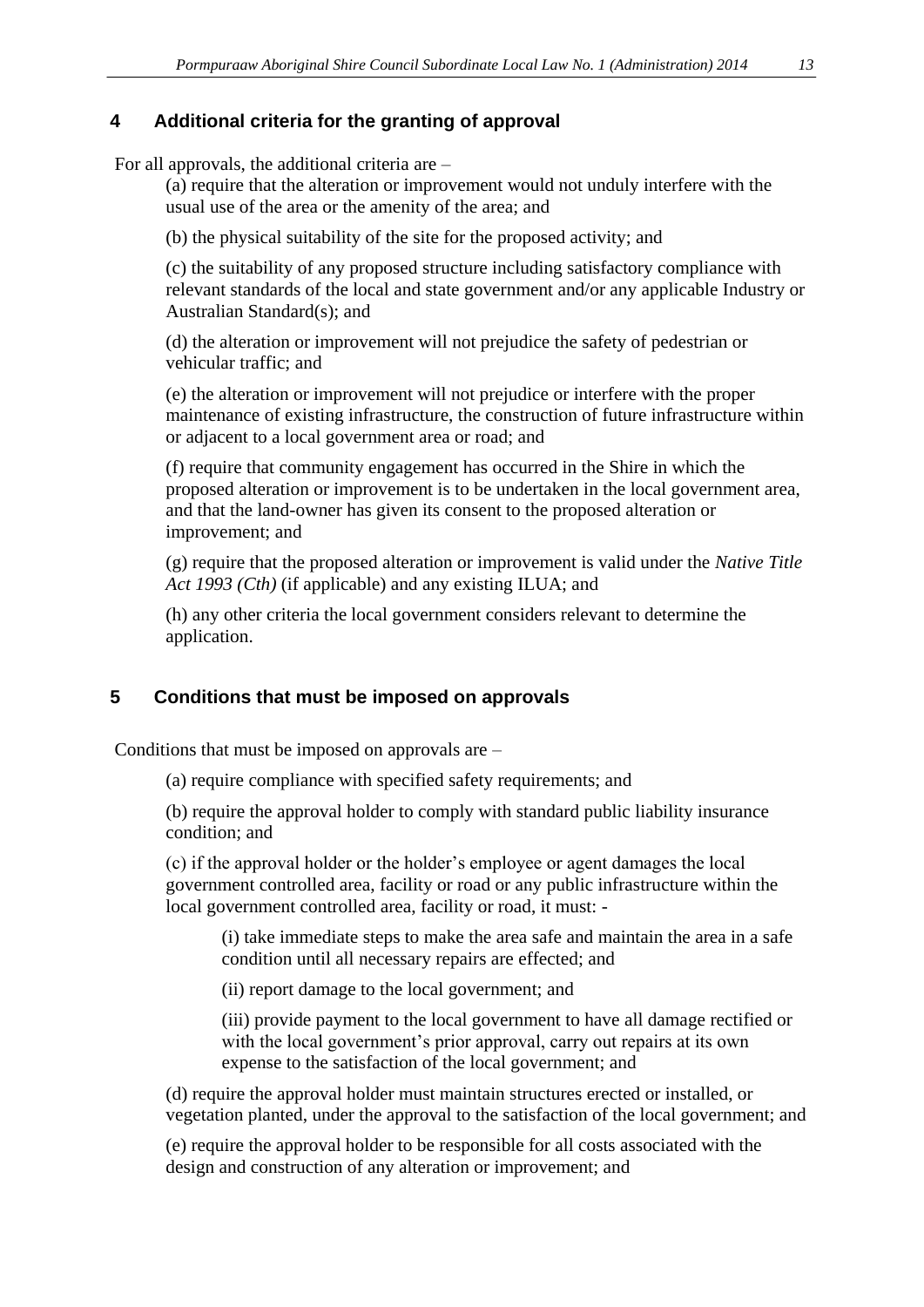(f) require that the approval holder ensure a copy of the approval is held on site during the prescribed hours of operation under the approval and must be produced for viewing upon request by an authorised person; and

(g) require the approval holder to comply with the approved dates and hours of operation as stated in the approval; and

(h) require that the alteration or improvement shall not unduly obstruct pedestrian and/or vehicular traffic; and

(i) require the approval holder to ensure the safety of pedestrians and vehicular traffic by providing and maintaining appropriate signage and barrier protection, in accordance with relevant Industry and Australian Standards; and

(j) require that the approval holder provide adequate warning of the presence of works on the local government controlled area or road –

(i) between sunset and sunrise which shall at least consist of a barrier with warning lights and a reflectorized warning sign on each side of the approved road works; and

(ii) between sunrise and sunset which shall at least consist of a barrier with warning flags or a warning sign on each side of the approved works; and

(k) require the approval holder to take all steps necessary for the protection of the public at the approval holder's cost; and

(l) ensure the approved works must be made safe at the end of each working day to allow the safe movement of vehicular and pedestrian traffic and other users of the local government controlled area and/or road; and

(m)ensure that any excavation, hole or opening shall be backfilled, consolidated and the surface reinstated upon completion of the opening works, or before the approval expires, whichever is the sooner, and to the satisfaction of the local government; and

(n) ensure any subsidence or other damage which occurs within 3 months and is attributable to the work done under this approval, must be repaired by the approval holder or agent within 7 days of receiving notice to do so by an authorised person; and

(o) ensure no environmental damage is caused; and

(p) ensure that within 30 days of completion of the works–

(i) all wastes (including surplus oil, earth, and other materials) generated by the approved works are lawfully disposed of as directed by the local government; and

(ii) remove all rubbish skips or containers; and

(iii) make good the structure of the local government area or road to the satisfaction of the local government; and

(q) require the approval holder to comply with the permitted use of the underlying tenure upon which the alteration or improvement is constructed; and

(r) require the approval holder to comply with all Native Title consents (if applicable); and

(s) require the alteration or improvement will not unreasonably obstruct traffic; and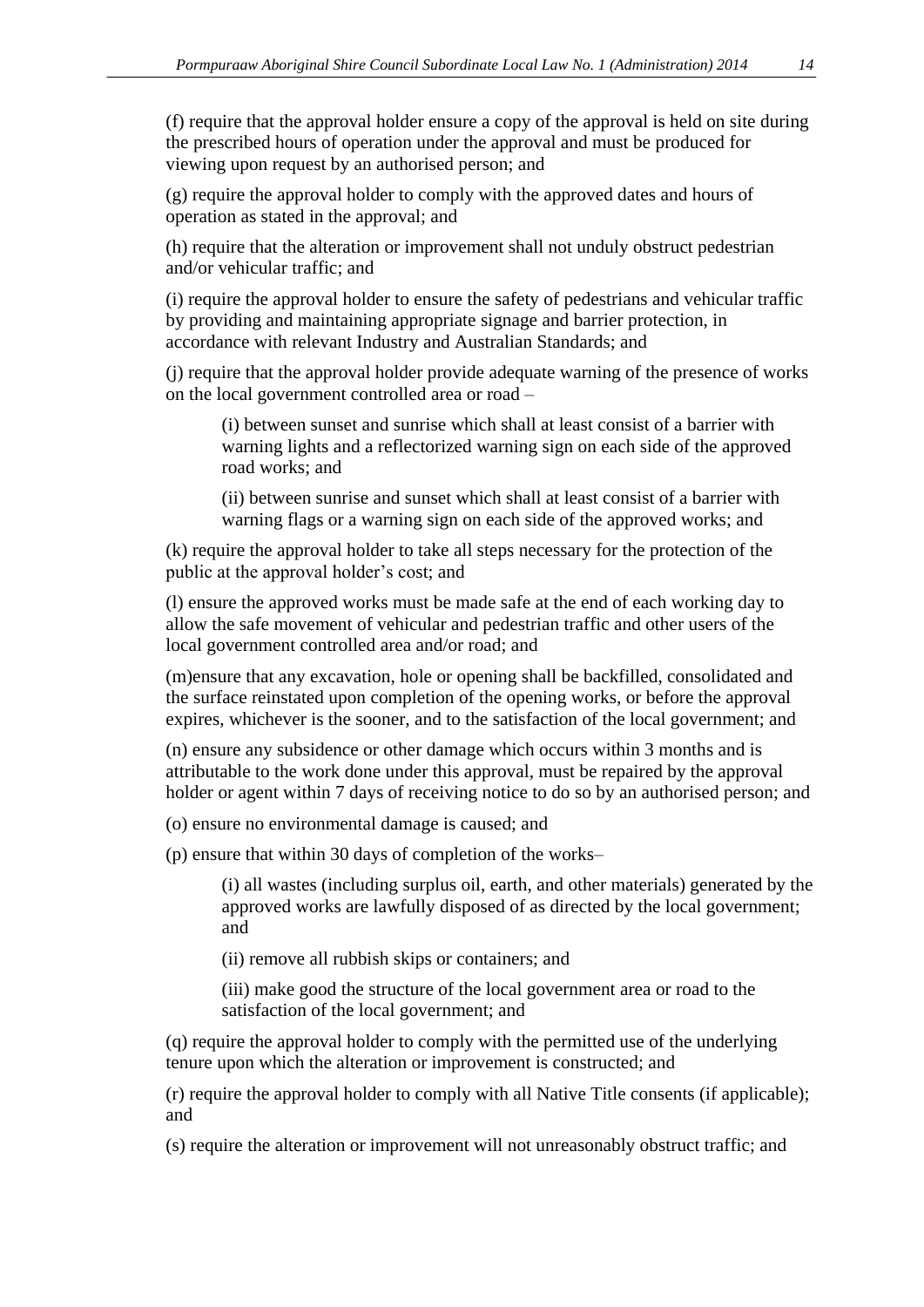(t) require that the alteration or improvement will not detrimentally affect the amenity of the local government area; and

(u) require that the alteration or improvement has been approved under the local government's Planning Scheme or equivalent planning process; and

(v) require acknowledgement from the approval holder that the use of the area is subject to any additional requirements that the local government may impose from time to time in the event of construction, alteration, or other improvement works to or adjacent to the local government controlled area or road.

# **6 Conditions that will ordinarily be imposed on approvals**

*Not applicable*

## **7 Term of approval**

The term of the approval shall be the term stated in the approval.

#### **8 Term of renewal of approval**

The term of the renewal of the approval shall be the term stated in the renewal.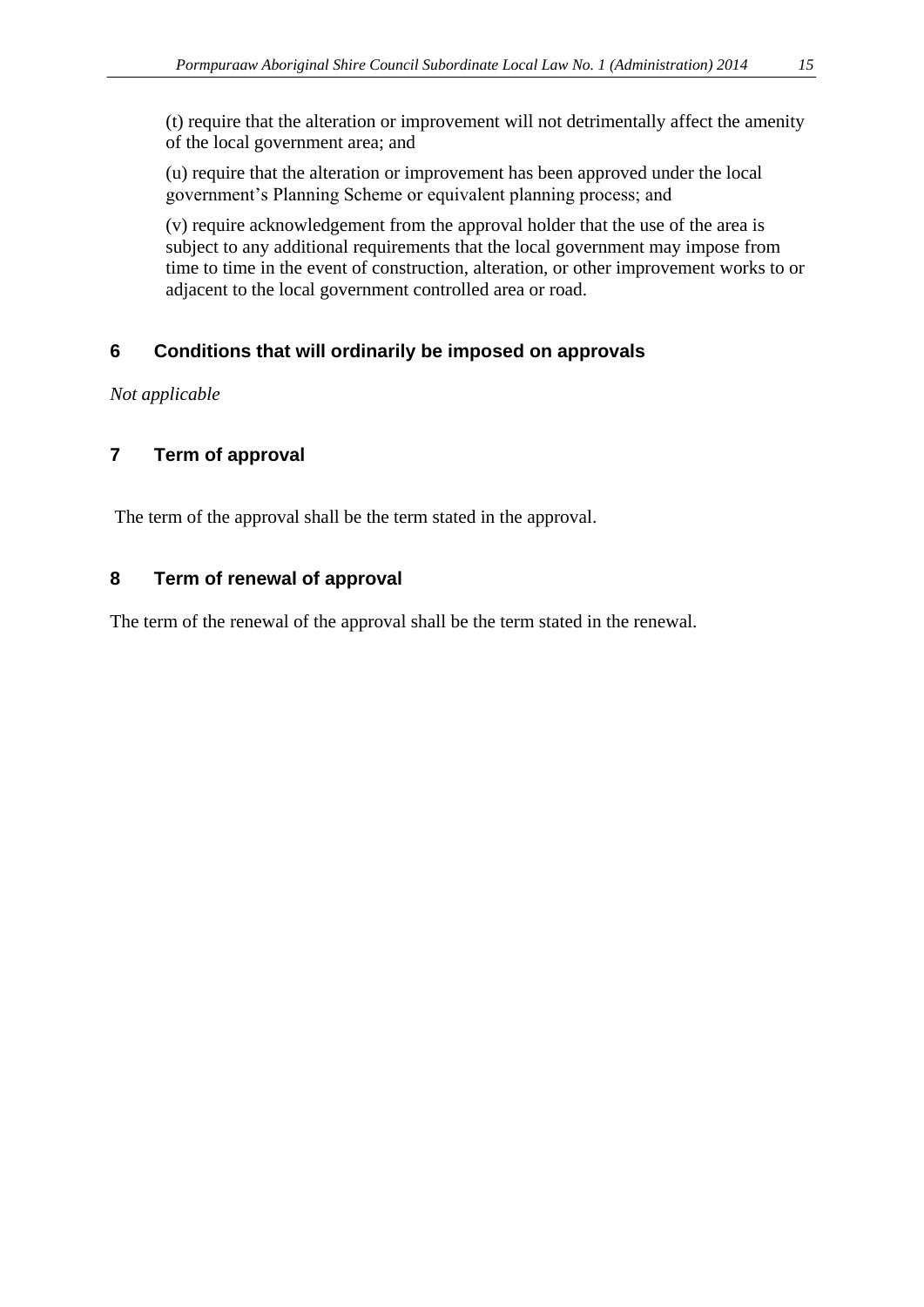# **Schedule 8 Commercial use of local government controlled areas and roads**

Section 11

#### **1 Prescribed activity**

Commercial use of local government controlled areas and roads

#### **2 Activities that do not require approval under the authorising local law**

(1) An approval under the authorising local law is not required where the activity is a public purpose activity.

(2) In this section—

*public purpose activity* means an activity undertaken for primarily public or charitable purposes (eg. fundraising events for a community sporting team or church or provision of volunteer ferry services to facilitate resident travel to and from a community event etc).

## **3 Documents and materials that must accompany applications for approval**

An application for approval must be accompanied by  $-$ 

(a) the prescribed fee; and

(b) details of the nature, time and place of the proposed activity for which the approval is sought; and

(c) if the applicant wants to use a particular part of a road for serving food or drink or for other business purposes—a plan showing the relevant part of the road; and

(d) details of the type of signage which is intended to be displayed and the method intended to be used to ensure stability of the signage; and

(e) details of any temporary structures to be erected; and

(f) a certified copy of any other registration, license, permit, or approval required for the activity under any other law; and

(g) if the activity is to operate from a vehicle – a full description of the vehicle and its registration number; and

(h) any other documentation or materials requested by the local government in writing.

# **4 Additional criteria for the granting of approval**

For all approval, the additional criteria are –

(a) the physical suitability of the area or road for the proposed use; and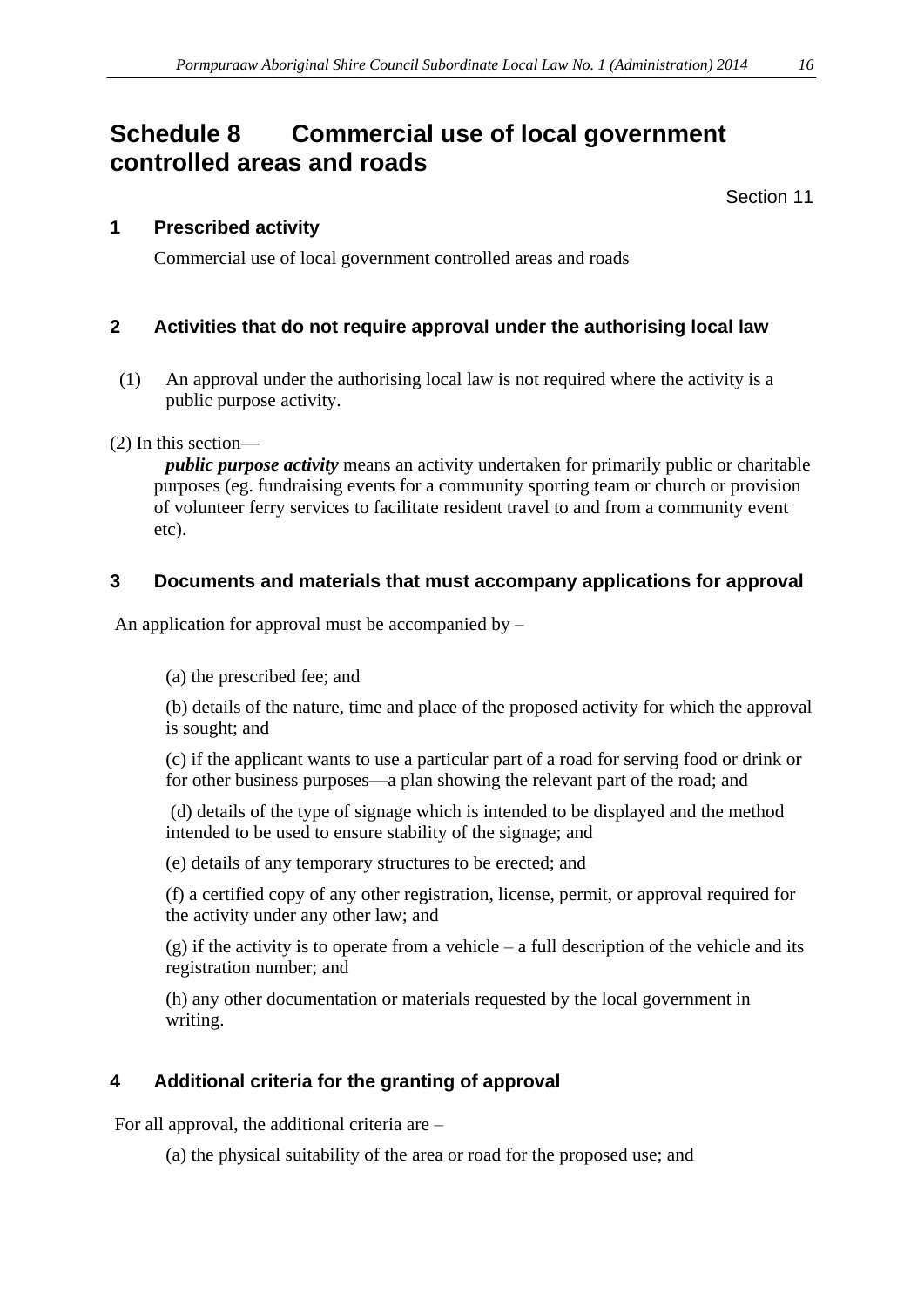(b) the activities for which the approval is sought would not unduly interfere with the proper use of a road; and

(c) the activities would not cause nuisance, inconvenience or annoyance to the occupiers of adjoining land; and

(d) the activities would not adversely affect the amenity of the surrounding area; and

(e) the likely effect on the local environment and any risk of pollution or other environmental damage; and

(f) the proximity of the activities to other existing commercial businesses; and

(g) the appropriateness, quality and condition of equipment to be used in the activity; and

(h) the likely impact on the ability of the general public to use the site concurrently with the proposed activity; and

(i) the applicant's proposals regarding the provision of shade and shelter to protect against environmental conditions; and

(j) whether the applicant's proposed waste management strategy makes provision for the satisfactory collection, storage and removal of all waste generated by the proposed activity.

(k) adversely affect existing services located in, on, or over a road.

#### **5 Conditions that must be imposed on approvals**

A condition that must be imposed on an approval is that the approval holder must comply with the standard public liability insurance condition.

#### **6 Conditions that will ordinarily be imposed on approvals**

(1) For all approvals, the conditions that will ordinarily be imposed on an approval are that the approval holder must –

(a) permit access to local government staff or contractors at all times to inspect or service facilities; and

(b) carry out the activity in accordance with any standards of the local government applicable at the time of the approval; and

(c) conduct the activity only on the days and times, and at the specific locations or areas, specified in the approval; and

(d) display the approval in the ways stated in the approval and produce the approval for inspection on demand by an authorised person; and

(e) comply with the measures specified in the approval to protect the safety of persons who may be involved in, or affected by, the activities authorised by the approval; and

(f) comply with measures specified in the approval to ensure that the activities authorised by the approval do not cause nuisance; and

(g) comply with a requirement to submit the business, vehicle or premises to be inspected by an authorised person; and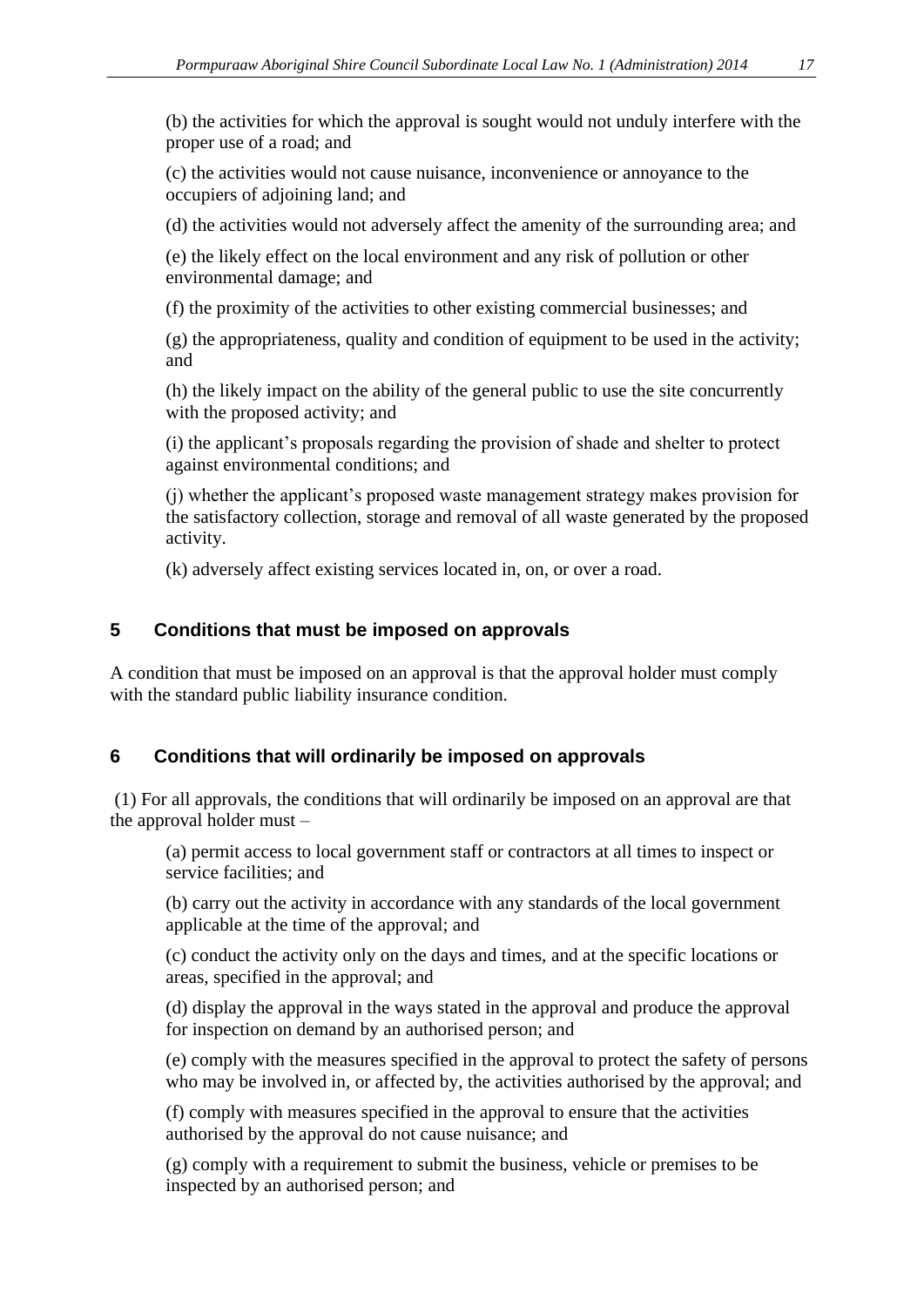(i) if the approval authorised the approval holder to use a specified part of a local government controlled area or road for carrying on a business –

(i) pay rental specified in the approval to the local government at specified intervals; and

(ii) maintain the area where the activity takes place in clean, tidy and orderly condition; and

(j) seek written authorisation from an authorised person prior to playing amplified music.

#### **7 Term of approval**

The term of the approval shall be the term stated in the approval.

#### **8 Term of renewal of approval**

The term of the renewal of the approval shall be the term stated in the renewal.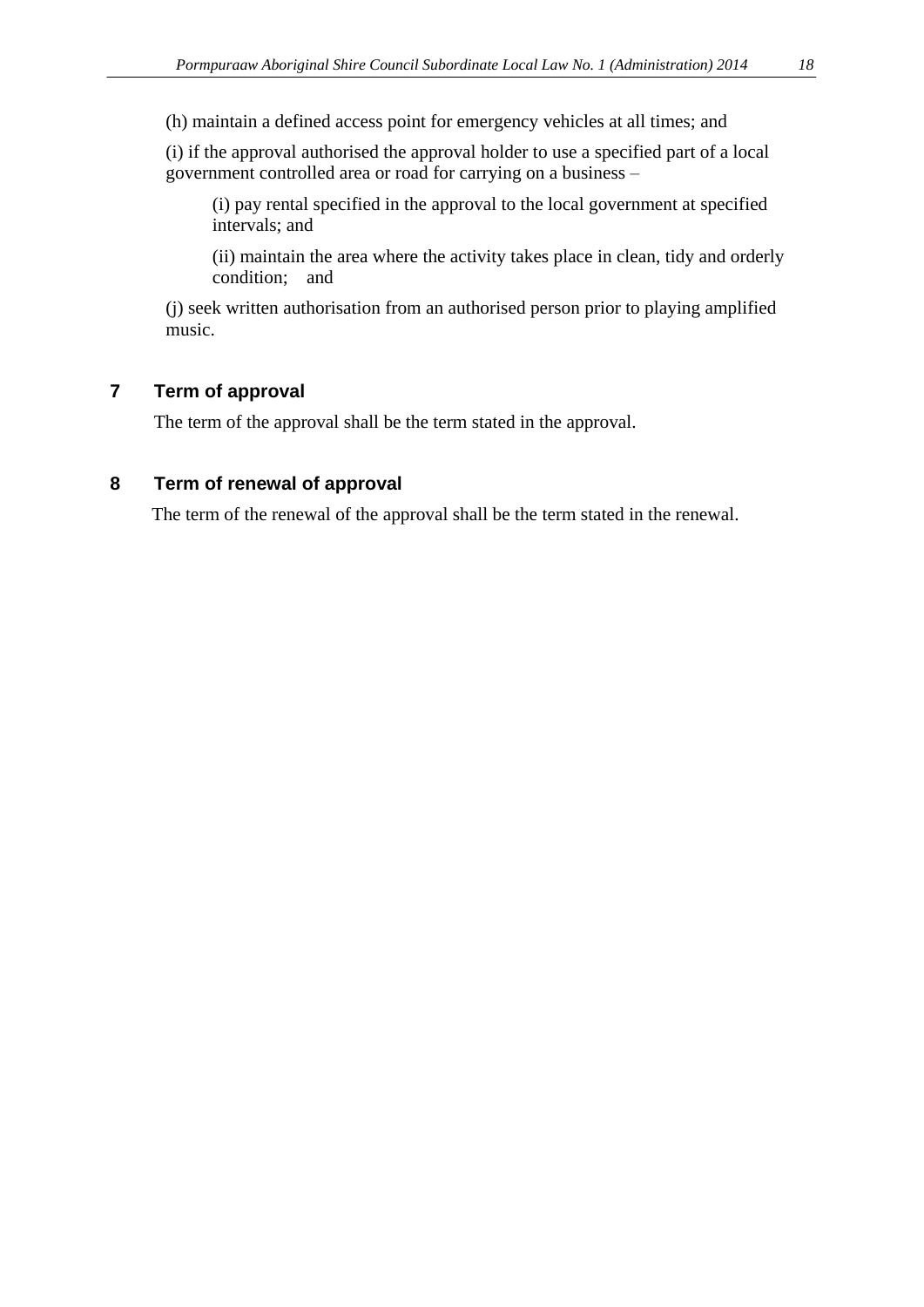# **Schedule 9 Establishment or occupation of a temporary home**

Section 11

#### **1. Prescribed activity**

Establishment or occupation of a temporary home

**2. Activities that do not require approval under the authorising local law** *Intentionally left blank*

#### **3. Documents and materials that must accompany applications for approval**

An application for an approval must be accompanied by  $-$ 

(a) the prescribed fee; and

(b) a drawing showing the design and dimensions of the proposed temporary home; and

(c) details of the materials out of which the temporary home is (or is to be) constructed and other structural details of the temporary home; and

(d) details of the location of the temporary home; and

(e) details of the builder engaged or proposed to be engaged to undertake the construction works; and

(f) a copy of the development approval for the permanent residence, together with the expected date of completion; and

(g) details or plans, where relevant, for:

- (i) waste water; (ii) sewerage; (iii) water supply; (iv) painting; (v) engineering; (vi) electrical;
- (vii) structural approval.

(h) the intended duration of occupancy of the temporary home, including a progress chart or similar timetable showing milestones during the construction process; and

(i) details of the names of persons who are to occupy the temporary home; and

(j) if the applicant is not the owner of the land on which the temporary home is (or is to be) located—the written consent of the owner; and

(k) if the land upon which the temporary home is to be established is subject to Native Title, the written consent of the Native Title holder(s); and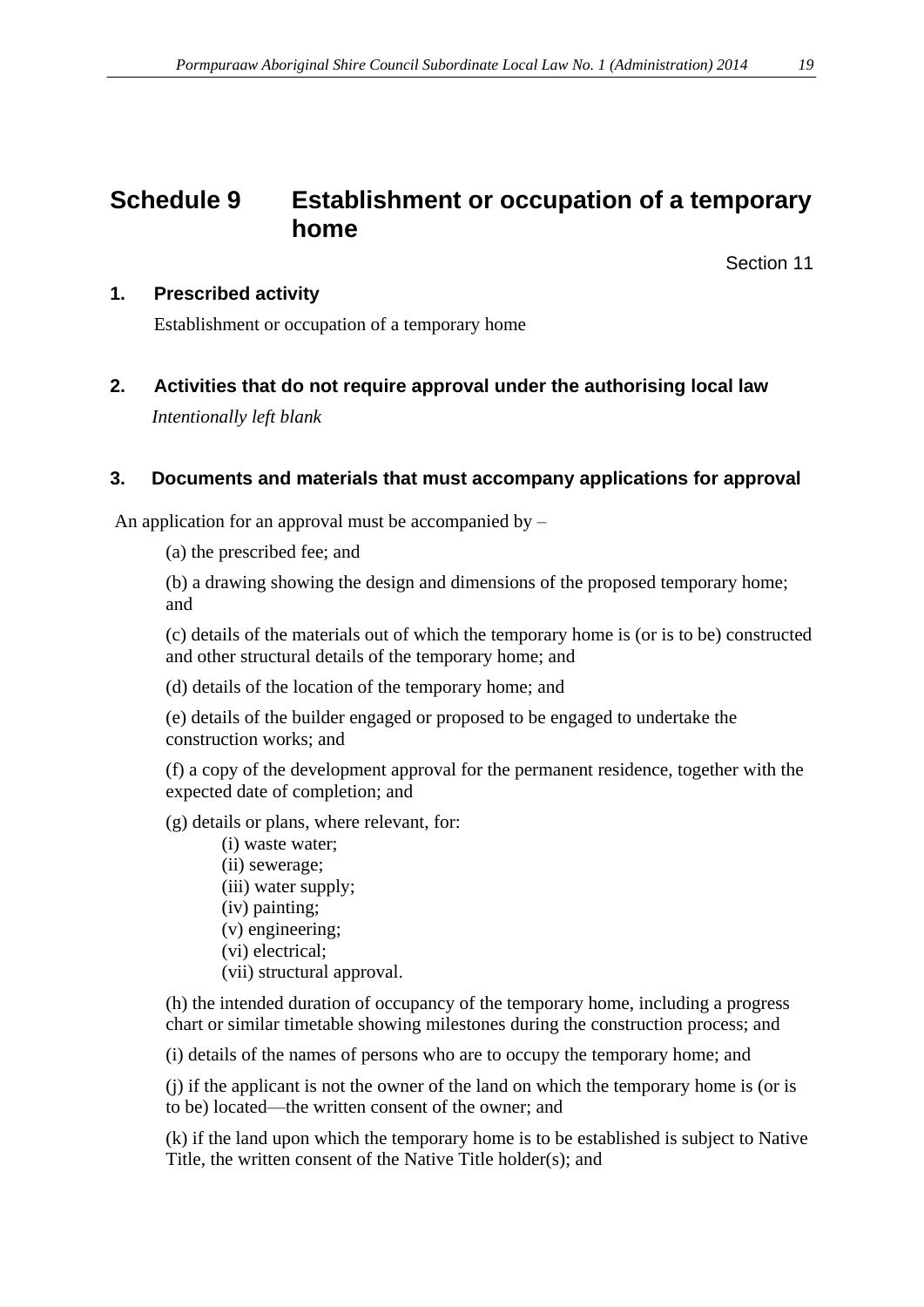(l) any other documentation or materials requested by the local government in writing.

# **4 Additional criteria for the granting of approval**

For all approvals, the additional criteria are –

(a) the temporary home will not be occupied as a place of residence permanently or for an indefinite period; and

(b) the applicant holds a current development permit for the erection of, or conversion of an existing building or structure into, a permanent residence; and

(c) the applicant proposes, within the period for which the approval is granted to erect, or convert an existing structure into, a permanent residence or to carry out building work on a permanent residence that will make the residence temporarily unfit for occupation as a place of residence; and

(d) adequate source of water will be available to the proposed temporary home; and

(e) adequate means of waste disposal and sanitation will exist to ensure that reasonable standards of health and hygiene can be maintained; and

(f) the temporary home is located in such a way as to not impact adversely on the amenity of an adjoining owner; and

(g) that reasonable grounds exist to justify the need to establish and occupy a temporary home, including special consideration where a natural disaster or emergency situation has the existing dwelling house unsuitable for habitation.

# **5 Conditions that must be imposed on approvals**

The conditions that must be imposed on an approval are that the approval holder must –

- (a) compliance with the public liability insurance condition; and
- (b) not cease construction of the permanent residence for a period greater than three (3) calendar months; and
- (c) require the provision of specified facilities for personal hygiene and sanitation, and for washing and drying clothes; and

(d) provide specified equipment, or take specified action, to ensure that the temporary home is adequately supplied with water; and

(e) keep the temporary home in good order and repair; and

(f) ensure that the temporary home is not unsightly or unhygienic.

# **6 Conditions that will ordinarily be imposed on approvals**

The conditions that will ordinarily be imposed on an approval are that the approval holder must –

(a) dismantle and remove the temporary home within one (1) month of occupation of the permanent residence or the expiry of the approval; and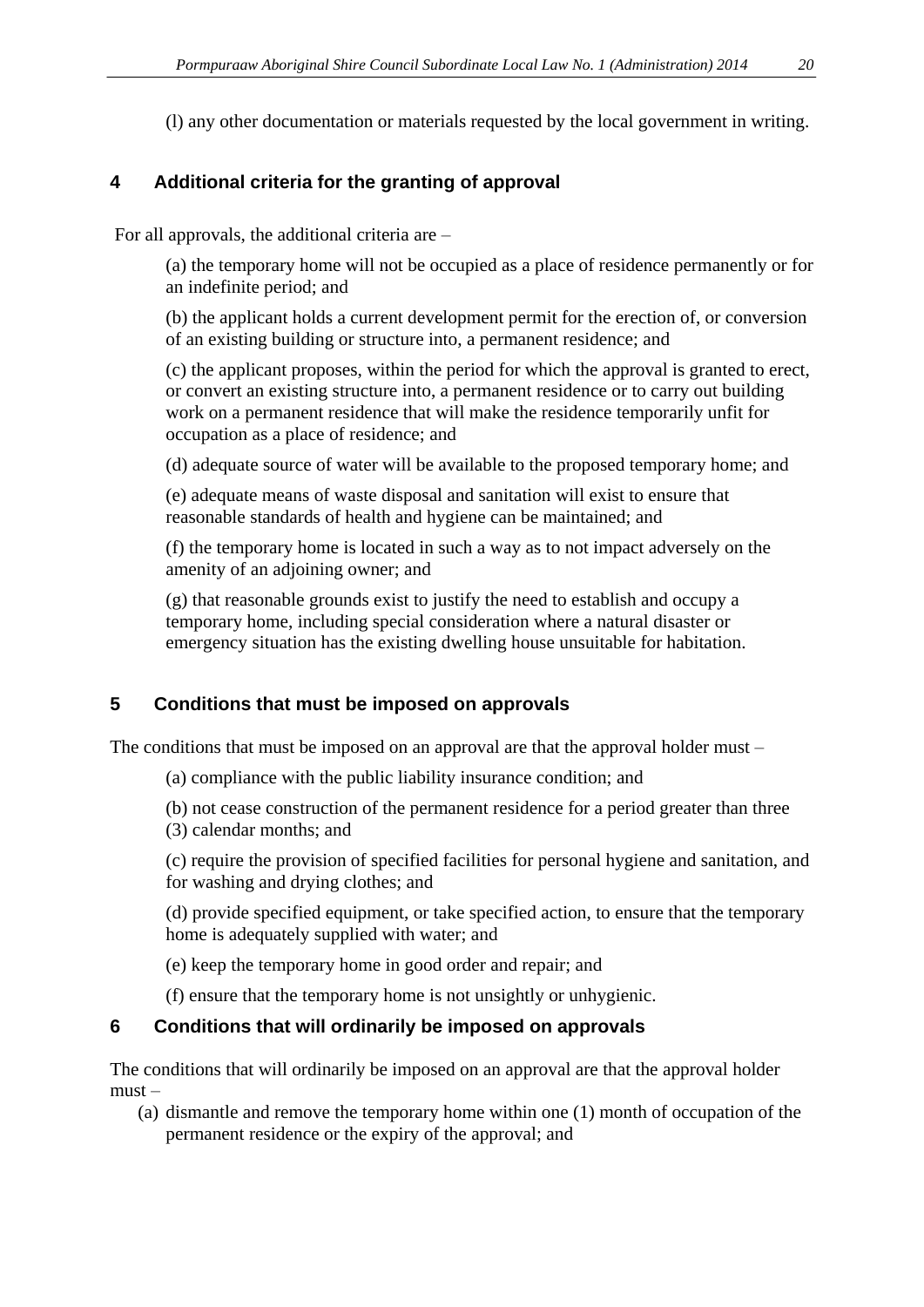(b) connect all plumbing and drainage facilities to the temporary home as soon as practicable or within 3 months of initial occupation of the temporary home so as to reasonably comply with plumbing and drainage regulations.

### **7 Term of approval**

The approval commences on the day it is issued and concludes on the sooner of –

(a) the expiry date, not exceeding 12 months from the date of issue, stated in the approval; or

(b) the date that the permanent residence or proposed permanent residence becomes fit for occupation as a place of residence.

#### **8 Term of renewal of approval**

The term of a renewal of the approval will be term stated in the renewal but must not extend beyond the expected completion date of the permanent residence unless exceptional personal circumstances exist.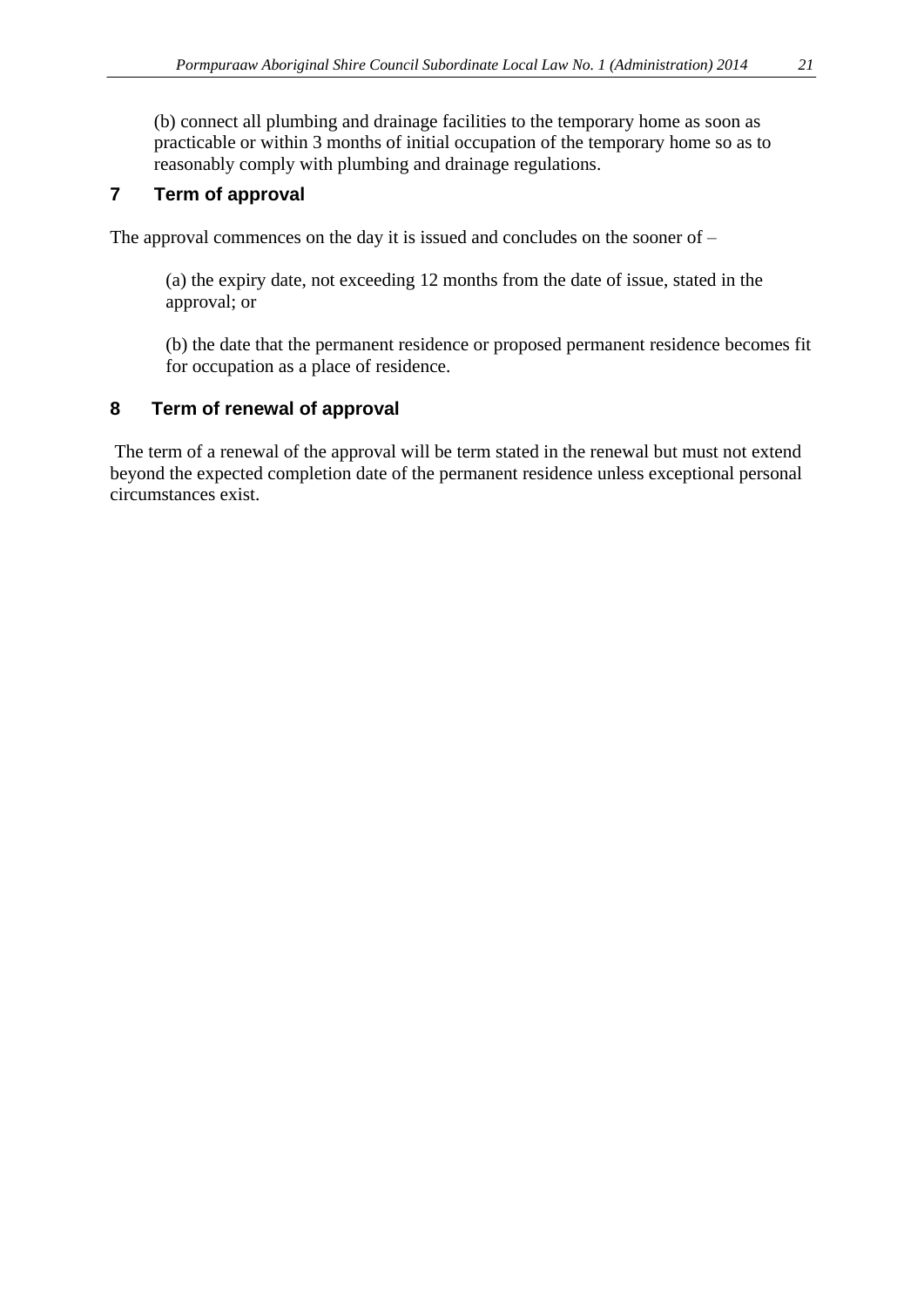# **Schedule 10 Installation of advertising devices**

#### Section 11

#### **1 Prescribed activity**

Installation of advertising devices

#### **2 Activities that do not require approval under the authorising local law**

(1) An approval under the authorising local law is not required for –

(a) a temporary advertising device that has been authorised as part of an approval for another prescribed activity under the authorising local law; or

(b) an under-awning sign that does not exceed 2400mm long and 200mm wide; or

(c) signs displayed by the Commonwealth, State or local governments or charitable/ not for profit organisations; or

(d) official election signage approved in accordance with a Commonwealth, State or local government election.

#### **3 Documents and materials that must accompany applications for approval**

An application for an approval must be accompanied by  $-$ 

(a) the prescribed fee; and

(b) details of the advertising device including the dimensions, colour, content, materials and construction; and

(c) details of where the device is to be located and how it is to be affixed; and

(d) an engineer's certification of the structural adequacy of the device with reference to wind velocity loadings; and

(e) for election signs, particulars of the signs, details of where the signs are to be located and when they will be erected and removed; and

(f) any other documentation or materials requested by the local government in writing.

#### **4 Additional criteria for the granting of approval**

The additional criteria are that –

- (a) the proposed advertising device is structurally sound; and
- (b) the device will not obstruct or distract traffic in an unsafe manner; and
- (c) the device will not unreasonably obstruct views; and
- (d) the effect on amenity will not be detrimental; and
- (e) the device is consistent with surrounding buildings and environment.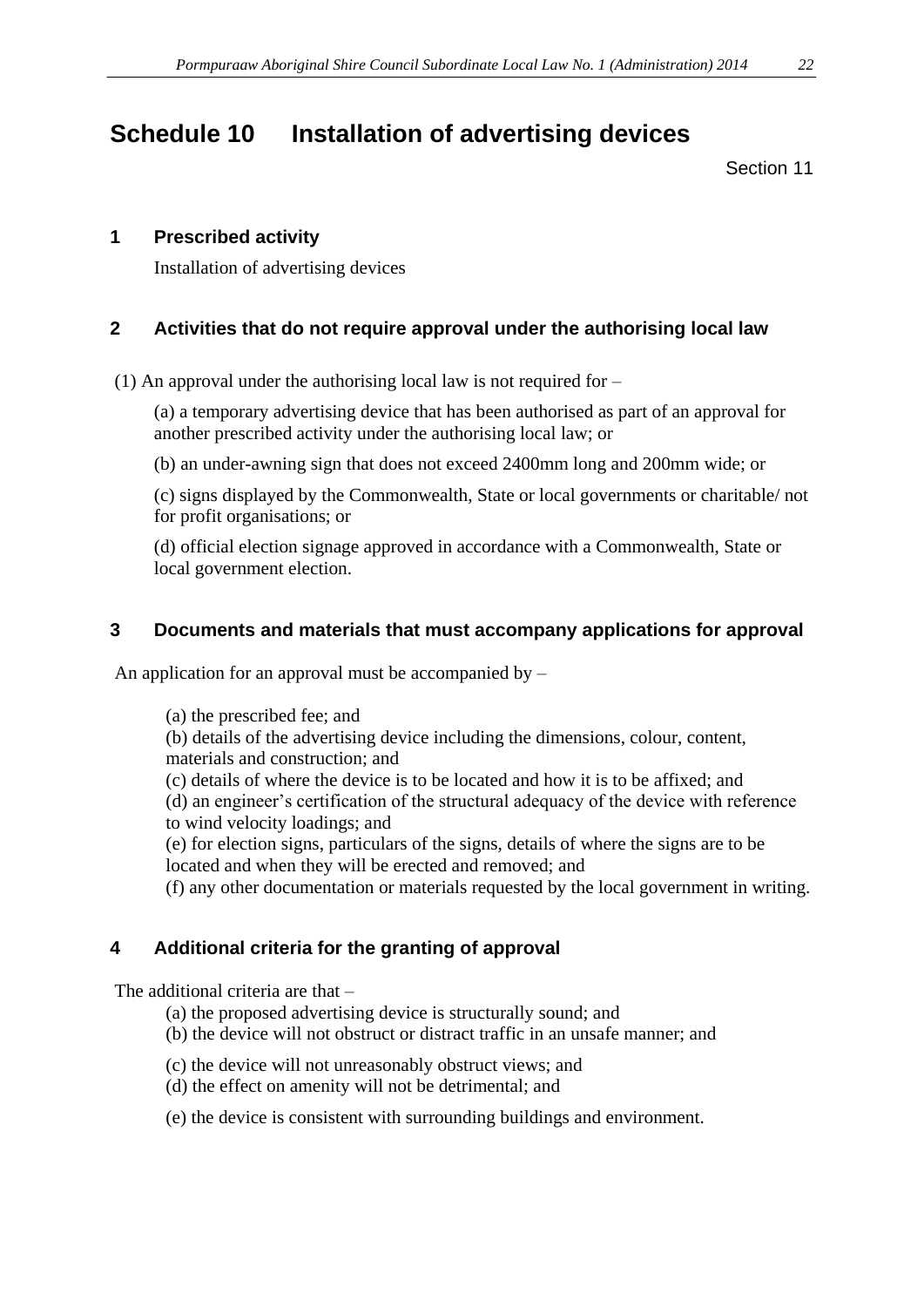#### **5 Conditions that must be imposed on approvals**

*Intentionally left blank.*

## **6 Conditions that will ordinarily be imposed on approvals**

For all approvals, the conditions that will ordinarily be imposed are that –

- (a) compliance with the public liability insurance condition; and
- (b) the device does not interfere with any underground utilities; and
- (c) the device does not interfere with the road or its operation; and

(d) no portion of the sign projects over a road or any surface used by motor vehicles; and

(e) the device is not located in a place that is likely to distract motorists, restrict sight distances on approaches to intersections, restrict the visibility of other authorised signs, or otherwise impact on safety; and

(f) the device is not located in a place that is likely to cause a safety hazard to other traffic (for example, pedestrians or cyclists); and

(g) the device is not fastened to trees or road infrastructure (for example, signs or guardrails); and

(h) the device is not made of frangible material that is designed to be easily broken; and

(i) the device is not left in place in the event of extreme weather; and

(j) the device does not contain explicit, inappropriate, offensive or irrelevant content.

# **7 Term of approval**

The term of the approval shall be the term stated in the approval.

#### **8 Term of renewal of approval**

The term of the renewal of the approval shall be the term stated in the renewal.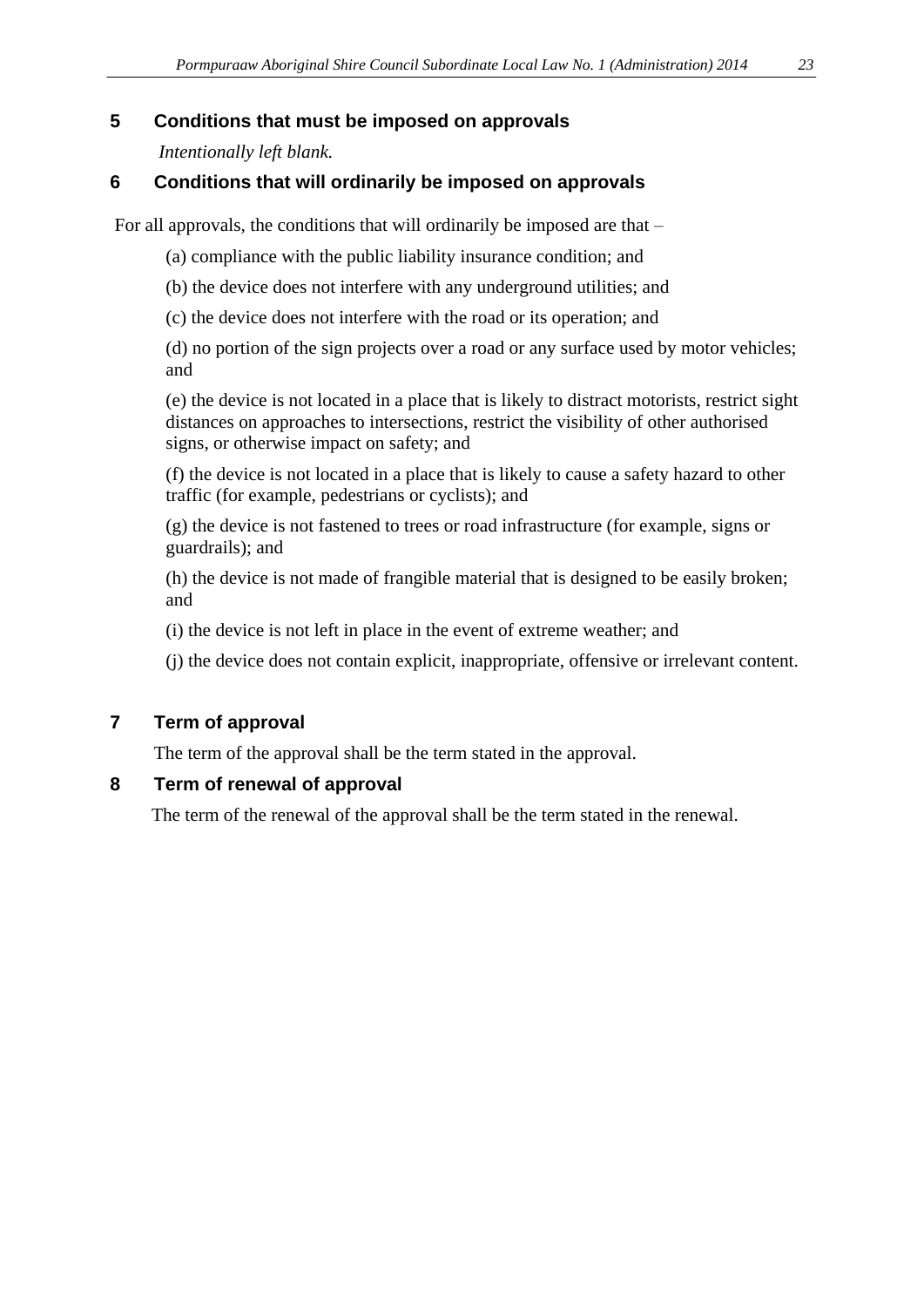# **Schedule 11 Keeping of animals**

Section 11

### **1 Prescribed activity**

Keeping of animals

**2 Activities that do not require approval under the authorising local law**

As per *Subordinate Local Law No. 2 (Animal Management) 2014*.

## **3 Documents and materials that must accompany applications for approval**

An application for approval must be accompanied by –

(a) the prescribed fee; and

(b) a description of the species, breed, age and gender of the animal or each of the animals for which the approval is sought; and

(c) evidence of current registration of each animal if required to be registered with the local government; and

(d) evidence of current micro chipping ; and

(e) copy of any declared animal approval (if applicable); and

(f) a description of the number of animals to be kept; and

(g) reasons why the applicant requires more animals than the threshold amount allowed under *Local Law No. 2 (Animal Management) 2010* without approval; and

(h) a description of the area, or part of the area, in which the animal or animals are to be kept; and

(i) a description of the nature of the premises in which the animal or animals are to be kept; and

(j) any other documentation or materials requested by the local government in writing.

# **4 Additional criteria for the granting of approval**

For all approvals, the additional criteria are that –

(a) the land is physically suitable for the keeping of the animals; and

(b) the enclosures in which the animals are to be kept are structurally suitable as required by *Subordinate Local Law No. 2 (Animal Management) 2014;* and

(c) the animals are not likely to cause undue nuisance, inconvenience, or annoyance to the occupiers of adjoining land; and

(d) that the animals will not have a significant detrimental effect on the amenity of the surrounding area; and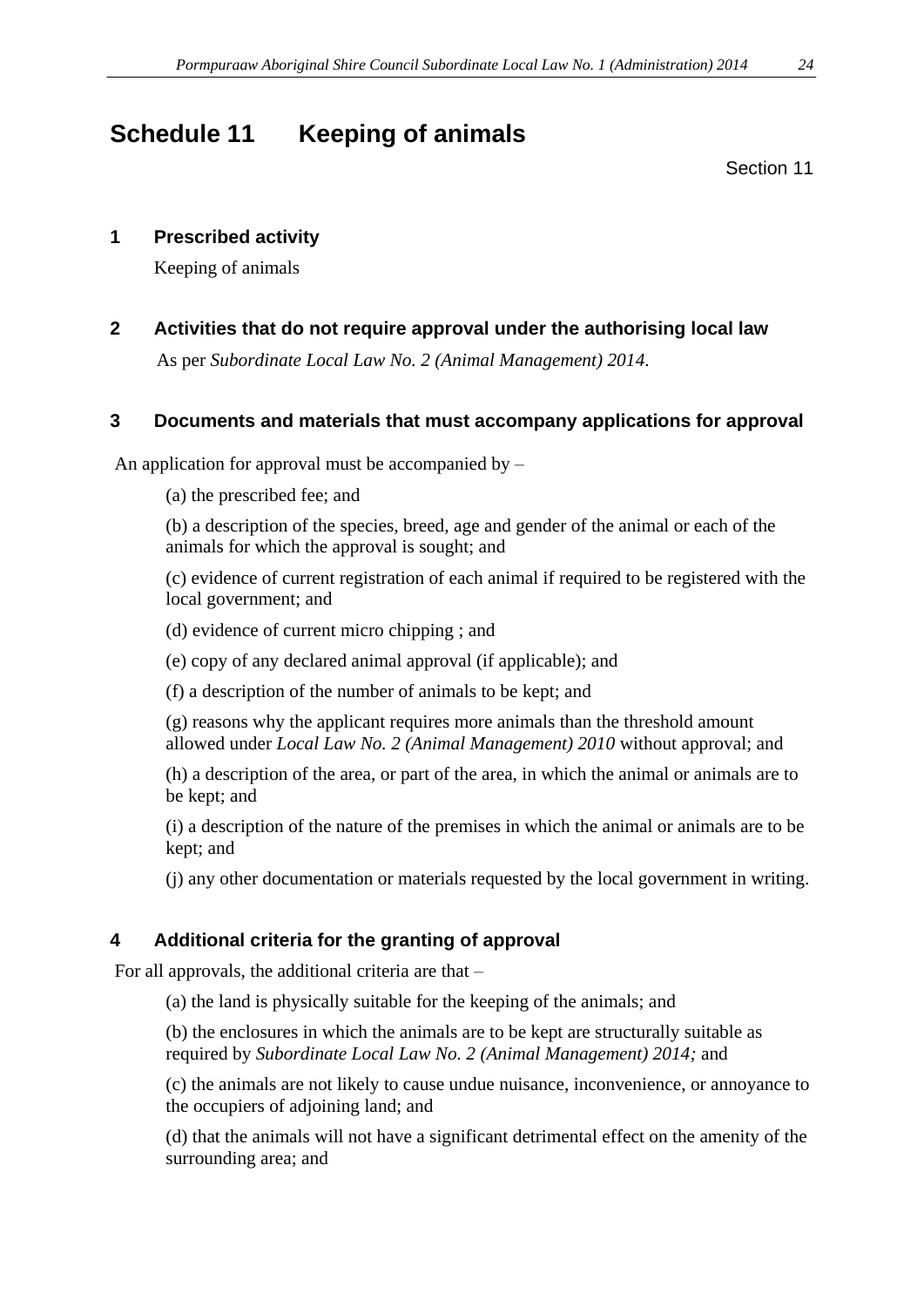(e) that the animals will not have a significant detrimental effect on the local environment or cause pollution or other environmental damage.

### **5 Conditions that must be imposed on approvals**

*Intentionally left blank*

### **6 Conditions that will ordinarily be imposed on approvals**

The conditions that will ordinarily be imposed on an approval are that the approval holder must–

(a) be at least 17 years of age; and

(b) comply with the minimum standards for animals as defined in the *Subordinate Local Law No. 2 (Animal Management) 2011*; and

(c) care for the animals in accordance with appropriate standards; and

(d) keep the animals in enclosures that complies with specified structural requirements; and

(e) comply with specified standards of hygiene; and

(f) not keep more that any maximum number of animals specified in the approval; and

(g) ensure registration of the animals to which this approval relates, unless otherwise exempted by local law; and

(h) ensure the animal is micro chipped; and

(i) take specified action to protect against possible harm to the local environment; and

(j) comply with specific requirements as identified by an authorised person.

# **7 Term of Approval**

Term of the approval shall be the term stated in the approval.

# **8 Term of renewal of approval**

The term of the renewal shall be the term stated in the renewal**.**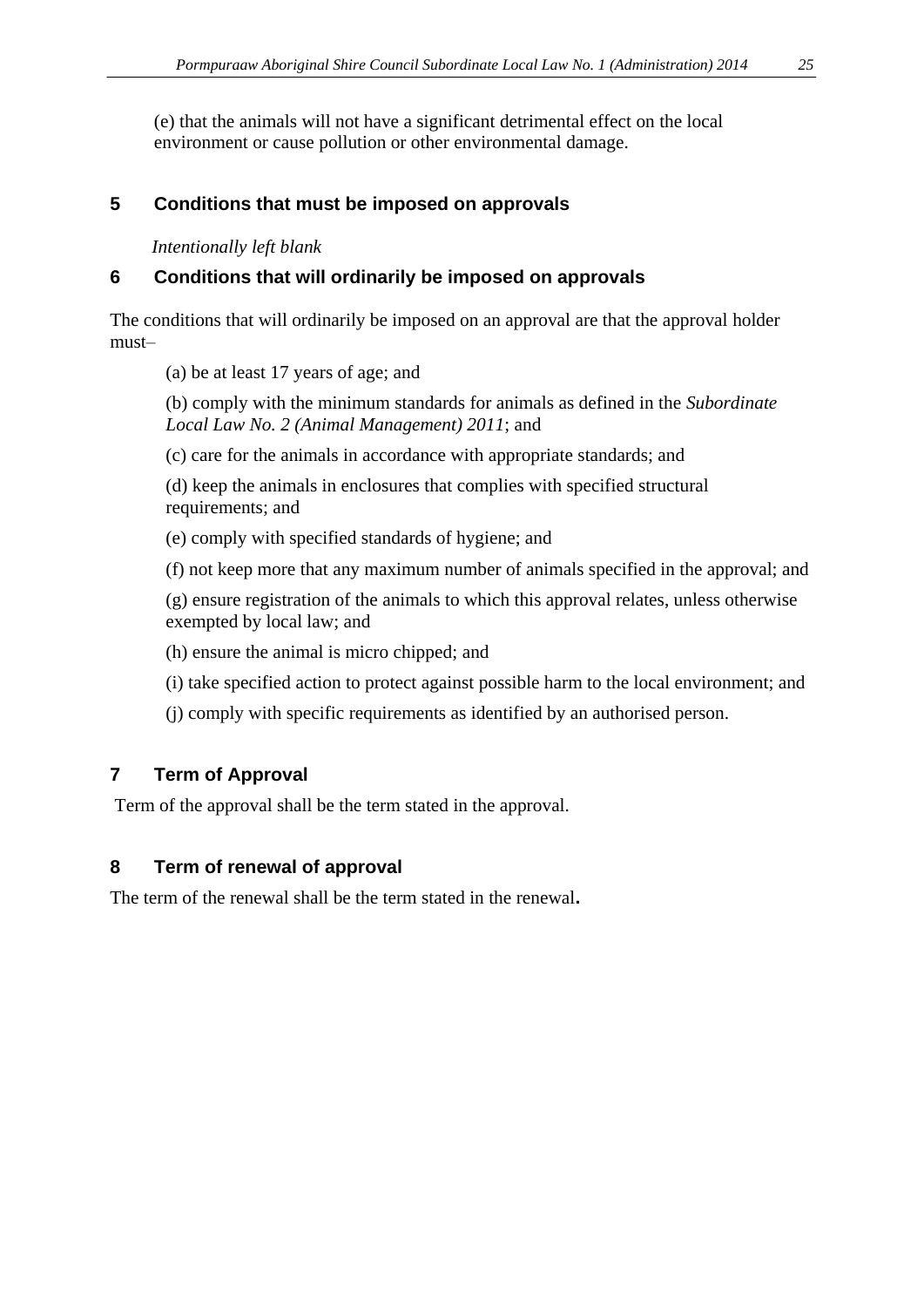# **Schedule 12 Operation of camping grounds**

Section 11

#### **1 Prescribed activity**

Operation of camping grounds

## **2 Activities that do not require approval under the authorising local law**

*Intentionally left blank*

#### **3 Documents and materials that must accompany applications for approval**

An application for approval must be accompanied by  $-$ 

(a) the prescribed fee; and

(b) evidence of compliance with the standard public liability insurance condition; and

(c) a plan showing the boundaries of the camping ground and the division of the camping ground into camping sites; and

(d) if the applicant is not the owner of the land on which the camping ground is situated—the written consent of the owner to the application; and

(e) details of the facilities on the land which will be provided for use by the campers; and

(f) details of public consultation had in the division to which the camping ground is proposed; and

- (g) if applicable, Native Title consent, ILUA and land-owner consent; and
- (h) details of water quality, reticulation and drainage; and

(i) details of ablution facilities; and

(j) projected average and maximum duration of stay of occupants; and

(k) details of a cleaning and maintenance schedule that specifies the frequency with which camping ground facilities are to be cleaned and maintained; and

(l) a plan showing the boundaries of the camping ground and the division of the camping ground into camping sites; and

(m) any other documentation or materials requested by the local government in writing.

#### **4 Additional criteria for the granting of approval**

The additional criteria for the granting of the approval are –

(a) the suitability of the number of persons that will be camping on the land; and

(b) whether the grant of the approval will cause or be likely to have a negative impact on the amenity of the area; and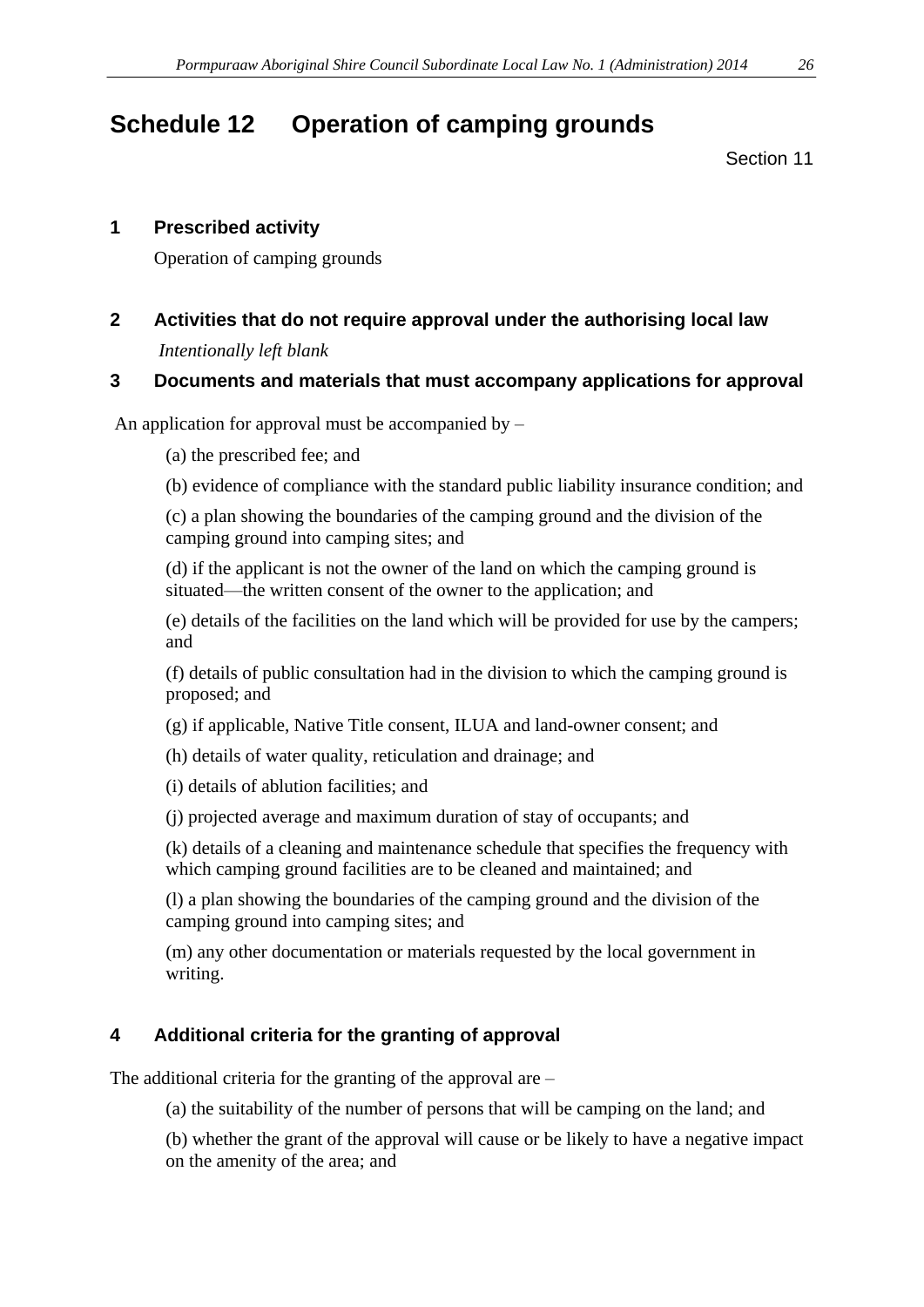(c) whether the facilities on the land are of an acceptable standard or can be brought to an acceptable standard for use by the intended occupants; and

(d) cultural significance of the site; and

(e) environmental capacity of the site to accommodate the scale and intensity of the proposed activity; and

(f) whether in the opinion of the authorised person; the proposed manager is a suitable person to be manager of the camping ground; and

(g) is consistent with the provisions of local governments planning scheme; and

(h) the camping ground can be operated in a way which will not cause nuisance, inconvenience or annoyance to the occupiers of adjoining land.

#### **5 Conditions that must be imposed on approvals**

The conditions that must be imposed on an approval are that the approval holder must –

(a) compliance with the standard public liability insurance condition; and

(b) keep of a register of campers and vehicles; and

(c) maintain all buildings, structures and facilities provided by the operator on the camping ground in good and serviceable condition; and

(d) keep the camping ground (including all camping sites) clean and tidy; and

(e) if applicable, maintain Native Title consent and land-owner consent; and

(f) ensure the camping ground is kept free of pests; and

(g) provide adequate water supply, toilets, showers and waste facilities; and

(h) ensure any supplied bedding is kept in a clean and sanitary conditions and changed whenever the occupier changes.

#### **6 Conditions that will ordinarily be imposed on approvals**

The conditions that will ordinarily be imposed on an approval are that the approval holder must –

(a) limit the number of persons occupying a camping site to any number specified in the approval; and

(b) limit the period of the stay to a maximum of 14 days; and

(c) ensure that campers comply with the conditions of their camping permit; and

(d) provide satisfactory amenities to cater for the occupants of the camping ground; and

(e) maintain adequate supply of water to all toilet, bathroom, laundry and drinking water facilities that form part of the camping ground; and

(f) maintain an adequate supply of hot water to all bathroom and laundry facilities that form part of the operation of the camping ground; and

(g) ensure that the water supply for drinking and ablutionary purposes is potable water; and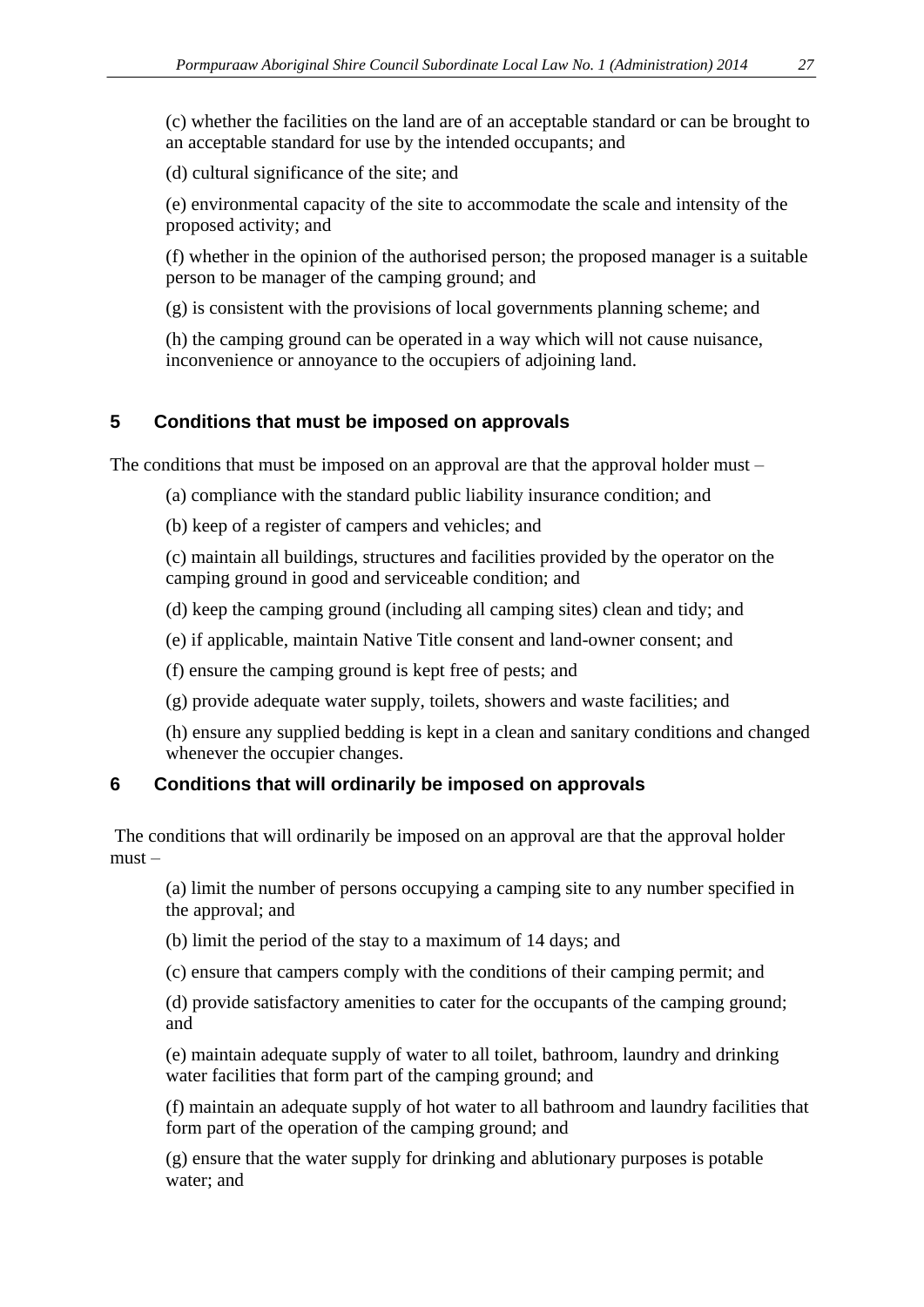(h) notify the local government of any modification to the water supply system (for example, installation of a tank for the supply of water).

# **7 Term of approval**

The term of an approval shall be a period of 12 months, or part thereof

# **8 Term of renewal of approval**

The term of a renewal shall be a period of 12 months, or part thereof.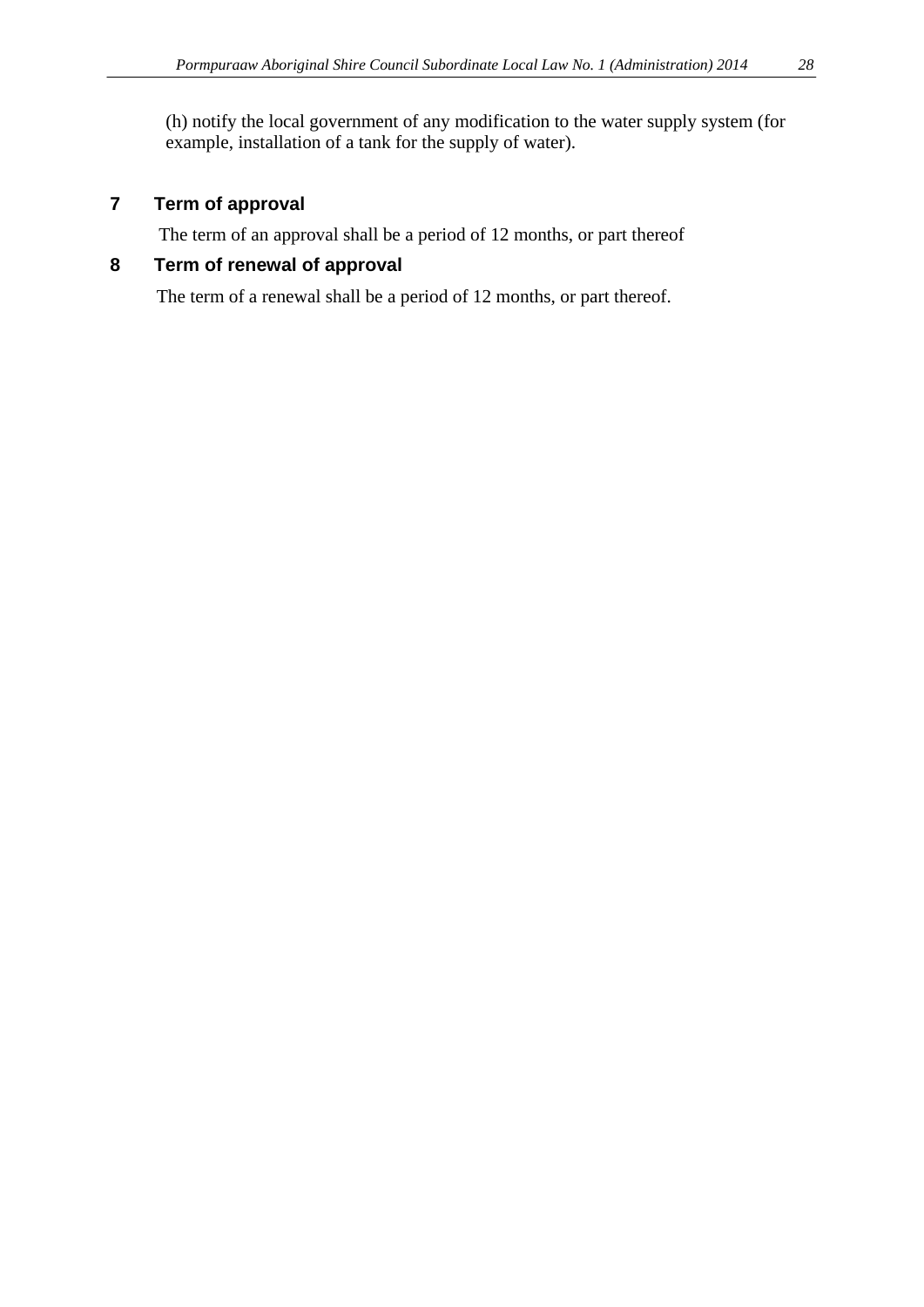# <span id="page-28-0"></span>**Schedule 13 Operation of cane railways**

Section 11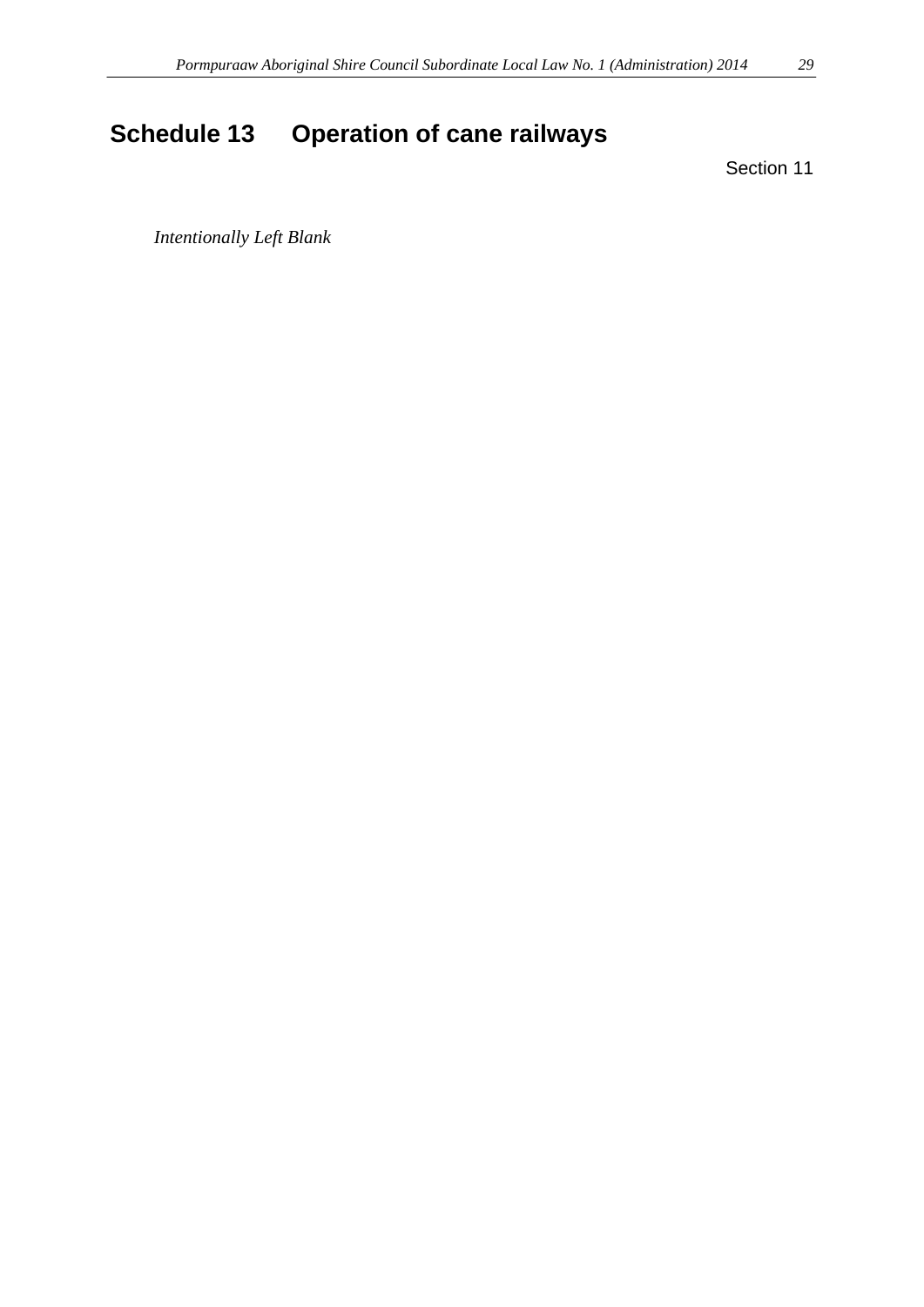# <span id="page-29-0"></span>**Schedule 14 Operation of caravan parks**

Section 11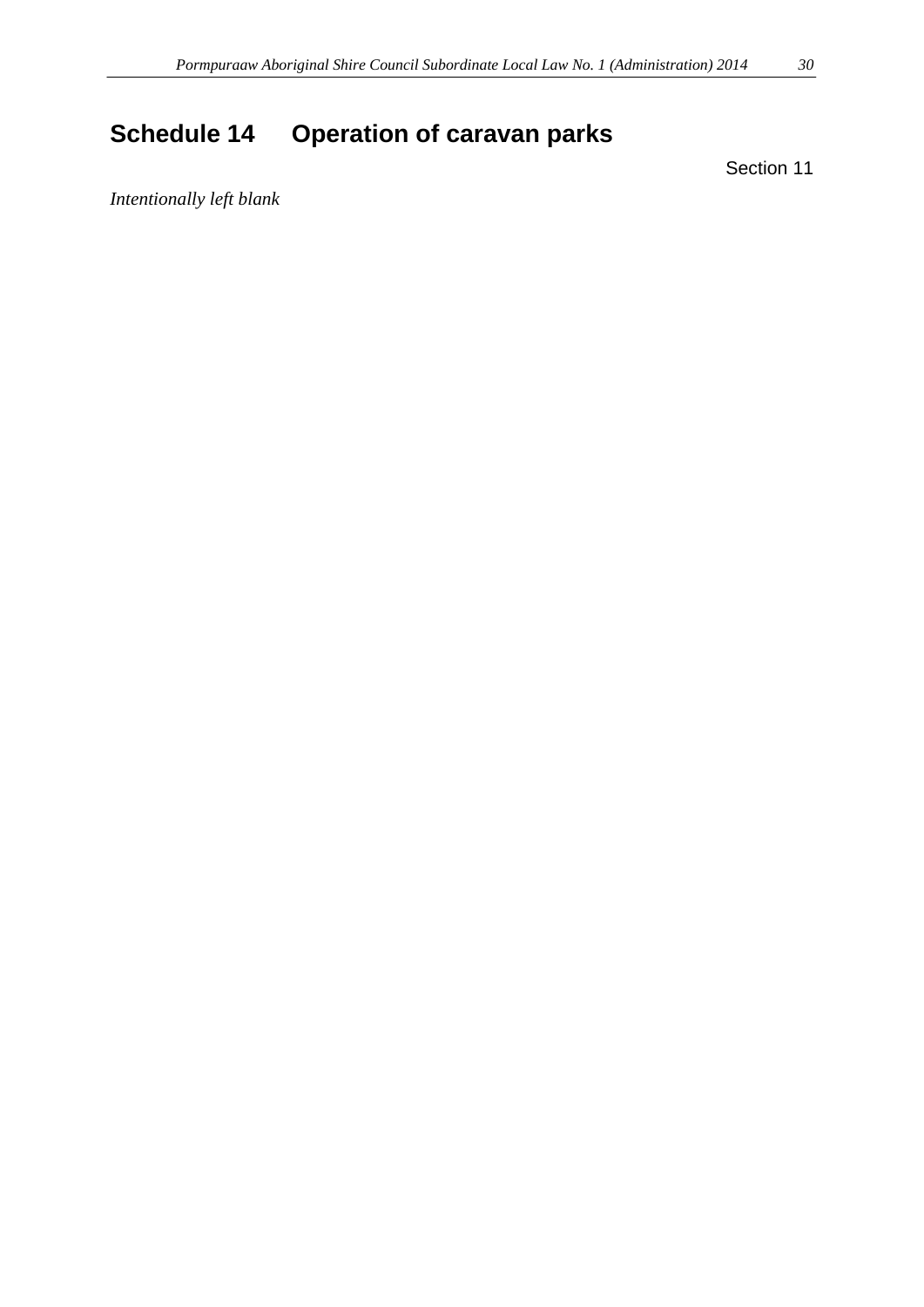# <span id="page-30-0"></span>**Schedule 15 Operation of cemeteries**

Section 11

## **1 Prescribed activity**

Operation of cemeteries

# **2 Activities that do not require approval under the authorising local law** *Intentionally left blank*

# **3 Documents and materials that must accompany applications for approval**

An application for approval must be accompanied by –

(a) the prescribed fee; and

- (b) evidence of compliance with the standard public liability insurance condition; and
- (c) details of the cemetery; and
- (d) a drawing showing the design and dimensions of the proposed cemetery; and

(e) details of the materials out of which the cemetery is (or is to be) constructed and other structural details of the cemetery; and

(f) details of the location of the cemetery; and

(g) if the applicant is not the owner of the land on which the cemetery is located – written consent of the owner; and

(h) a site plan showing the immediate area of the proposed cemetery and proposed burial plots, columbarium niches, walls or any associated structures, plots and layout; and

(i) if applicable, Native Title consent and tenure; and

(j) details of the proposed administration and management of the cemetery; and

(k) any other documentation or materials requested by the local government in writing.

# **4 Additional criteria for the granting of approval**

*Intentionally left blank*

# **5 Conditions that must be imposed on approvals**

A condition that must be imposed on an approval is that the approval holder must comply with the standard public liability insurance condition.

# **6 Conditions that will ordinarily be imposed on approvals**

The conditions that will ordinarily be imposed on an approval are that the approval holder must –

(a) comply with specified hours when the cemetery may be open to the public (where not previously regulated by a development approval); and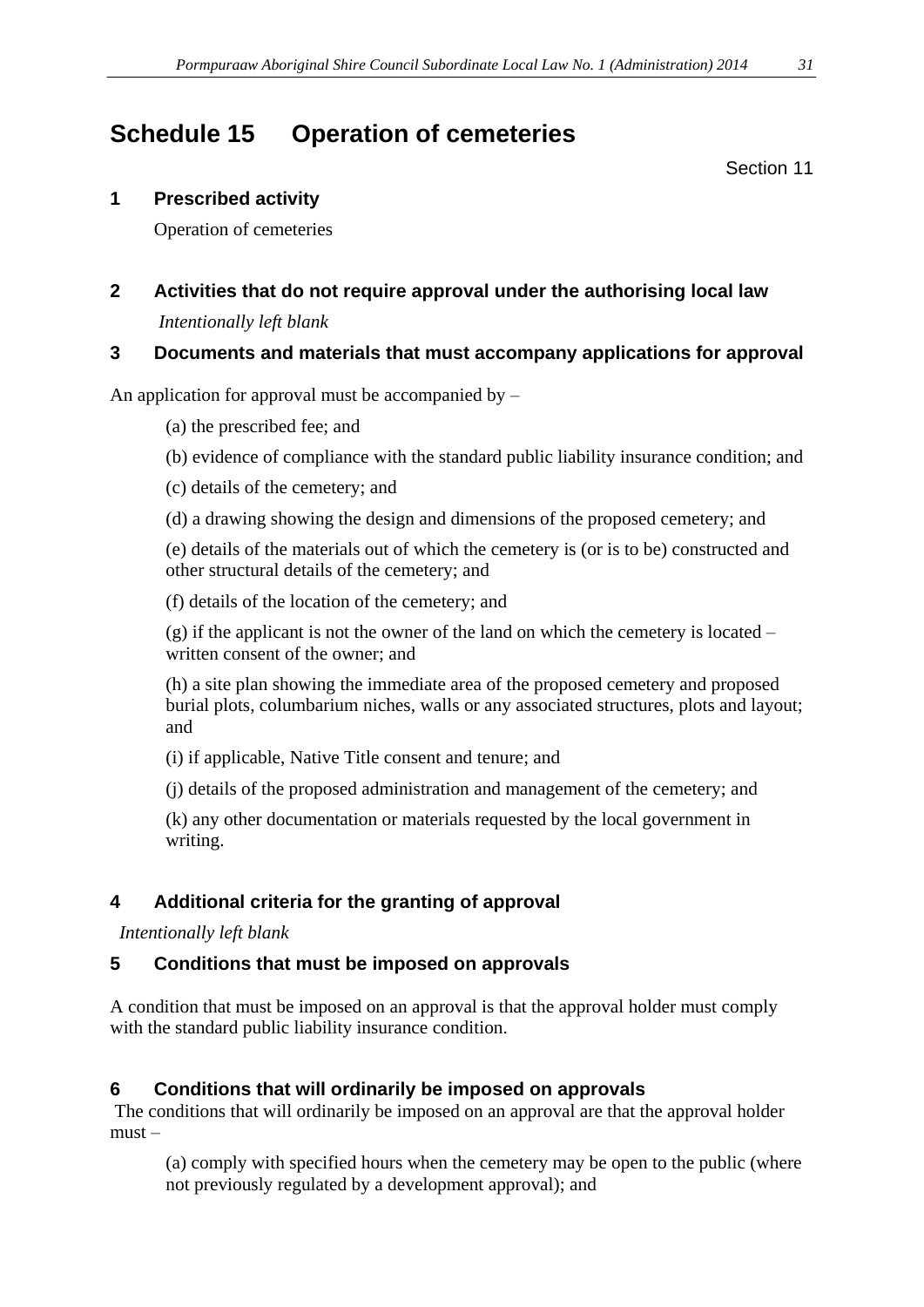(b) comply with specified hours when a burial, cremation or disposal may take place in the cemetery (where not previously regulated by development approval); and

(c) give notice to the local government prior to a burial, cremation or disposal; and

(d) permit an authorised person to inspect a burial site at any time either before or after a burial; and

(e) keep a publicly available register containing various information about burials and cremations at the cemetery; and

(f) keep a record of all reserved sites or niches within the cemetery; and

(g) properly maintain memorials and other buildings and structures in the cemetery; and

(h) ensure records of burials and graves are not destroyed or otherwise disposed of without the written approval of the local government; and

(i) keep records of burials and graves open to inspection at all times when the person responsible for the making and retaining thereof is ordinarily in attendance at the place where the records are kept; and

(j) comply with the regulated size and position of grave sites; and

(k) if applicable, maintain Native Title consent and tenure; and

(l) not exceed the maximum number of bodies which may be buried in a single grave; and

(m) minimum periods of leases of grave sites; and

(n) the proper maintenance of memorials and other buildings and structures in the cemetery; and

(o) the requirement for operators to have policies about matters such as the exhumation or disturbance of human remains.

#### **7 Term of approval**

The term of an approval shall be a period of 12 months.

#### **8 Term of renewal of approval**

The term of a renewal of the approval shall be the term stated in the renewal**.**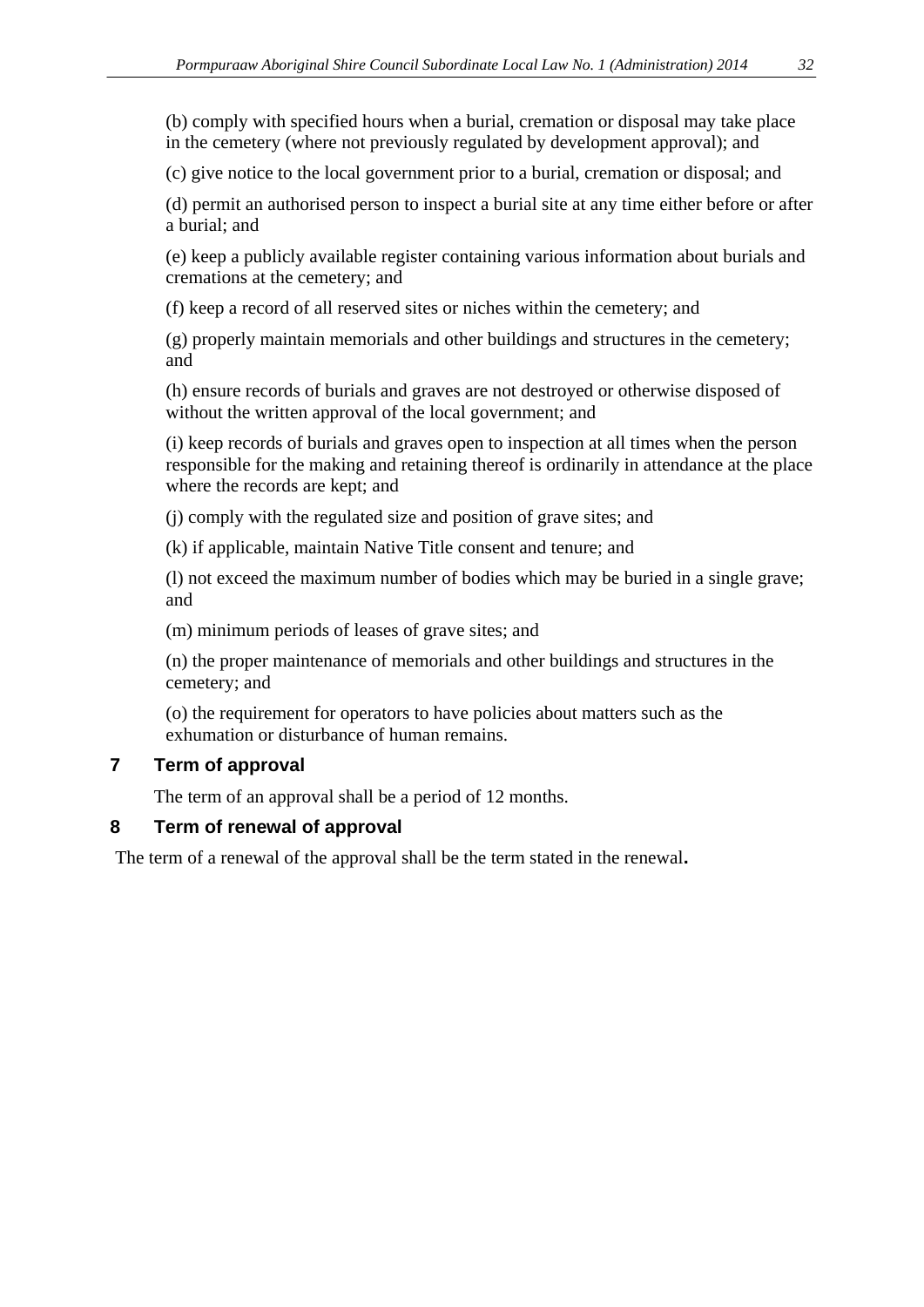# <span id="page-32-0"></span>**Schedule 16 Operation of public swimming pools**

Section 11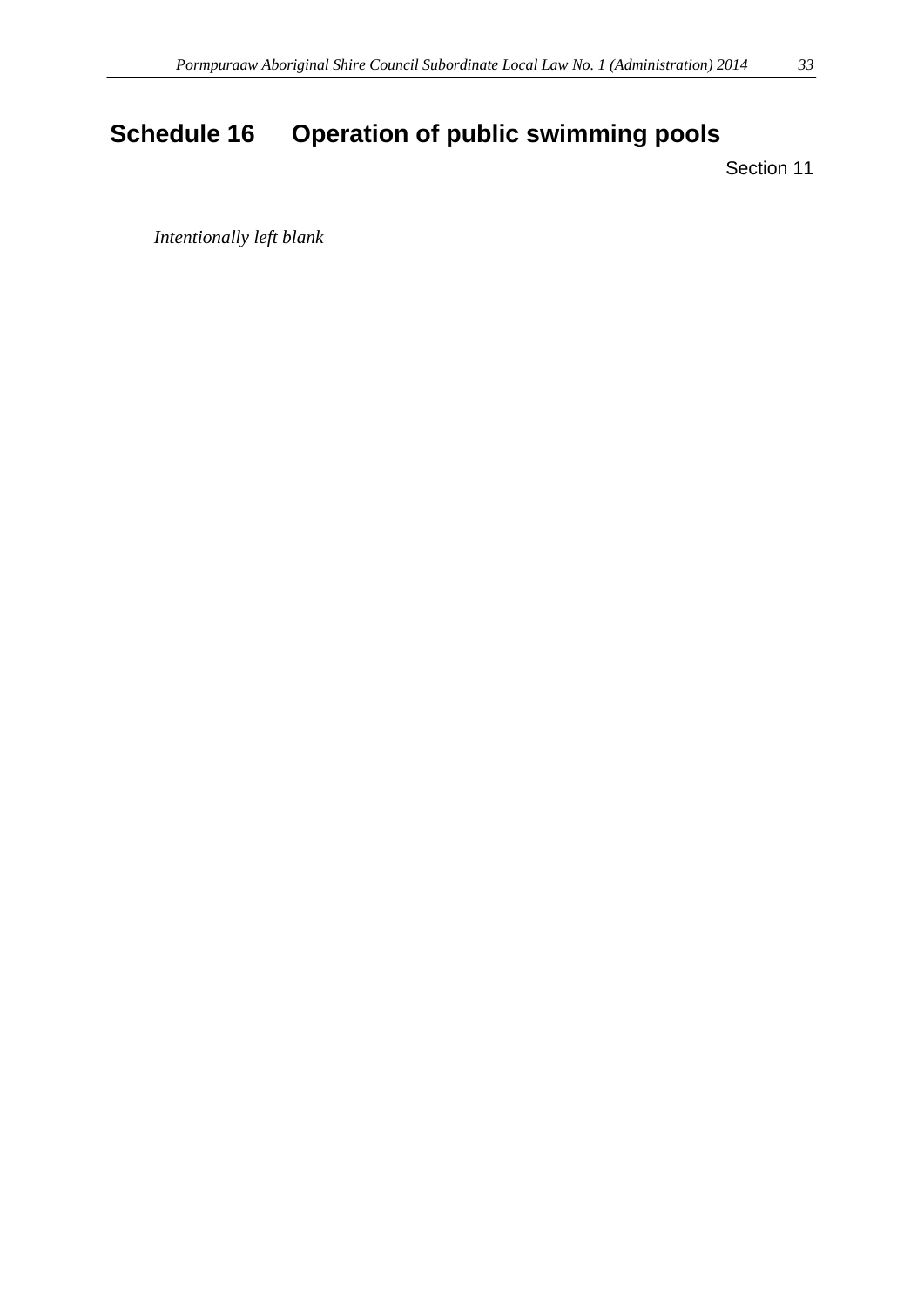# <span id="page-33-0"></span>**Schedule 17 Operation of shared facility accommodation**

Section 11

#### **1 Prescribed activity**

Operation of shared facility accommodation

#### **2 Activities that do not require approval under the authorising local law**

An approval under the authorising local law is not required for –

- (a) houses where accommodation is provided in accordance with a General Tenancy Agreement under the *Residential Tenancies and Rooming Accommodation Act 2008* (Qld); or
- (b) accommodation for family members in exchange for board payment; or *Examples for paragraph (b) – Teenage or young children paying board o parents or aged parents living with and paying board to their adult.*
- (c) accommodation at premises where professional health or welfare services are provided. *Example for paragraph (c) – Hospitals, nursing homes, convalescent homes, retirement homes and other institutions providing treatment for persons with a disability.*

#### **3 Documents and materials that must accompany applications for approval**

An application for approval must be accompanied by  $-$ 

- (a) the prescribed fee; and
- (b) evidence of compliance with the standard public liability insurance condition; and

(c) A site plan of the premises; and

(d) details of the facilities that are to be shared by persons for whom the accommodation is provided; and

(e) details of any public consultation held in the division to which the shred facility accommodation is to be operated; and

(f) a statement as to the number of sleeping rooms in the premises, information to identify which rooms are the sleeping rooms and the number of beds in each sleeping room; and

(g) a statement that, to the best of the applicant's knowledge after having undertaken reasonable inquiries and investigations, the premises are structurally sound and in a state of good repair; and

(h) details of when the premise were last treated for vermin and insect pests; and

(i) if the applicant is not the owner of the premises for which the approval is sought the written consent of the owner to the application; and

(j) if applicable, Native Title consent and land-owner consent; and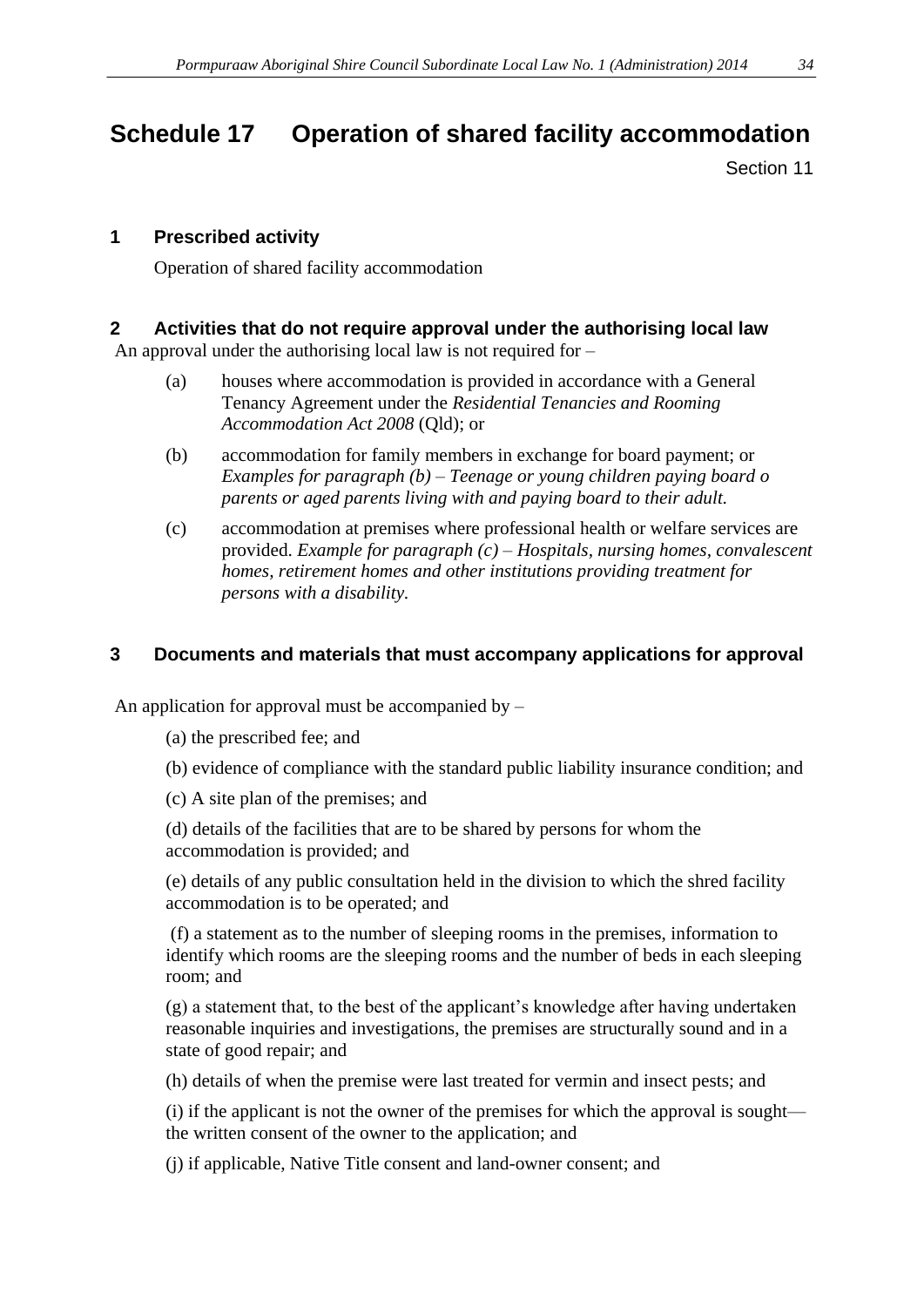(k) any other documentation or materials requested by the local government in writing.

## **4 Additional criteria for the granting of approval**

*Intentionally left blank.*

### **5 Conditions that must be imposed on approvals**

A condition that must be imposed on an approval is that the approval holder must comply with the standard public liability insurance condition.

# **6 Conditions that will ordinarily be imposed on approvals**

The conditions that will ordinarily be imposed on an approval are that the approval holder must –

(a) maintain Native Title consent and land-owner consent; and

(b) ensure the operator does not to permit a person to sleep in a part of the premises to which the approval relates unless the relevant part of the premises is approved by the local government as a dormitory or a bedroom; and

(c) limit the number of persons for whom accommodation may be provided in the premises, or a specified part, of the premises; and

(d) ensure that specified modifications, or other specified building work related to the premises, be carried out within a specified period; and

(e) ensure the regular maintenance of the premises (including internal and external paintwork); and

(f) ensure that every room commonly accessible to all patrons in the premises is situated so that any occupant can obtain access to it without passing through any sleeping room or other room which is not a common use room; and

(g) ensure that the premises are either –

(i) connected to the local government's reticulated water supply system; or

(ii) provided with an adequate water supply which complied with all relevant legislation relating to the minimum standards for drinking water; and

(h) ensue a adequate and continuous supply of potable hot and cold water reticulated to shows, baths, hand basins and kitchen sinks; and

(i) treat the premises for the control of vermin and insect pests on a yearly basis, or more often if required to do so by an authorised person; and

(j) ensure the provision and maintenance of specified facilities; and

(k) ensure the provision and maintenance of specified furniture and equipment; and

(l) ensure the regular cleaning of the premises; and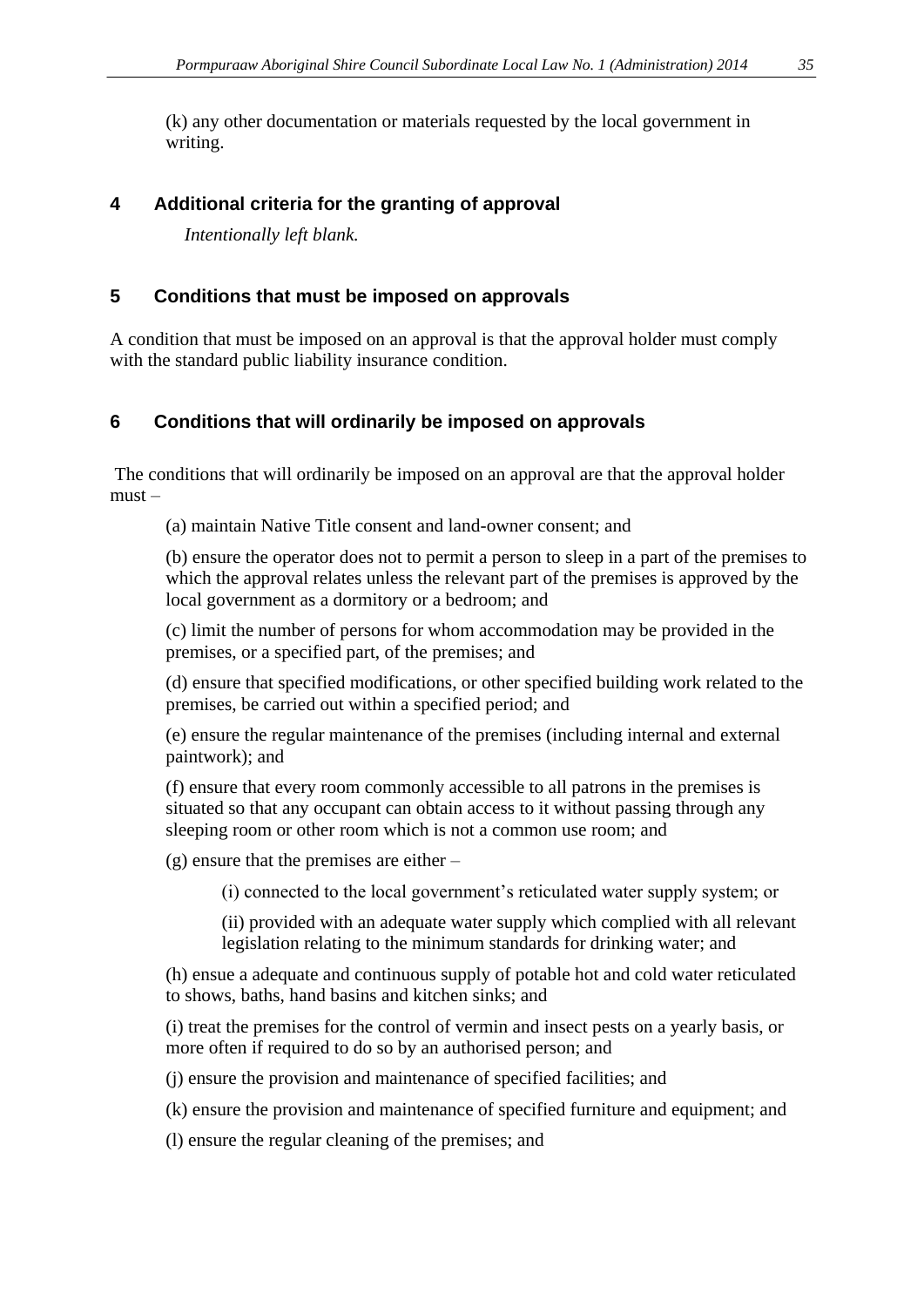(n) ensure the provision of services of specified kinds for the persons using the accommodation; and

(o) ensure that the operator or a representative of the operator approved by the local government resides on the premises; and

(p) ensure the operator keeps specified records.

# **7 Term of approval**

The term of an approval shall be a period of 12 months, or part thereof.

# **8 Term of renewal of approval**

The term of a renewal shall be a period of 12 months, or part thereof**.**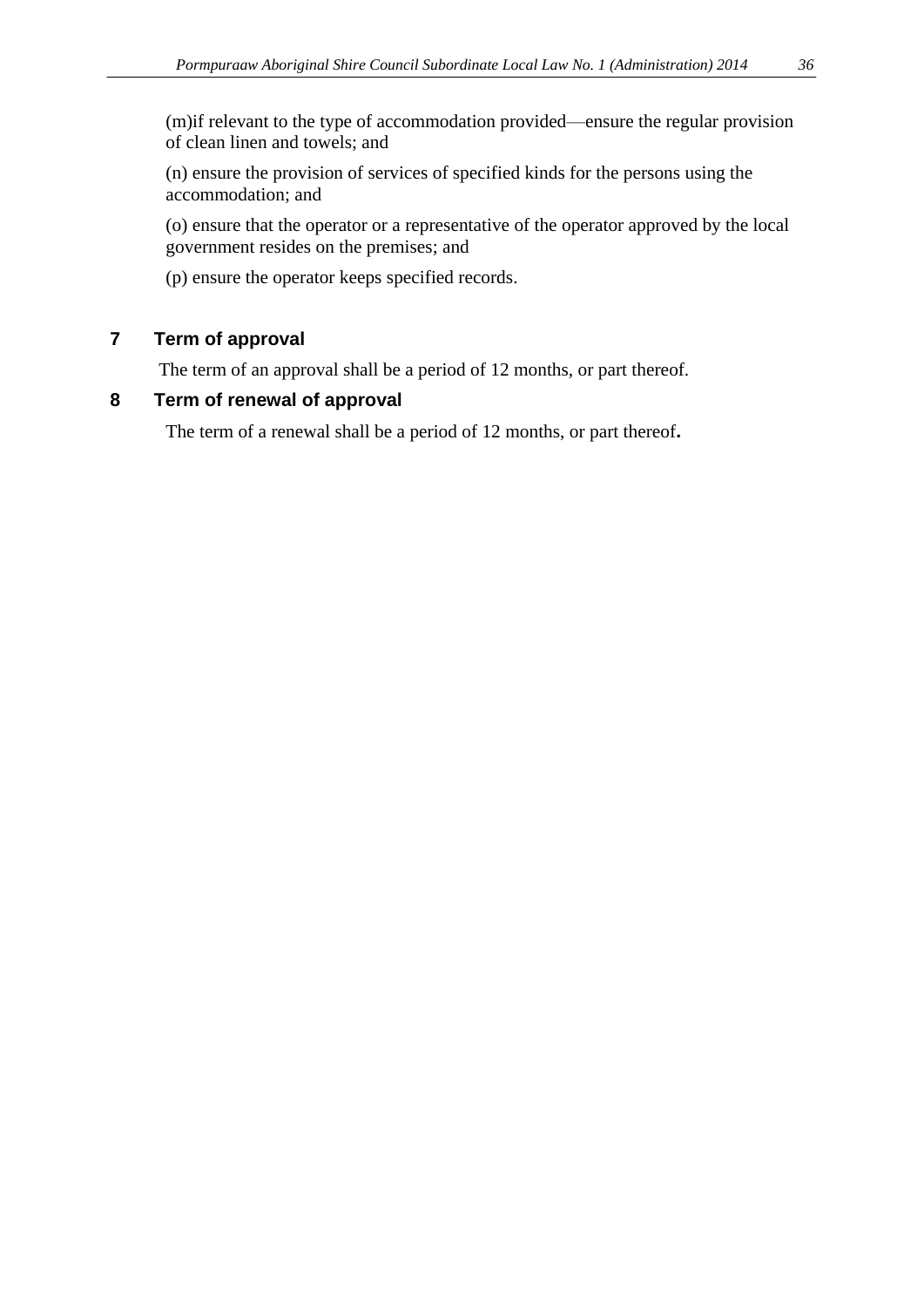# <span id="page-36-0"></span>**Schedule 18 Operation of temporary entertainment events**

Section 11

#### **1 Prescribed activity**

Operation of temporary entertainment events

#### **2 Activities that do not require approval under the authorising local law**

(1) An approval under the authorising local law is not required for activities undertaken by way of cultural exchange.

(2) In this section—

*cultural exchange* means activities undertaken in accordance with recognised traditional and cultural practice of Aboriginal and Torres Strait Islander people, which otherwise would be considered an "entertainment event" (eg. Traditional dance or song etc).

#### **3 Documents and materials that must accompany applications for approval**

An application for approval must be accompanied by  $-$ 

(a) the prescribed fee; and

(b) evidence of compliance with the standard public liability insurance condition; and

(c) a copy of any registration, licence, permit or approval required under any other law; and

(d) if the business or activity is to operate from a vehicle – a full description of that vehicle and its registration number; and

(e) a plan of the temporary entertainment event's venue; and

(f) details and drawings of buildings and other structural elements of the temporary entertainment event's venue; and

(g) if applicable, Native Title consent and land-owner consent; and

(h) a detailed statement of the nature of the entertainment to be provided at the temporary entertainment event and when the event is to be open to the public; and

(i) if the applicant is not the owner of the temporary entertainment event's venue—the written consent of the owner; and

(j) any other documentation or materials requested by the local government in writing.

# **4 Additional criteria for the granting of approval**

The additional criteria for approval are –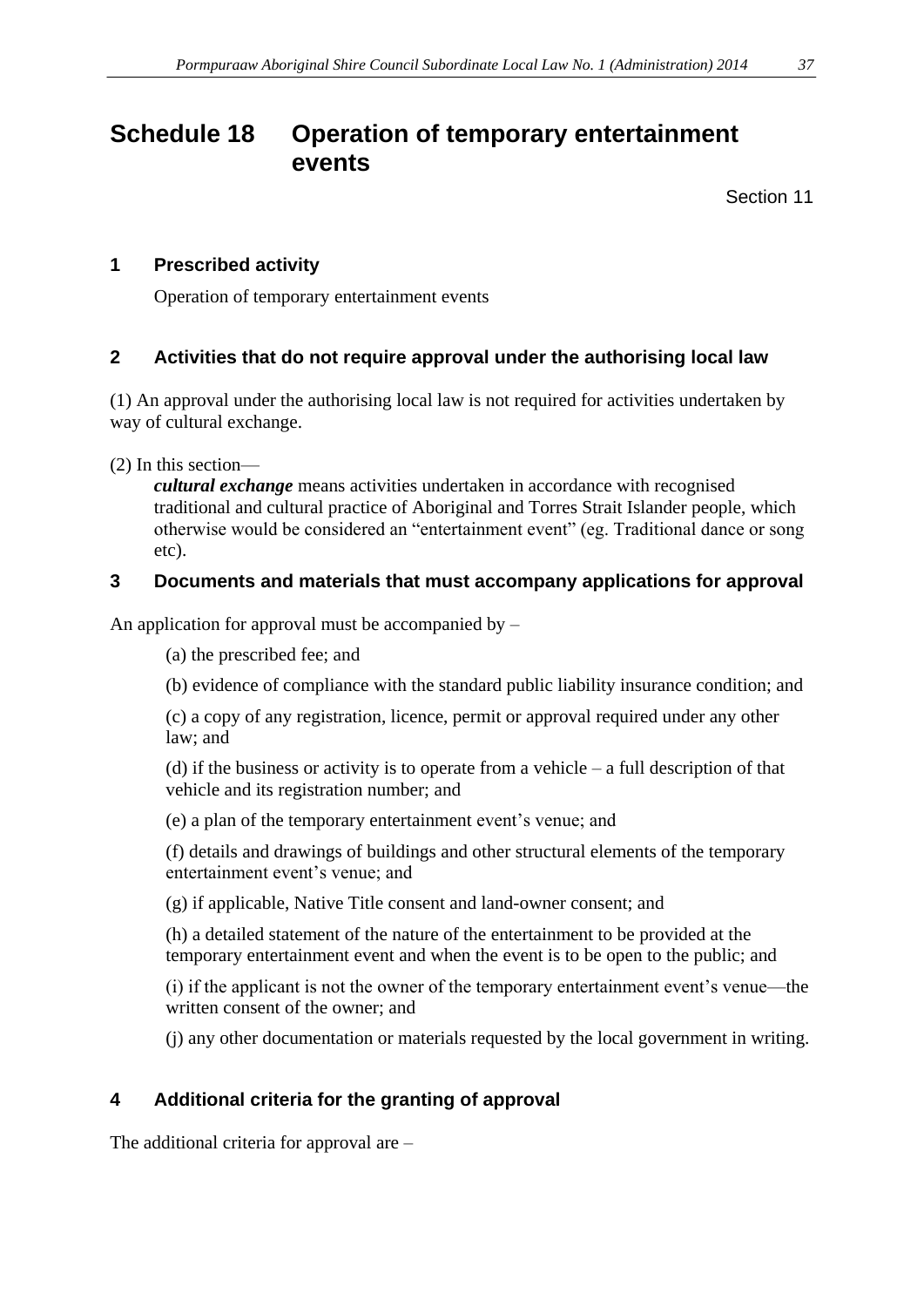(a) whether the application has been submitted more than 10 days prior to the event; and

(b) the design and construction of the temporary entertainment event's venue is safe and appropriate to the nature of entertainment proposed and the number of people expected to attend the venue; and

(c) entertainment of the proposed kind would not unreasonably detract from the amenity of the area in which the entertainment is situated; and

(d) entertainment provided at the temporary entertainment event will not generate significant noise, dust or light pollution or other significantly adverse effects on the surrounding neighbourhood; and

(e) there will be enough toilets and sanitary conveniences, complying with standards and requirements imposed by the local government, for the use of the public; and

(f) the likely effect on the local environment and any possible pollution or other environmental damage; and

(g) the likely impact on the ability of the general public to use the site concurrently with the proposed activity; and

(h) the applicant's proposals regarding the provision of shade and shelter to protect against environmental conditions; and

(i) adequate availability of resources (eg. no water restrictions); and

(j) the proximity of the activities to other existing commercial businesses;

(k) adequate provision will exist for the disposal of refuse generated by the conduct of the temporary entertainment event; and

(l) adequate provision will exist for people and (if relevant) vehicles to enter and leave the temporary entertainment event

# **5 Conditions that must be imposed on approvals**

A condition that must be imposed on an approval is that the approval holder must comply with the standard public liability insurance condition.

#### **6 Conditions that will ordinarily be imposed on approvals**

For all approvals, the conditions that will ordinarily be imposed on an approval are that the approval holders must –

(a) permit access to local government staff and contractors at all times to inspect or service facilities; and

(b) display the approval in the ways stated in the approval and produce the approval for inspection on demand by an authorised person; and

(c) maintain a defined access point for emergency vehicles at all times; and

(d) if the approval authorises the approval holder to use a specified part of a local government controlled area or road for the event –

(i) pay rental specified in the approval to the local government at specified intervals; and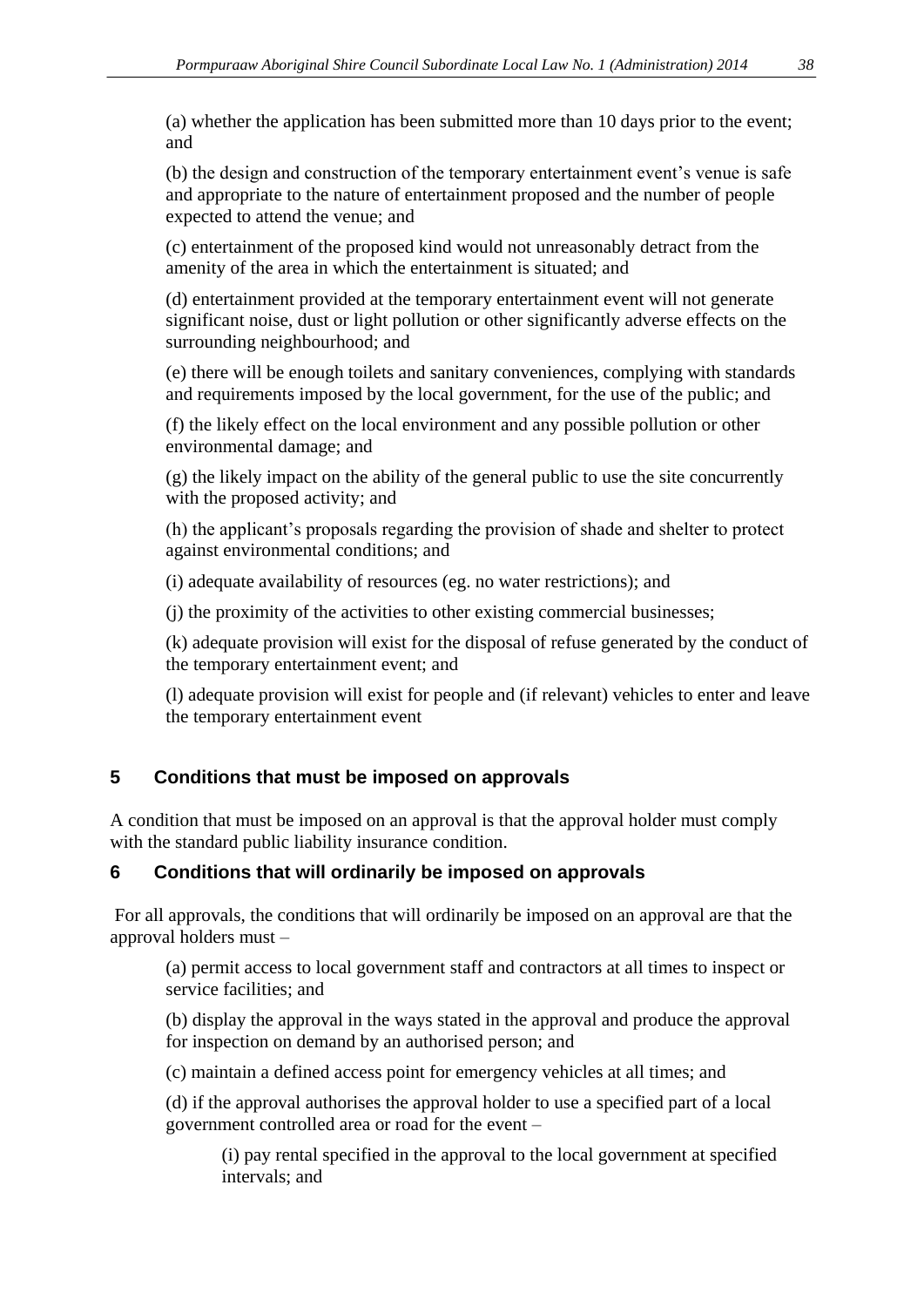(ii) maintain the area where the activity takes place in clean, tidy and orderly condition; and

(e) maintain Native Title consent and tenure; and

(f) ensure specified action is taken to maintain or improve the temporary entertainment event's venue; and

(g) ensure that the operator provides specified equipment, and to take specified measures, for the safety of the public; and

(h) ensure that the operator provides specified facilities and amenities; and

(i) comply with the hours of operation of the temporary entertainment event; and

(j) comply with the requirements for illumination of the temporary entertainment venue and light spillage from the temporary entertainment event's venue; and

(k) comply with requirements for noise emission from the temporary entertainment event; and

(l) ensure that the operator provides specified equipment, or take specified measures, to reduce adverse effects of activities in the temporary entertainment event's venue on the surrounding neighbourhood to acceptable levels.

## **7 Term of approval**

The term of an approval shall be the term stated in the approval.

#### **8 Term of renewal of approval**

The term of a renewal of the approval shall be the term stated in the renewal.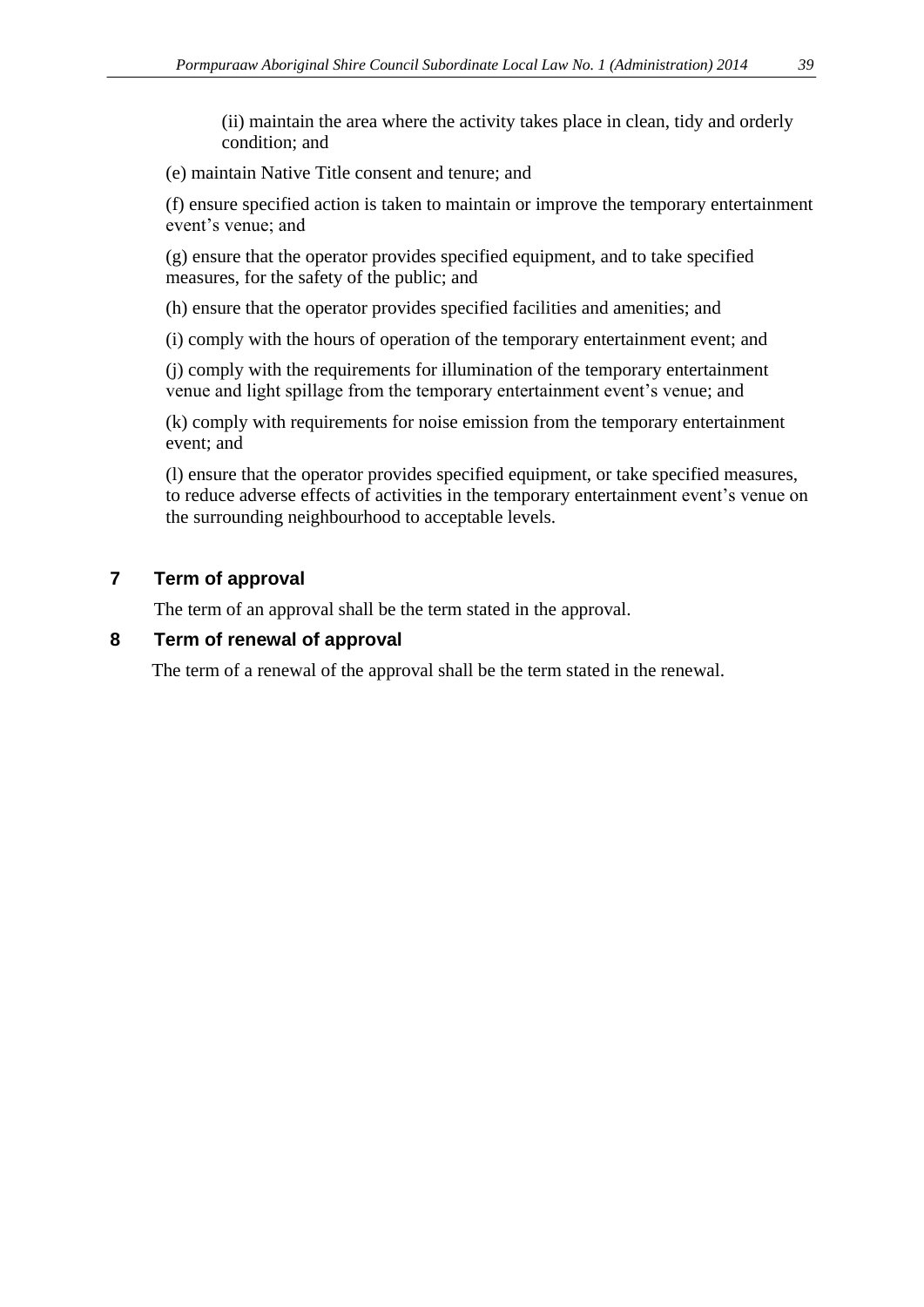# <span id="page-39-0"></span>**Schedule 19 Undertaking regulated activities regarding human remains— (a) disturbance of human remains buried outside a cemetery**

Section 11

#### **1 Prescribed activity**

Undertaking regulated activities regarding human remains— (a) disturbance of human remains buried outside a cemetery

#### **2 Activities that do not require approval under the authorising local law**

An approval under the authorising local law is not required for disturbance of human remains on the order of a coroner or other lawful authority.

#### **3 Documents and materials that must accompany applications for approval**

An application for approval must be accompanied by –

- (a) the prescribed fee; and
- (b) details of the proposed disturbance of human remains; and
- (c) an explanation of the applicant's relationship to the deceased (if any); and

(d) a copy of the death certificate or medical certificate of cause of death for the deceased; and

(e) written consent from the nearest living relative, or evidence of an attempt to obtain written consent from the nearest living relative; and

(f) written confirmation from a recognised undertaker that he/she is prepared to carry out the exhumation; and

(g) in the case of exhumation for the purpose of reinterment – details of the new burial place where reinterment is to take place; and

(h) in the case of exhumation for the purposes of cremation – a completed declaration in accordance with the provisions of the *Cremations Act 2003* and the written approval of Queensland Health; and

- (i) if applicable, written consent of the State government; and
- (j) any other documentation or materials requested by the local government in writing.

#### **4 Additional criteria for the granting of approval**

The additional criteria for approval are –

- (a) the nearest living relative consents to the disturbance of the human remains; and
- (b) there is no public health risk involved.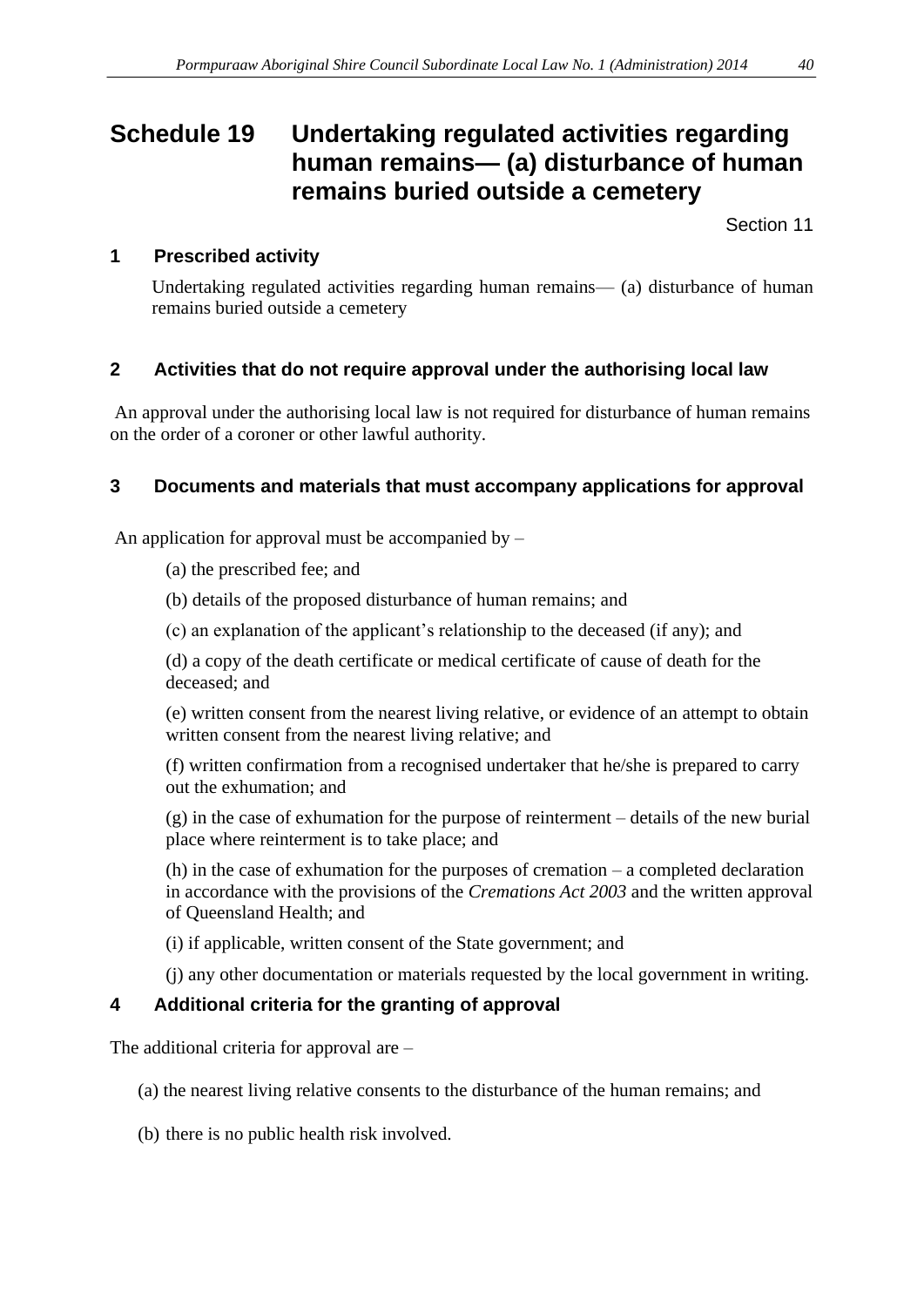#### **5 Conditions that must be imposed on approvals**

For an approval for exhumation for the purposes of reinterment, a condition that must be imposed on all approvals are that the approval holder must place the remains of the deceased in a sealed plastic bag encased in a hermetically sealed coffin and enclosed in a wooden outer shell or coffin.

## **6 Conditions that will ordinarily be imposed on approvals**

*Intentionally left blank*

#### **7 Term of approval**

The term of the approval shall be the term stated in the approval.

#### **8 Term of renewal of approval**

The term of a renewal of the approval shall be the term stated in the renewal.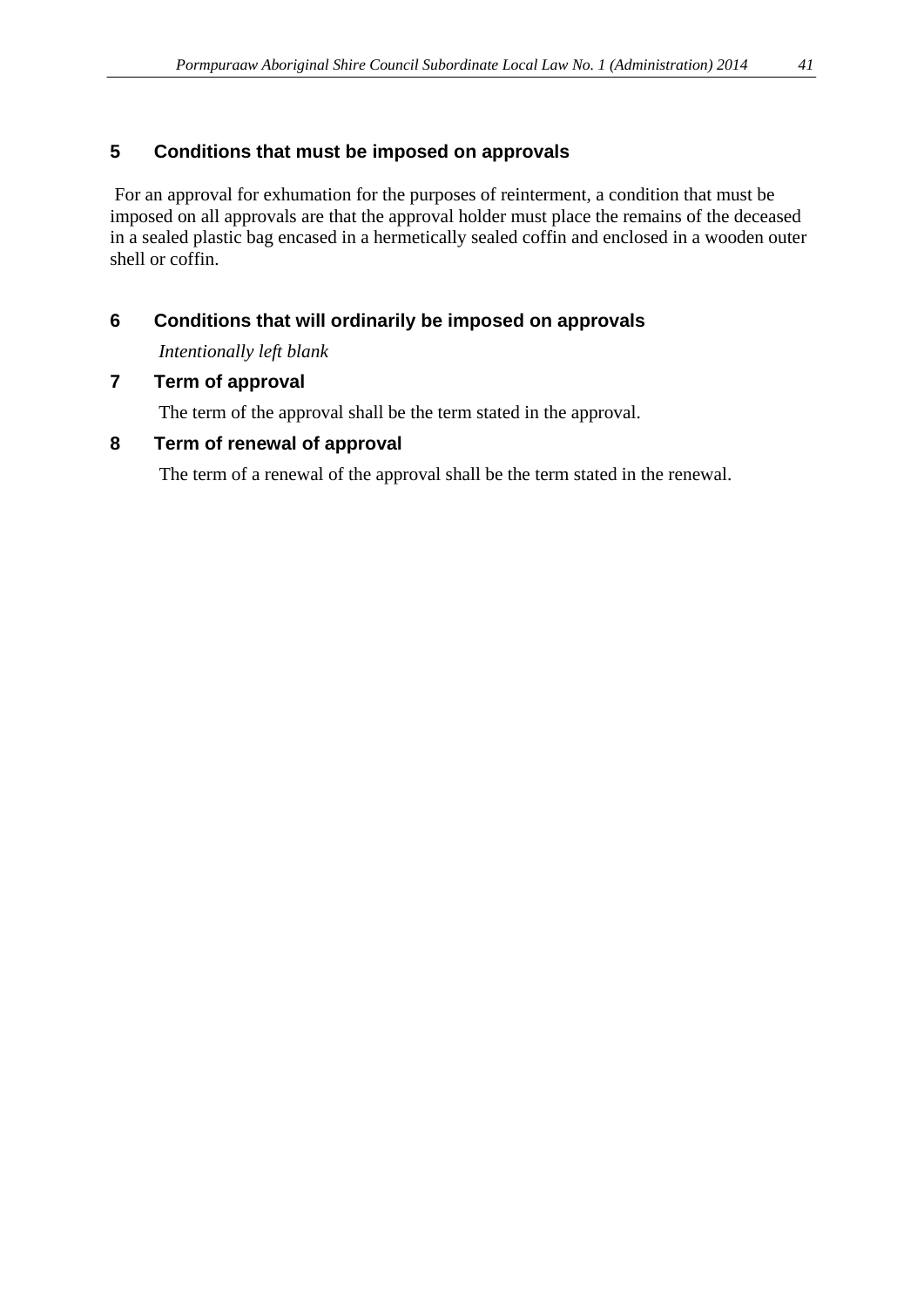# <span id="page-41-0"></span>**Schedule 20 Undertaking regulated activities regarding human remains— (b) burial or disposal of human remains outside a cemetery**

Section 11

#### **1 Prescribed activity**

Undertaking regulated activities regarding human remains— (b) burial or disposal of human remains outside a cemetery.

#### **2 Activities that do not require approval under the authorising local law**

*Intentionally left blank*

#### **3 Documents and materials that must accompany applications for approval**

An application for approval must be accompanied by  $-$ 

(a) the prescribed fee; and

(b) details of the location and nature of the burial site or other place in which the remains are to be buried or placed; and

(c) details of when and how the remains are to be disposed of; and

(d) if applicable, written consent of the State government; and an explanation of the applicant's relationship to the deceased (if any); and

(e) a copy of the death certificate or medical certificate of cause of death for the deceased; and

(f) written consent from the nearest living relative, or evidence of an attempt to obtain written consent from the nearest living relative; and

(g) any other documentation or materials requested by the local government in writing.

# **4 Additional criteria for the granting of approval**

The additional criteria for approval are that –

(a) the grant of the approval is justified by—

(i) special family, personal or historical association between the deceased person and the place in which the remains are to be buried or placed; or

(ii) some other special reason; and

(b) the implementation of the proposal—

(i) will not create a risk to health or other nuisance; and

(ii) will not cause reasonable offence to others.

(c) consent has been given by the owner of the land and anyone else with a registered interest in the land on which the remains are to be buried or placed; and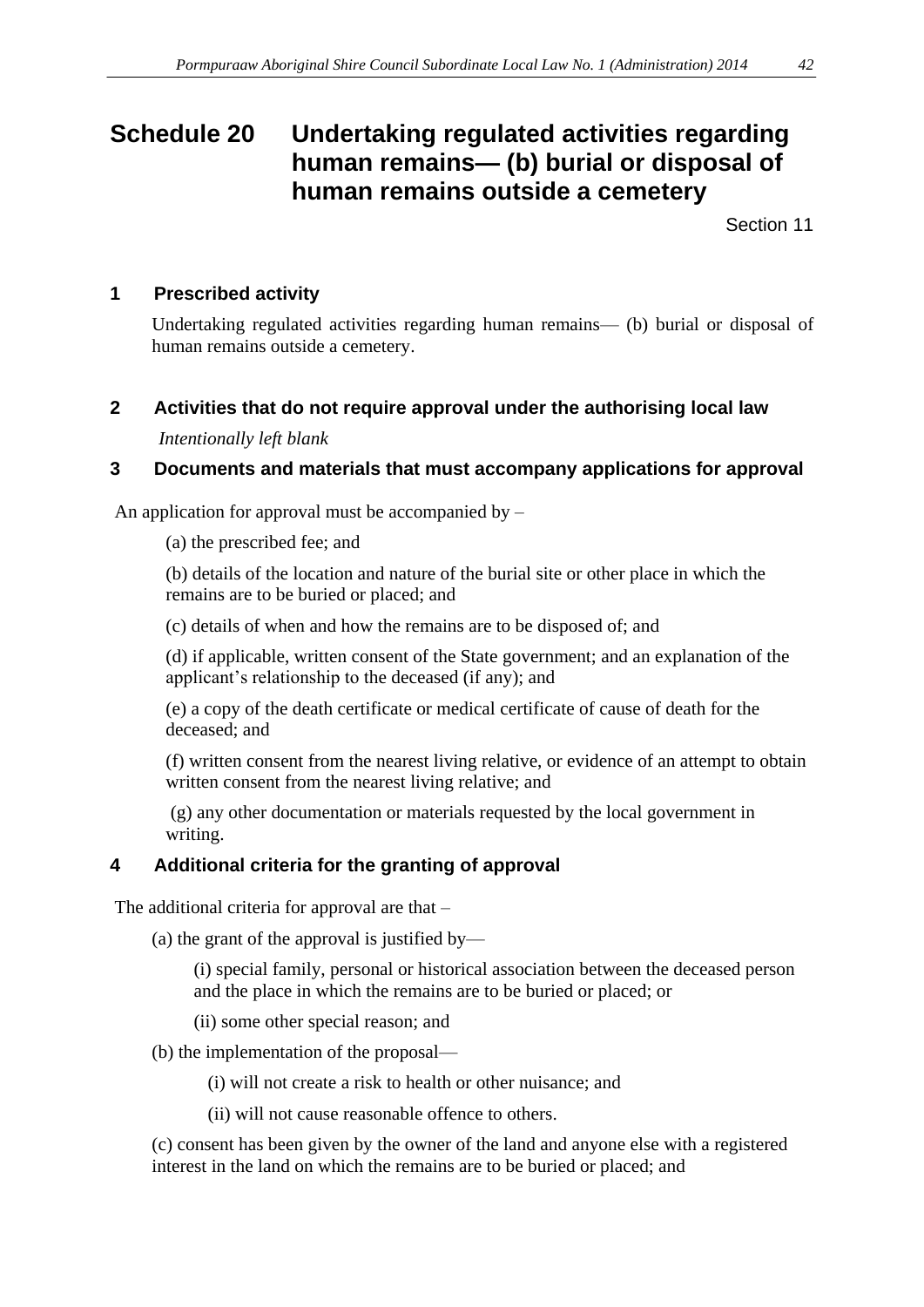(d) is authorised by the living family of the deceased.

#### **5 Conditions that must be imposed on approvals**

*Intentionally left blank.*

#### **6 Conditions that will ordinarily be imposed on approvals**

The conditions that will ordinarily be imposed on an approval are that the approval holder must –

(a) ensure the preparation of a grave and allow an authorised person to inspect the grave before burial of human remains in the grave; and

(b) dispose of the human remains a particular time or within a particular period; and

(c) ensure the erection or installation of a memorial or marker to identify a site in which human remains have been buried.

#### **7 Term of approval**

The term of the approval shall be the term stated in the approval.

#### **8 Term of renewal of approval**

The term of a renewal of the approval shall be the term stated in the renewal.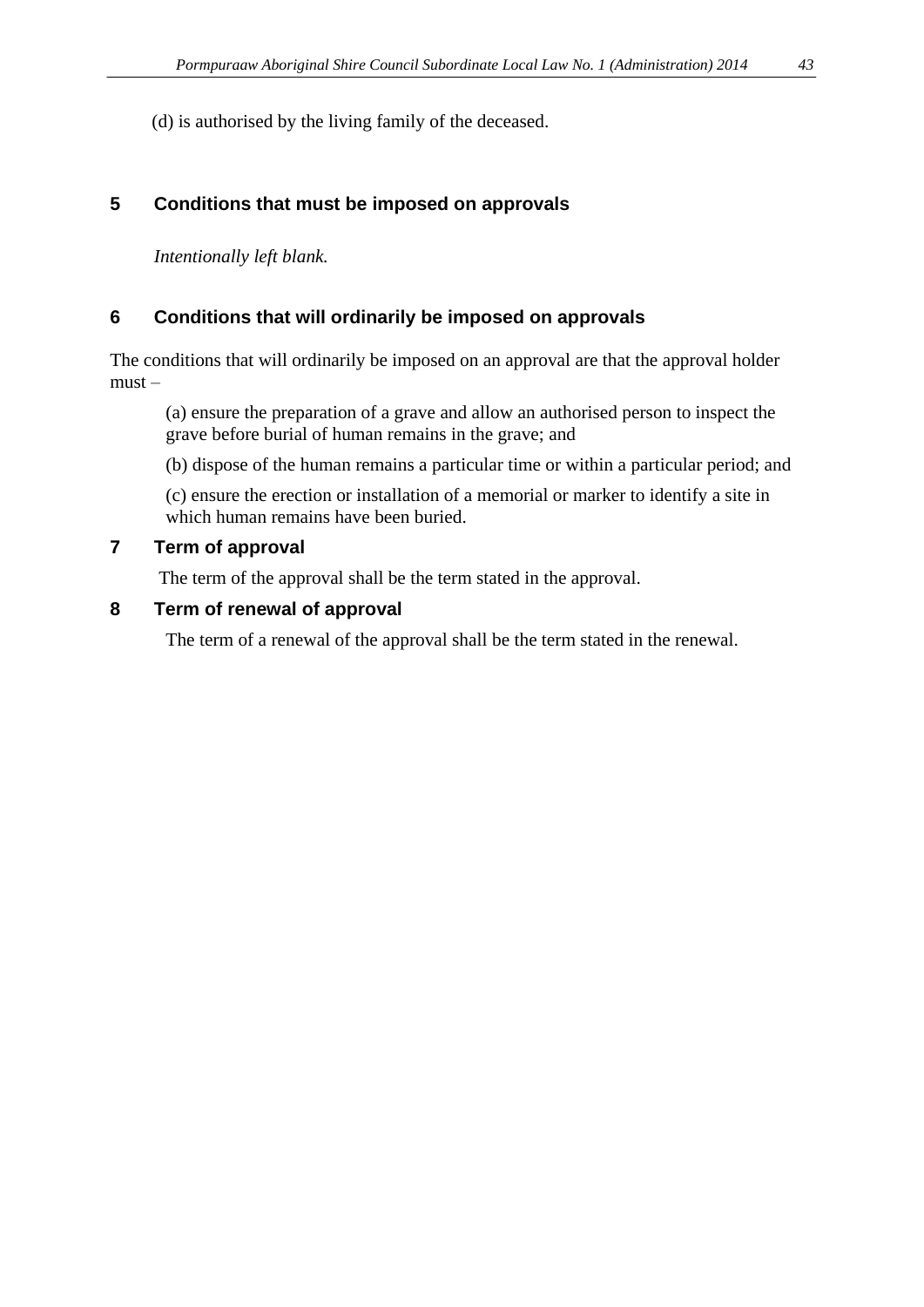# <span id="page-43-0"></span>**Schedule 21 Undertaking regulated activities regarding human remains— (c) disturbance of human remains in a local government cemetery**

Section 11

### **1 Prescribed activity**

Undertaking regulated activities regarding human remains— (c) disturbance of human remains in a local government cemetery

## **2 Activities that do not require approval under the authorising local law**

*Intentionally left blank*

## **3 Documents and materials that must accompany applications for approval**

An application for approval must be accompanied by  $-$ 

(a) the prescribed fee; and

(b) details of the proposed disturbance of the remains; and

(c) an explanation of the applicant's relationship to the deceased (if any); and

(d) written confirmation from a recognised undertaker that he or she is prepared to carry out the disturbance; and

(e) a copy of the death certificate or medical certificate of cause of death for the deceased; and

(f) written consent from the nearest living relative, or evidence of an attempt to obtain written consent from the nearest living relative; and

(g) written confirmation from a recognised undertaker that he/she is prepared to carry out the exhumation; and

(h) if applicable, consent of the State government; and

(i) any other documentation or materials requested by the local government in writing.

# **4 Additional criteria for the granting of approval**

The additional criteria for approval are –

(a) there is no public health risk involved.

# **5 Conditions that must be imposed on approvals**

For an approval for exhumation for the purposes of reinterment, a condition that must be imposed on all approvals are that the approval holder must;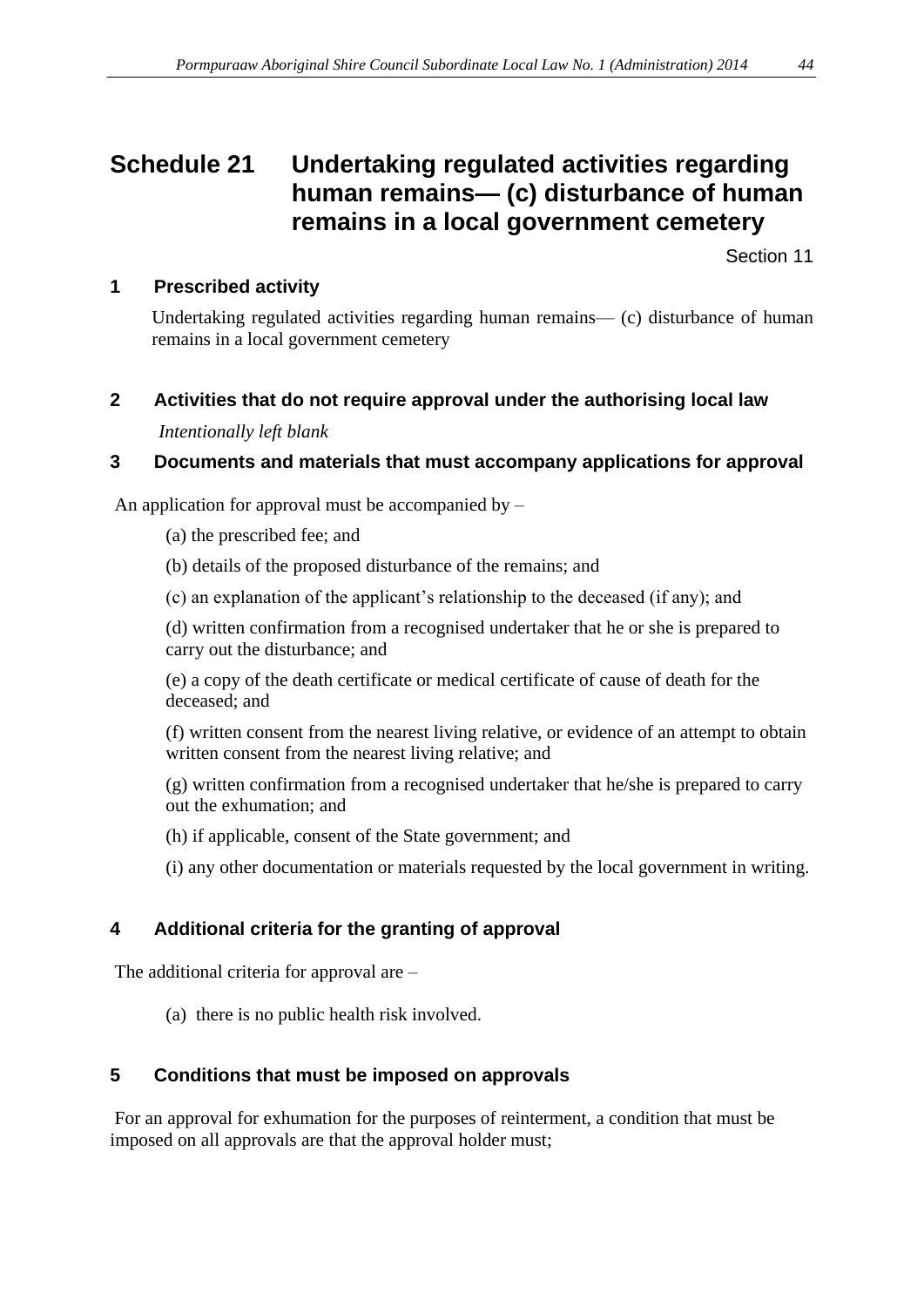a) place the remains of the deceased in a sealed plastic bag encased in a hermetically sealed coffin and enclosed in a wooden outer shell or coffin.

b) Remove any monuments on the existing grave and dispose of appropriately in the opinion of an authorised person;

c) Ensure that the coffin, body, ashes or other remains disinterred are removed under the supervision and to the satisfaction of the local government;

### **6 Conditions that will ordinarily be imposed on approvals**

*Intentionally left blank*

#### **7 Term of approval**

The term of the approval shall be the term stated in the approval.

#### **8 Term of renewal of approval**

The term of a renewal of the approval shall be the term stated in the renewal.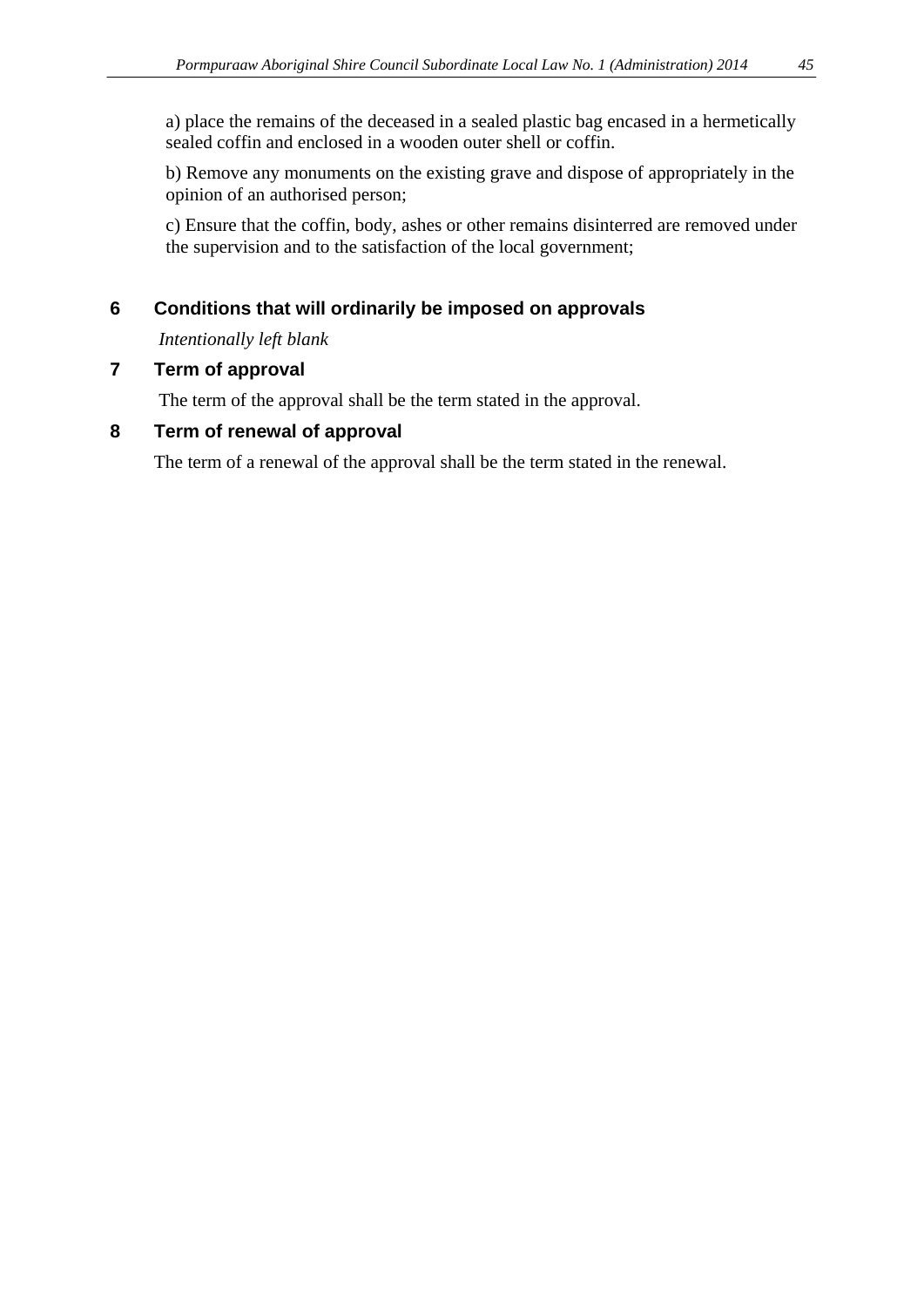# <span id="page-45-0"></span>**Schedule 22 Undertaking regulated activities on local government controlled areas and roads— (a) driving or leading of animals to cross a road**

Section 11

#### **1 Prescribed activity**

Undertaking regulated activities on local government controlled areas and roads— (a) driving or leading of animals to cross a road

#### **2 Activities that do not require approval under the authorising local law**

An approval under the authorising local law is noted required for –

(a) leading of 10 or less animals across a road between 6am and 6pm, other than declared dangerous animals; or

(b) a person who has been granted approval for installation of a gate or grid on a road adjacent to the person's land; or

(c) driving or leading of animals that are not livestock animals.

#### **3 Documents and materials that must accompany applications for approval**

An application for approval must be accompanied by  $-$ 

(a) the prescribed fee; and

(b) full details of the proposed use of the local government controlled area or road; and

(c) details of how the applicant plans to carry out the activity and the regularity and duration of the activity; and

(d) details of the location where the activity will be carried out by way of plan or drawing and showing the location of any warning notices for the safety of road users; and

(e) details of the type and number or appropriate number of animals that will be involved; and

(f) any other documentation or materials requested by the local government in writing.

# **4 Additional criteria for the granting of approval**

The additional criteria for approval are that –

(a) the leading of animals would not unduly interfere with the proper use of the road or create a safety hazard for users of the road; and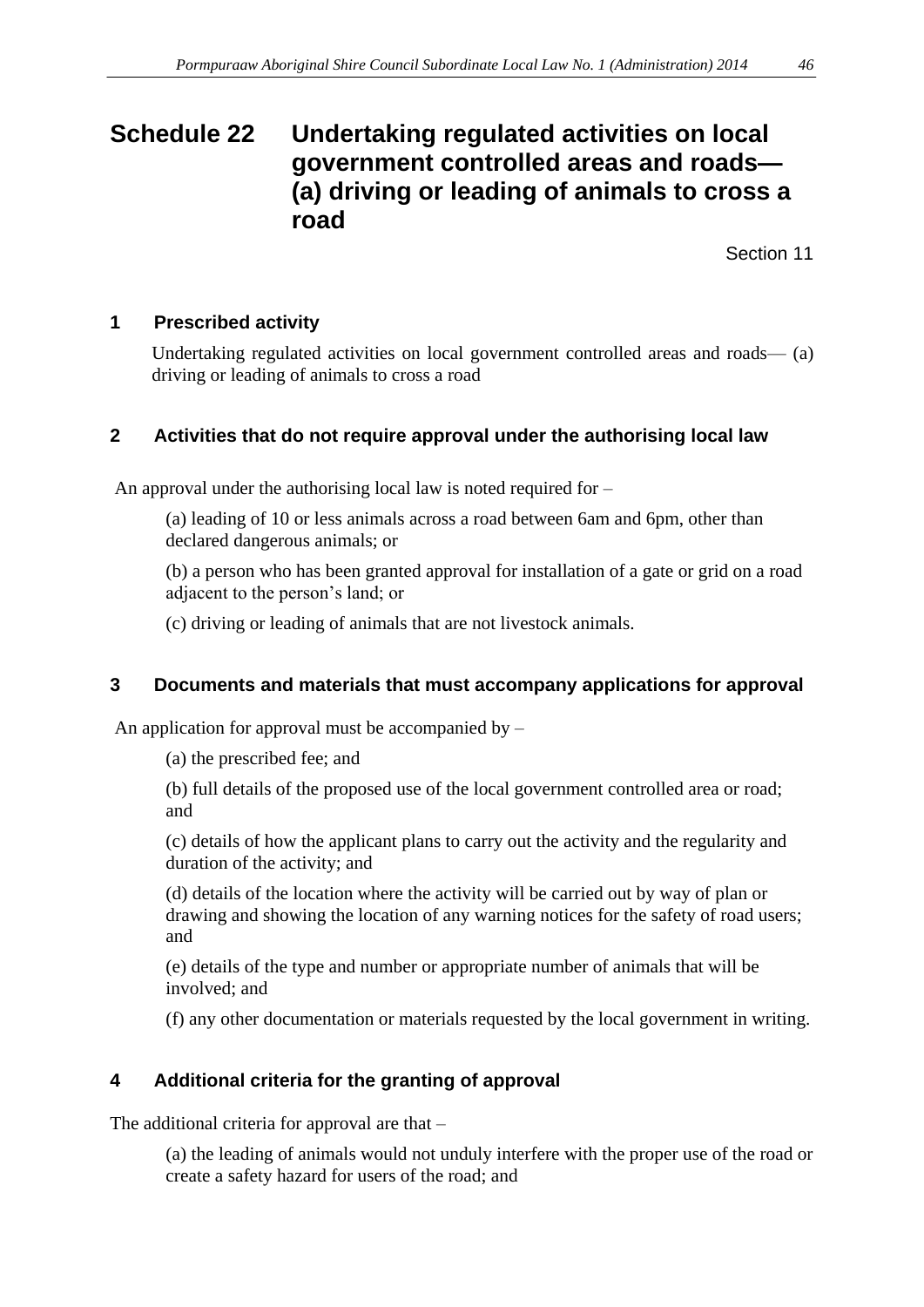(b) the physical suitability of the road or footway for the proposed use; and

(c) the likelihood of the use causing undue nuisance, inconvenience or annoyance to the occupiers of the adjoining land, vehicular traffic or pedestrians; and

(d) the likely effect on the amenity of the surrounding area; and

(e) the likely effect on the local environment and any possible pollution or other environmental damage.

#### **5 Conditions that must be imposed on approvals**

The conditions that must be imposed on an approval are that the approval holder must comply with the standard public liability insurance condition.

#### **6 Conditions that will ordinarily be imposed on approvals**

The conditions that will ordinarily be imposed on an approval are that the approval holder must –

(a) comply with the approved times of day that animals may be led across the road; and

(b) comply with the approved number of animals that may be driven or led across the road; and

(c) comply with specified safety requirements; and

(d) exhibit specified warning notices and to take other specified precautions for the safety of users of the road or area.

#### **7 Term of approval**

The term of an approval shall be the term stated in the approval.

#### **8 Term of renewal of approval**

The term of a renewal of the approval shall be term stated in the renewal.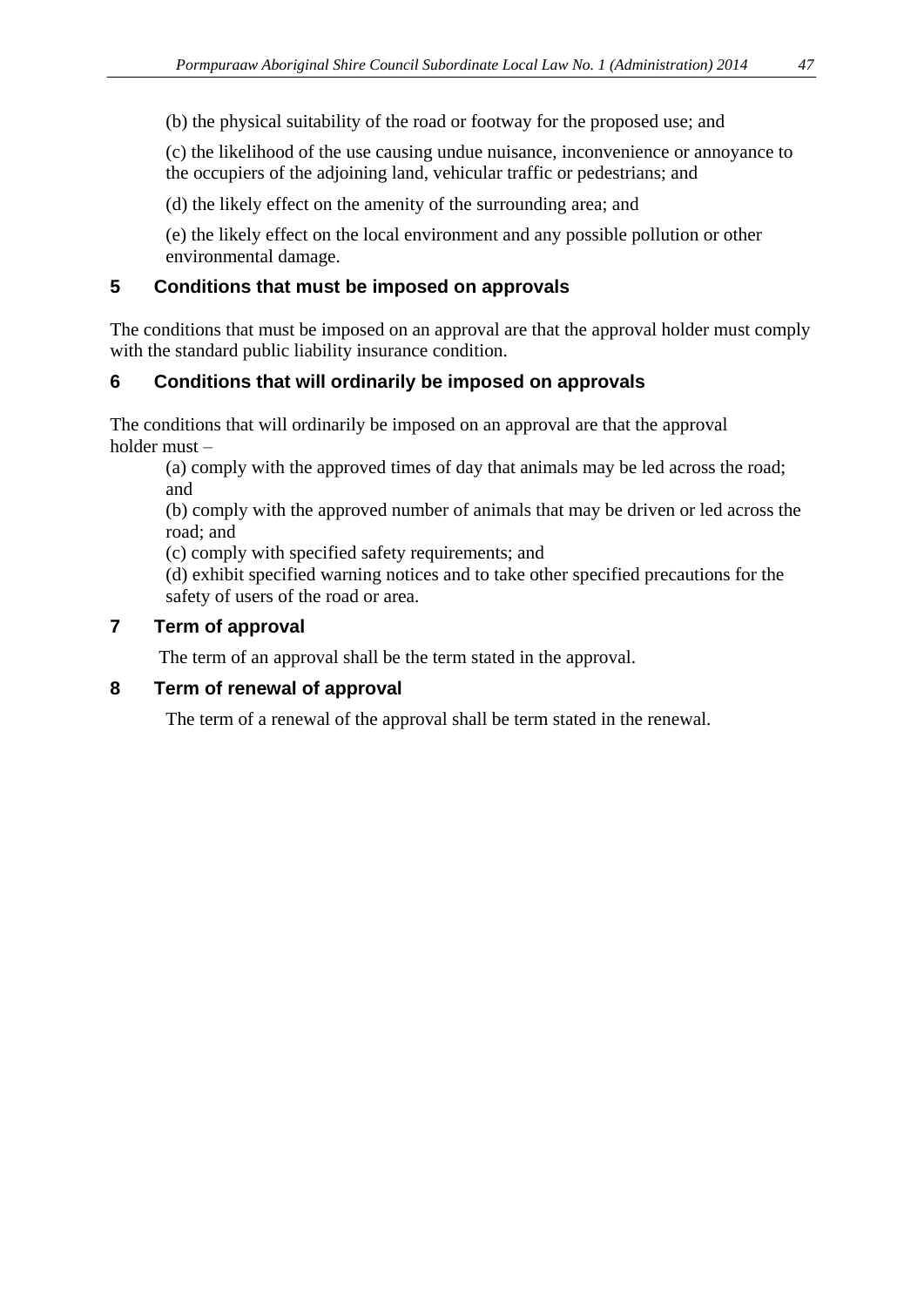# <span id="page-47-0"></span>**Schedule 23 Undertaking regulated activities on local government controlled areas and roads— (b) depositing of goods or materials**

Section 11

## **1 Prescribed activity**

Undertaking regulated activities on local government controlled areas and roads— (b) depositing of goods or materials

## **2 Activities that do not require approval under the authorising local law**

An approval under the authorising local law is not required for –

(a) deposit of goods and materials pertaining to a project approved by the local government; or

(b) a self-assessable activity provided the applicant complies with the standard requirements and conditions as determined by the local government

#### **3 Documents and materials that must accompany applications for approval**

An application for approval must be accompanied by –

(a) the prescribed fee; and

(b) details of the proposed depositing of goods and materials on the local government controlled area or road; and

(c) details of the quantity or volume and type of goods or materials that will be deposited; and

- (d) details of the duration of the depositing of the goods or materials; and
- (e) evidence of compliance with the standard public liability insurance condition; and

(f) any other documentation or materials requested by the local government in writing.

# **4 Additional criteria for the granting of approval**

The additional criteria for approval are –

(a) the depositing of goods or materials would not unduly interfere with the usual use or the amenity of the road or area; and

(b) the physical sustainability of the road or footway for the proposed use; and

(c) the likelihood of the use causing nuisance, inconvenience, or annoyance to the occupiers of the adjoining land, vehicular traffic or pedestrians; and

(d) the likely effect on the amenity of the surrounding area; and

(e) the likely effect on the local environment and any possible pollution or other environmental damage; and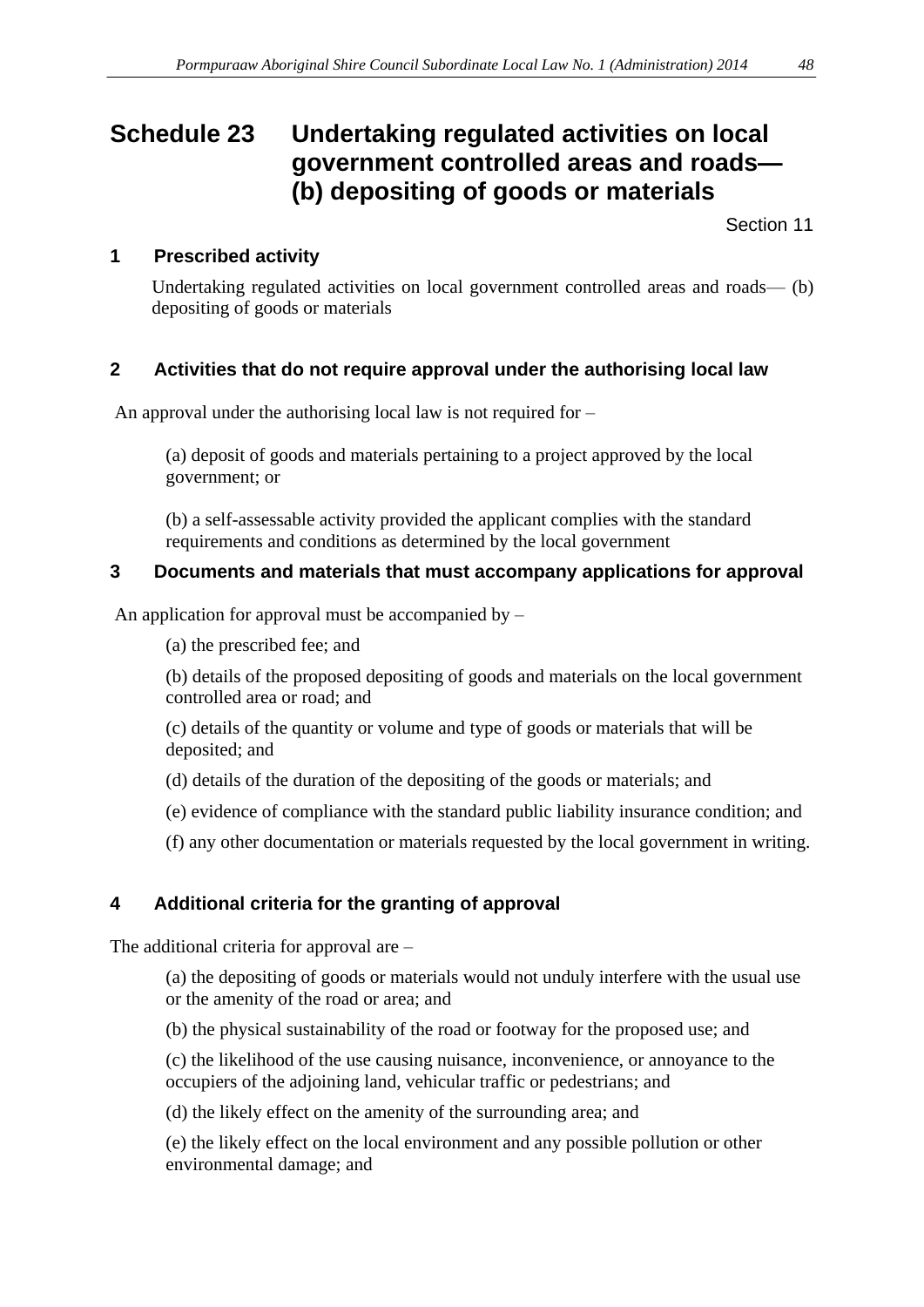(f) whether the activity have an adverse effect on an existing service in, on or over a road; and

(g) compliance with the work place health and safety act.

### **5 Conditions that must be imposed on approvals**

The conditions that must be imposed on an approval are that the approval holder must –

(a) compliance with the standard public liability insurance condition; and

(b) agree to pay all expenses incurred in the reinstatement to the local governments standards, any damage caused to the road, local government controlled area, public infrastructure or public services as a result of the activities associated with the work, whether by their own operations or those of their sub-contractors, agents, manufacturers, cartage contractors or other delivering or removing any materials to or from the site; and

(c) comply with approved dates and times stated in the approval; and

(d) ensure goods and materials are only deposited in the location stated on the approval; and

(e) ensure the goods and materials are neatly stacked or piled and equipment positioned to take up as little area as possible; and

(f) ensure approval is available for inspection by an authorised person upon request; and

(g) ensure compliance with any notice of the local government or its authorised person; and

(h) comply with specified safety requirements; and

(i) comply with the standard public liability insurance condition; and

(j) not adversely obstruct the movement of vehicles and pedestrians along the road; and

(k) ensure the activity does not cause a nuisance to neighbouring residents; and

(l) must take all reasonable steps to minimise the effects of the activity on the amenity of the surrounding area (for example, by ensuring the goods or materials are kept in a tidy and orderly manner); and

(m) not interfere with existing services located in, on or over a road.

# **6 Conditions that will ordinarily be imposed on approvals**

The conditions that will ordinary be imposed on an approval are –

(a) The approval holder may be required to deposit with the local government, security in the sum fixed by the local government, to cover the cost of repairing any damage to public infrastructure resulting from the operation of the approved activity; and

(b) Obtain additional local government approvals relevant to the depositing of goods and materials on a local government controlled area or road, such as a –

(i) road closure approval; or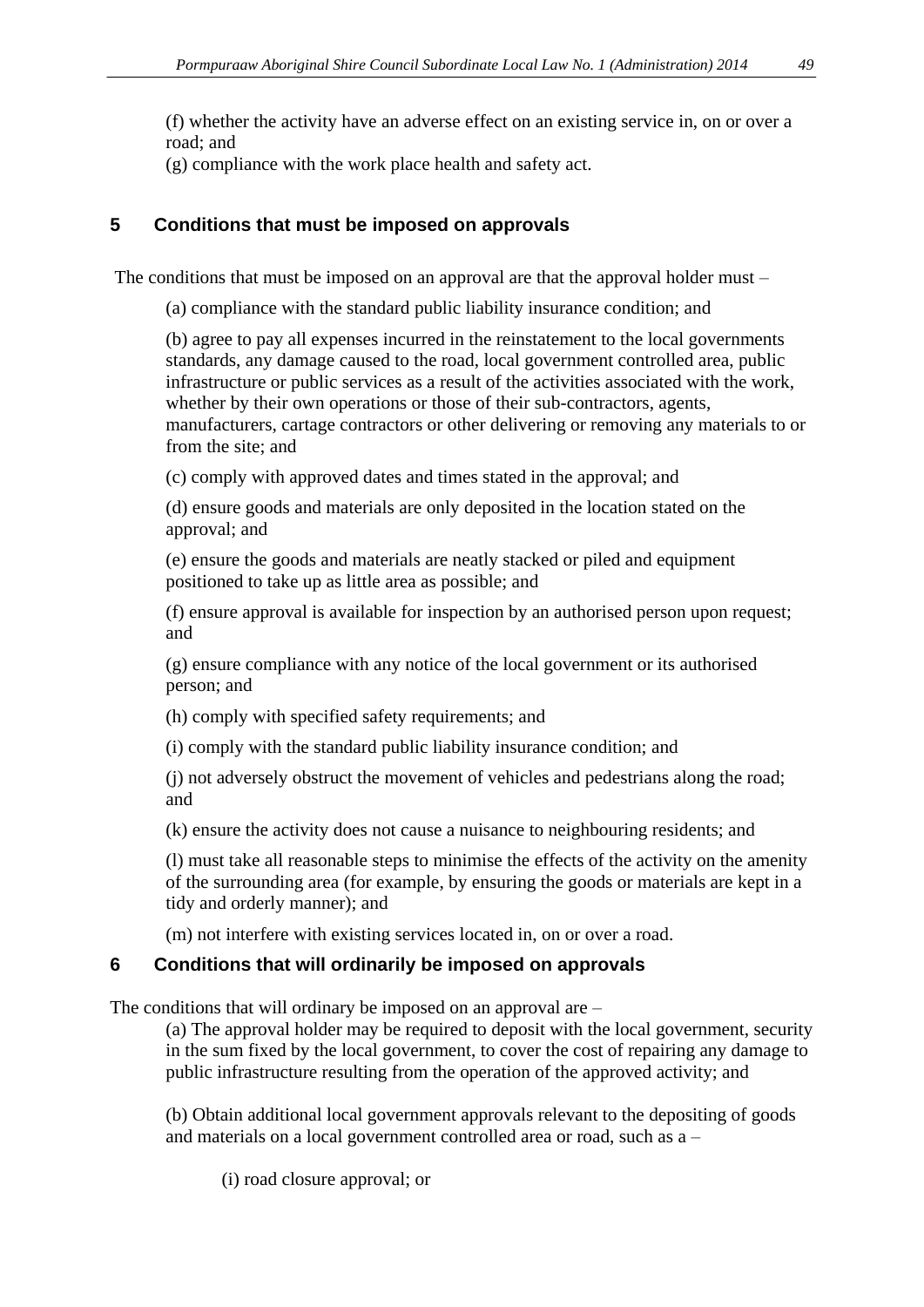(ii) hoardings and gantries approval; or

(iii) temporary use of footway.

### **7 Term of approval**

The term of the approval shall be the term stated in the approval.

### **8 Term of renewal of approval**

The term of a renewal of the approval shall be the term stated in the renewal.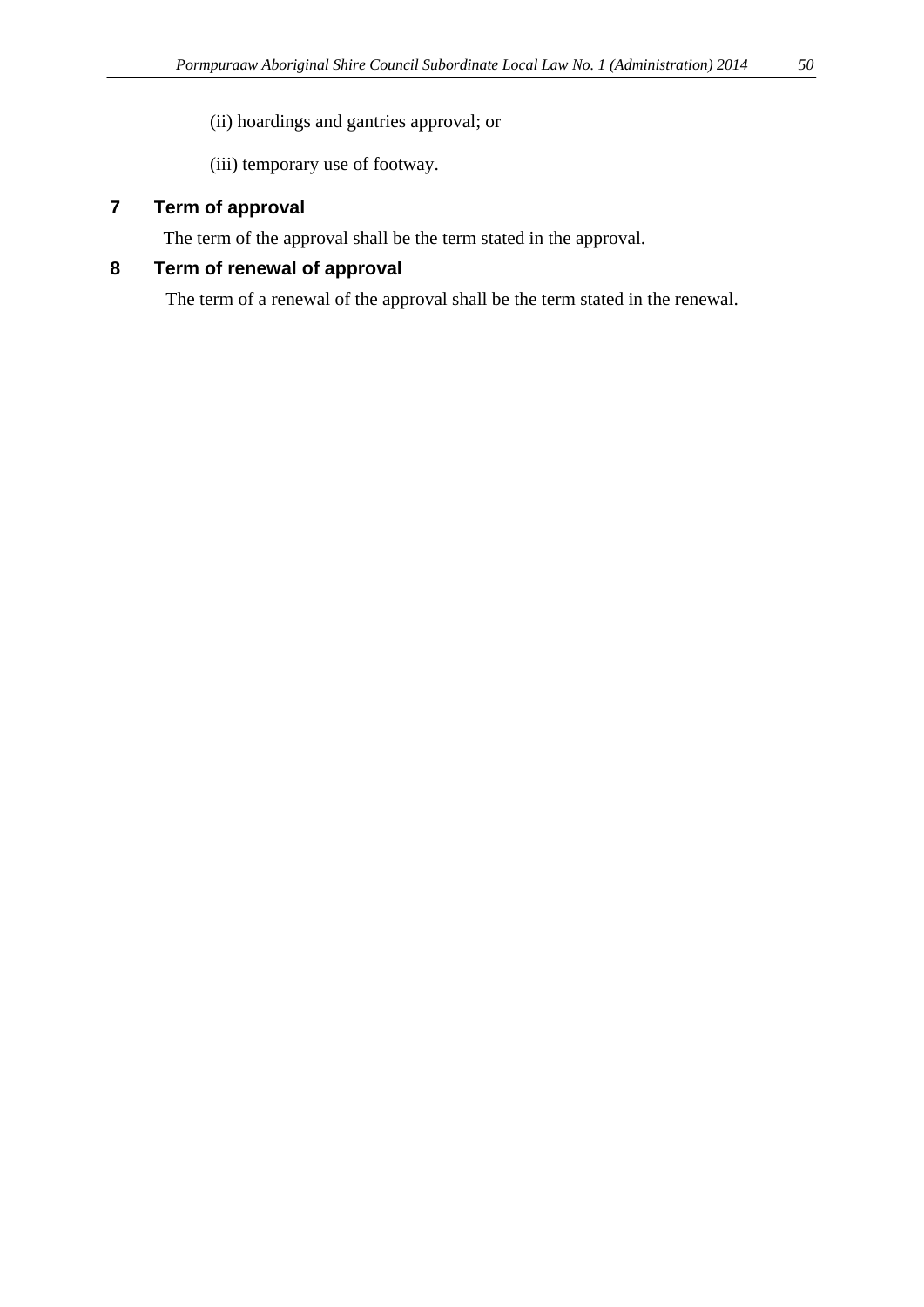# <span id="page-50-0"></span>**Schedule 24 Undertaking regulated activities on local government controlled areas and roads— (c) holding of a public place activity prescribed by subordinate local law**

Section 11

## **1 Prescribed activity**

Undertaking regulated activities on local government controlled areas and roads— (c) holding of a public place activity prescribed by subordinate local law, excluding the operation of a temporary entertainment event.

#### **2 Activities that do not require approval under the authorising local law**

(1) An approval under the authorising local law is not required for –

(a) activities of a cultural nature which, in all reasonableness, will not cause a prolonged nuisance or inconvenience to the wider community in the local government controlled area or adjacent to a road; or

(b) a public place activity approved by local law (eg. a temporary entertainment event or public place activity under an approval for the commercial use of a local government area or road).

(2) In this section—

*cultural nature* means activities undertaken in accordance with recognised traditional and cultural practice of the Torres Strait Islander and/or Aboriginal community in which it is practiced and/or acknowledged.

#### **3 Documents and materials that must accompany applications for approval**

An application for approval must be accompanied by –

(a) the prescribed fee; and

- (b) evidence of compliance with the standard public liability insurance condition; and
- (c) full details of the proposed public place activity; and
- (d) if applicable, Native title consent and land-owner consent; and
- (e) a copy of a risk management plan; and
- (f) any other documentation or materials requested by the local government in writing.

# **4 Additional criteria for the granting of approval**

The additional criteria for approval are that –

(a) the event will not unduly interfere with the usual use and enjoyment of the area or road; and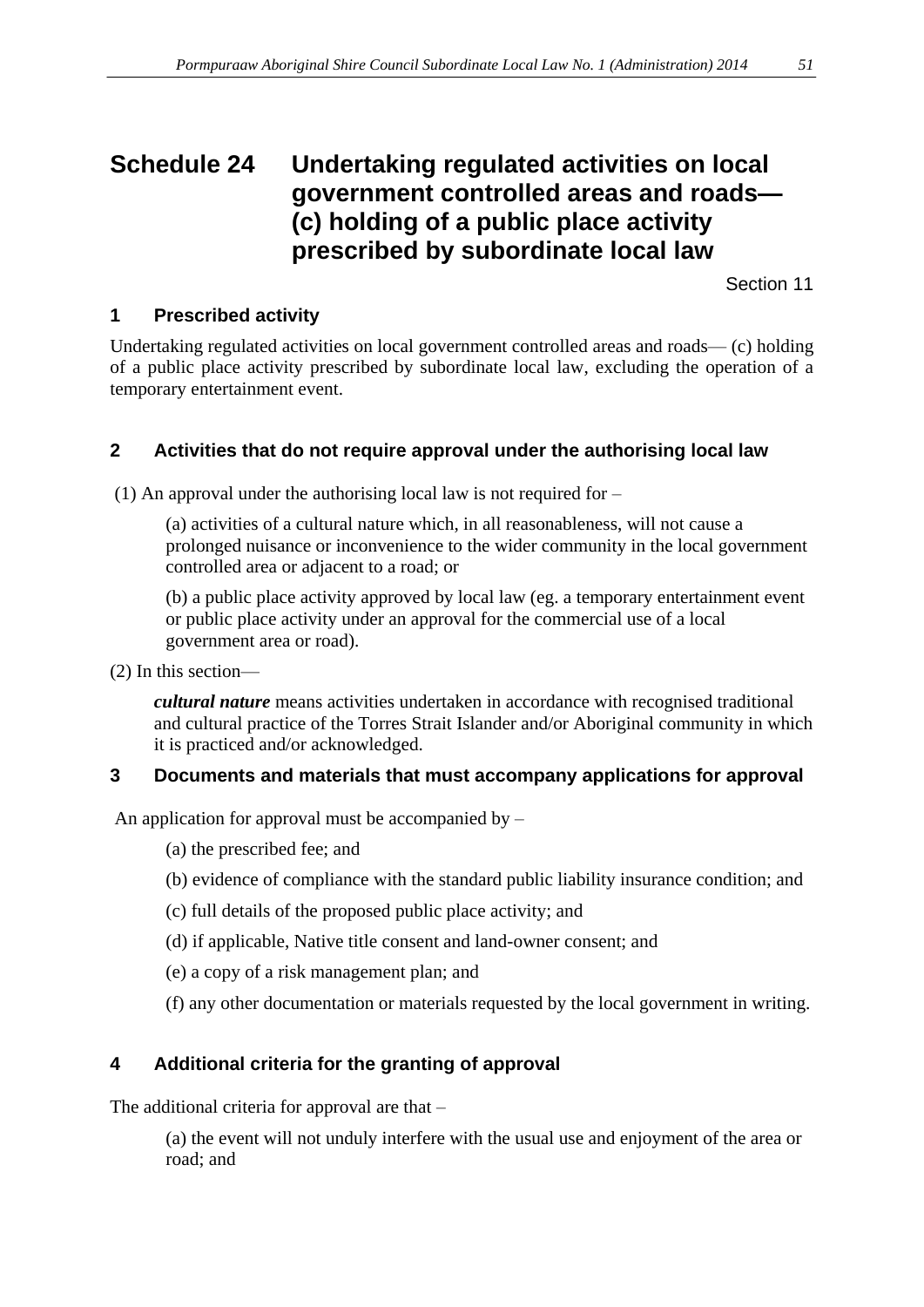(b) the event will not generate significant noise, dust or light pollution or other significantly adverse effects on the surrounding neighbourhood; and

(c) there will be enough toilets and sanitary conveniences, complying with standards and requirements imposed by the local government, for the use of the public; and

(d) adequate provision will exist for the disposal of refuse generated by the conduct of the event; and

(e) adequate provision will exist for people and (if relevant) vehicles to enter and leave the event; and

(f) adequate provision will exist for vehicles to park at or near the activity (where applicable); and

(g) satisfy any other criteria the local government considers relevant to determine the application.

#### **5 Conditions that must be imposed on approvals**

*Intentionally left blank.*

#### **6 Conditions that will ordinarily be imposed on approvals**

For approvals, the conditions that will ordinarily be imposed on an approval are that the approval holder must –

(a) comply with the standard public liability insurance condition; and

(b) comply with specified safety requirements; and

(c) ensure that any damage sustained as a result of the approval holder or the approval holder's agent or employee's action or omission, to a road, or any public infrastructure within the road or a local government controlled area, it must –

(i) take immediate steps to make the area safe and maintain the area in a safe condition until all necessary repairs are effected; and

(ii) report the damage to the local government; and

(iii) pay to the local government the amount it would cost for the local government to have all damage rectified or with the local government's approval, carry out repairs at its own expense to the satisfaction of the local government; and

(d) conduct the activity only on days and times, and at the specific locations or\ areas, specified in the approval; and

(e) display the approval in the ways stated in the approval and produce the approval for inspection on demand by an authorised person; and

(f) comply with measures specified in the approval to protect the safety of persons who may be involved in, or affected by, the activities authorised by the approval; and

(g) comply with measures specified in the approval to ensure that the activities authorised by the approval do not cause nuisance; and

(h) maintain a defined access point for emergency vehicles at all times; and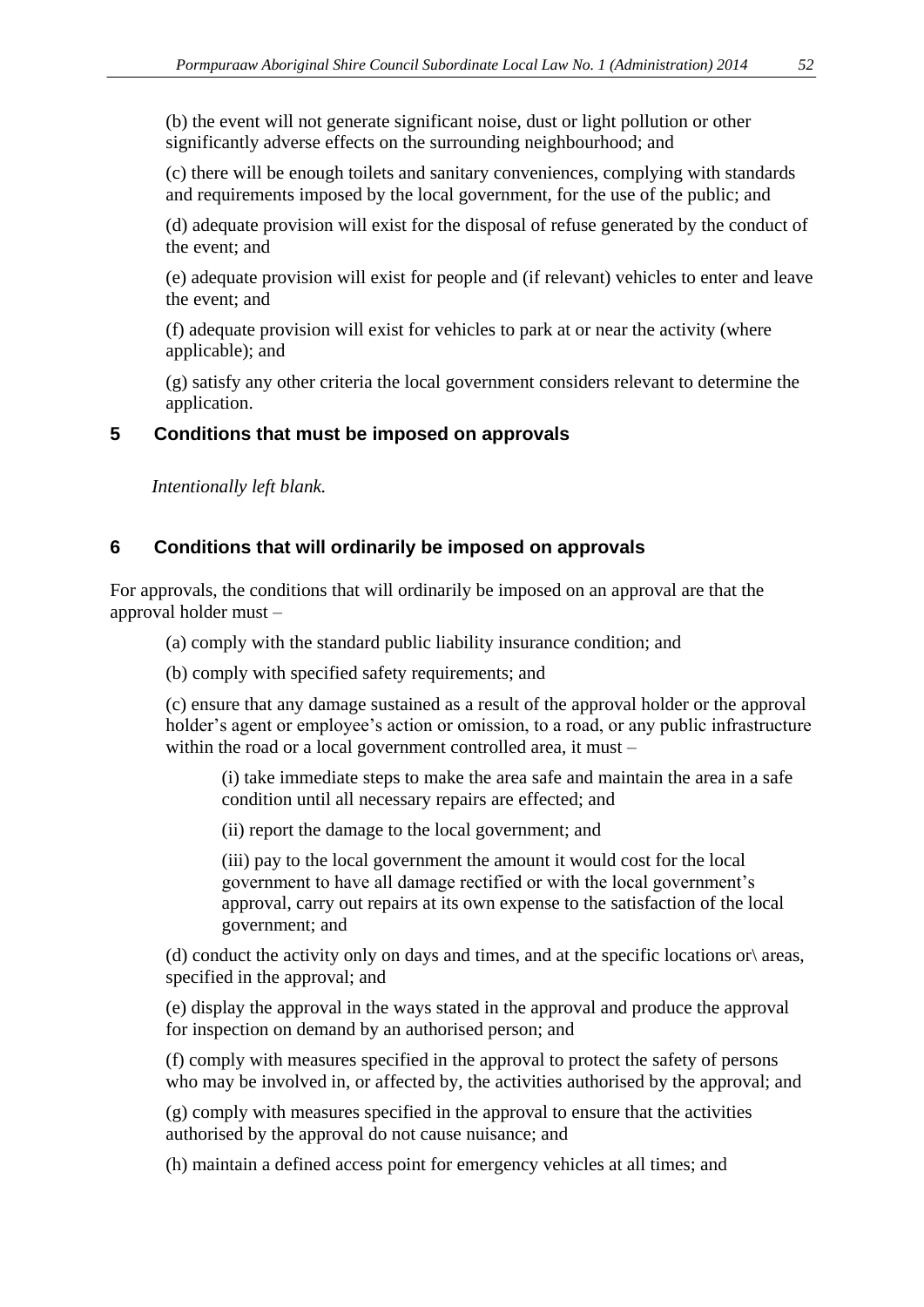(i) pay any rental specified in the approval to the local government at specified intervals; and

(j) maintain the area where the activity takes place in clean, tidy and orderly condition.

# **7 Term of approval**

The term of the approval shall be the term stated in the approval.

# **8 Term of renewal of approval**

The term of a renewal of the approval shall be the term stated in the renewal.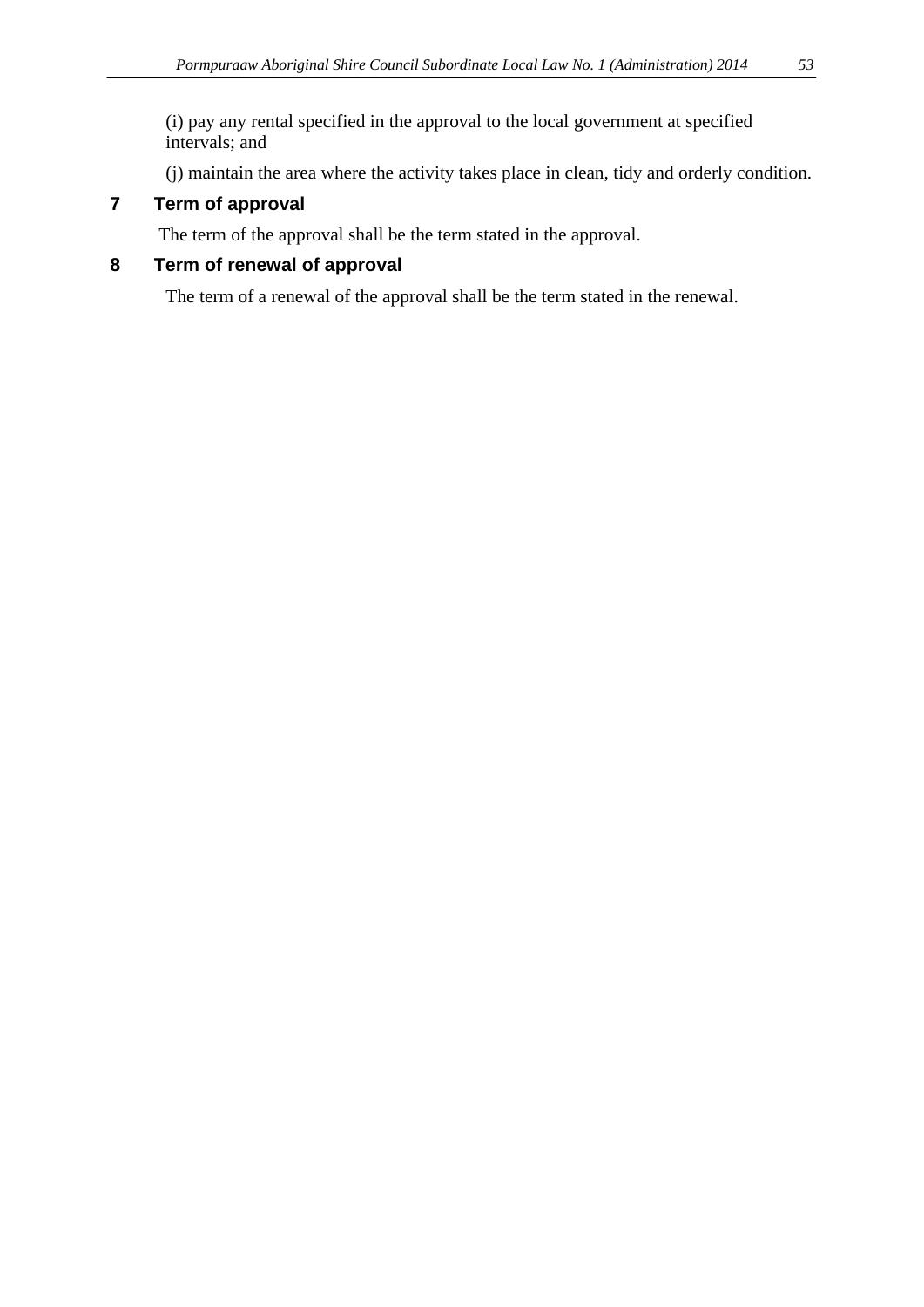# <span id="page-53-0"></span>**Schedule 25 Bringing or driving motor vehicles onto a park or reserve**

Section 11

#### **1 Prescribed activity**

Bringing a motor vehicle onto or driving a motor vehicle on a place that is—

- (a) on any part of a park or reserve; and
- (b) not within a motor vehicle access area

#### **2 Activities that do not require approval under the authorising local law**

An approval under the authorising local law is not required for access to a park or reserve by an authorised contractor for the purposes of repairing or maintaining a local government facility.

#### **3 Documents and materials that must accompany applications for approval**

An application for approval must be accompanied by –

(a) the prescribed fee; and

(b) full details of the reasons for bringing the motor vehicle onto the park or reserve; and

(c) the date and time and duration of bringing the motor vehicle onto the park or reserve; and

- (d) the parts of the park or reserve where the motor vehicle will be driven; and
- (e) the type of motor vehicle to be driven; and
- (f) any other documentation or materials requested by the local government in writing.

#### **4 Additional criteria for the granting of approval**

The additional criteria for approval are that –

(a) the vehicle access is required for:

(i) construction, repair and maintenance work within the park or reserve;

(ii) access to a temporary entertainment venue for which the applicant has received approval under another local law;

(iii) the purposes of commercial use of the park or reserve for which the applicant has received approval under another local law;

(iv) holding a celebration, ceremony or competition for which the applicant has received approval under another local law;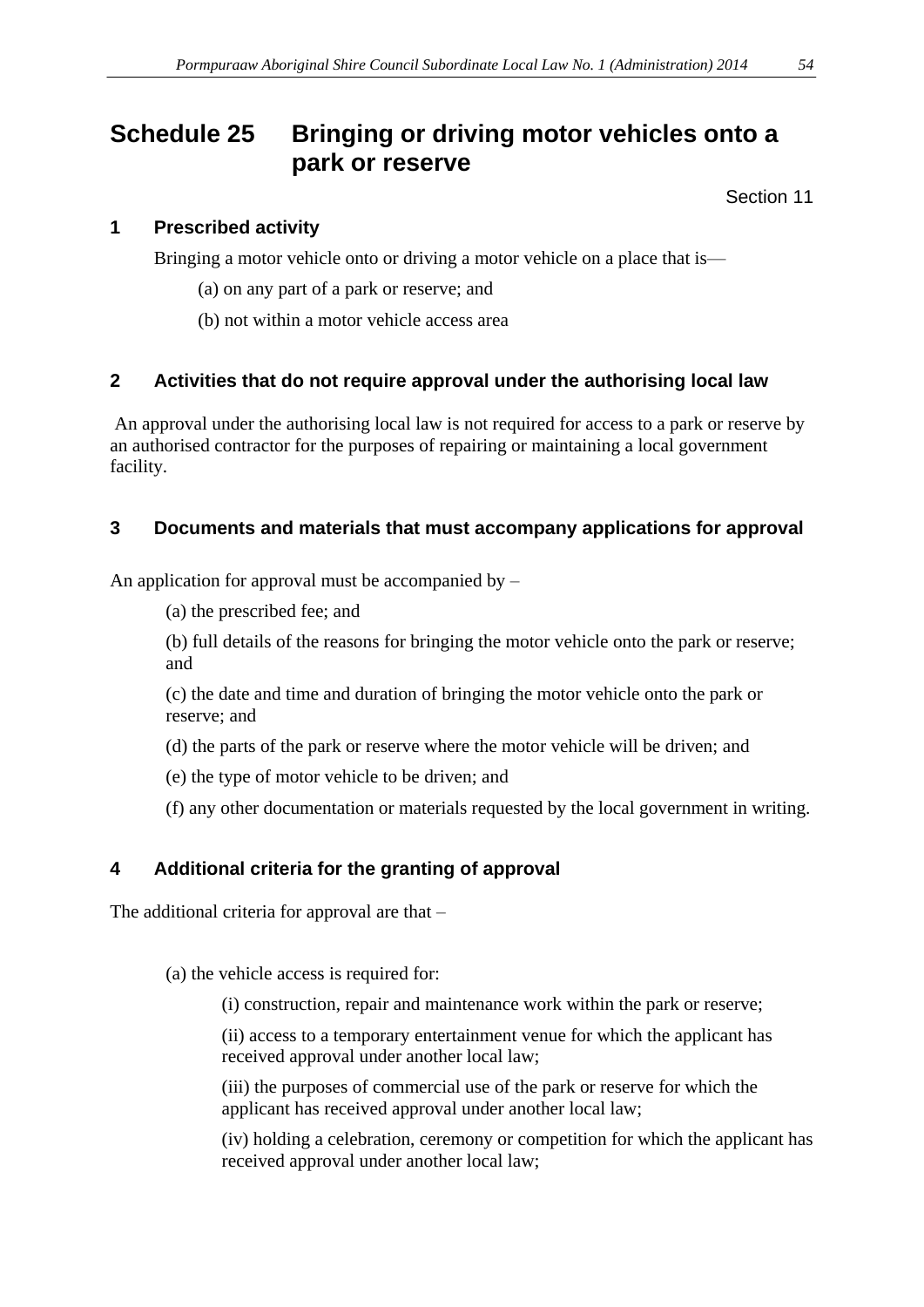(b) the vehicle access will not unduly interfere with the usual use and enjoyment of the park or reserve; and

(c) the vehicle will not impact on the natural resources and native wildlife of the park or reserve; and

(d) the vehicle will not cause damage to the park or reserve; and

(e) the vehicle will not generate significant noise or dust or other significantly

adverse effects on the surrounding neighbourhood.

## **5 Conditions that must be imposed on approvals**

*Intentionally left blank.*

## **6 Conditions that will ordinarily be imposed on approvals**

For approvals, the conditions that will ordinarily be imposed on an approval are that the approval holder must –

(a) comply with the dates and times specified in the approval; and

(b) use only the vehicle or type of vehicle specified in the approval; and

(c) respect any speed limits and road rules specified in the approval; and

(d) comply with any restrictions specified in the approval regarding the parts of

the park or reserve that may be accessed by vehicle; and

(e) display the approval on the dashboard of the vehicle while it is within the park or reserve; and

(f) have regard for the safety of other users of the park or reserve; and

(g) give 24 hours notice of the vehicle access to affected neighbours of the park or reserve; and

(h) acknowledge that it shall be liable to pay the local government the cost of

rectifying any significant damage caused by the use of the vehicle in the park or reserve.

# **7 Term of approval**

The term of the approval shall be the term stated in the approval

# **8 Term of renewal of approval**

*The term of a renewal of the approval shall be the term stated in the renewal.*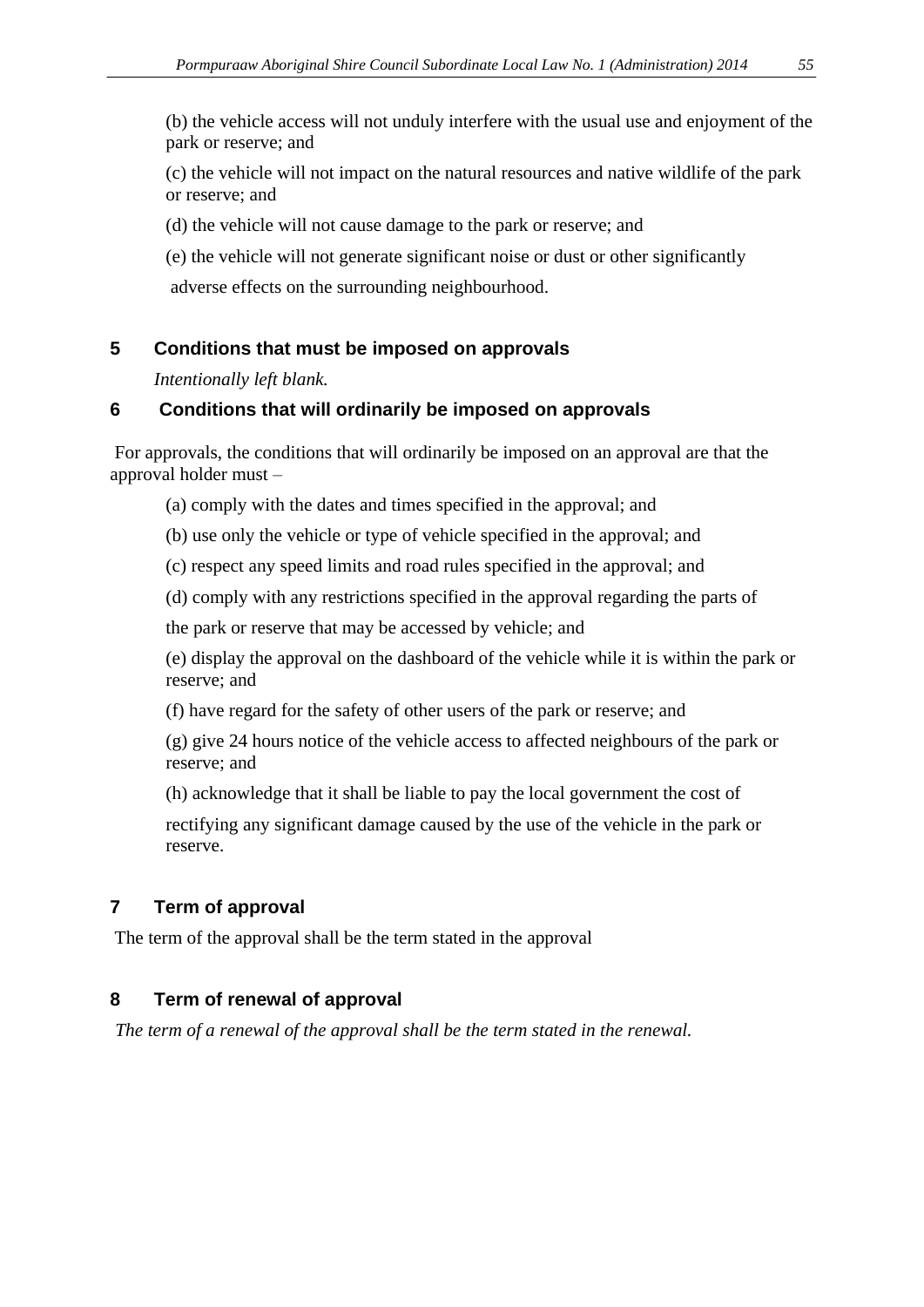<span id="page-55-1"></span><span id="page-55-0"></span>Section 11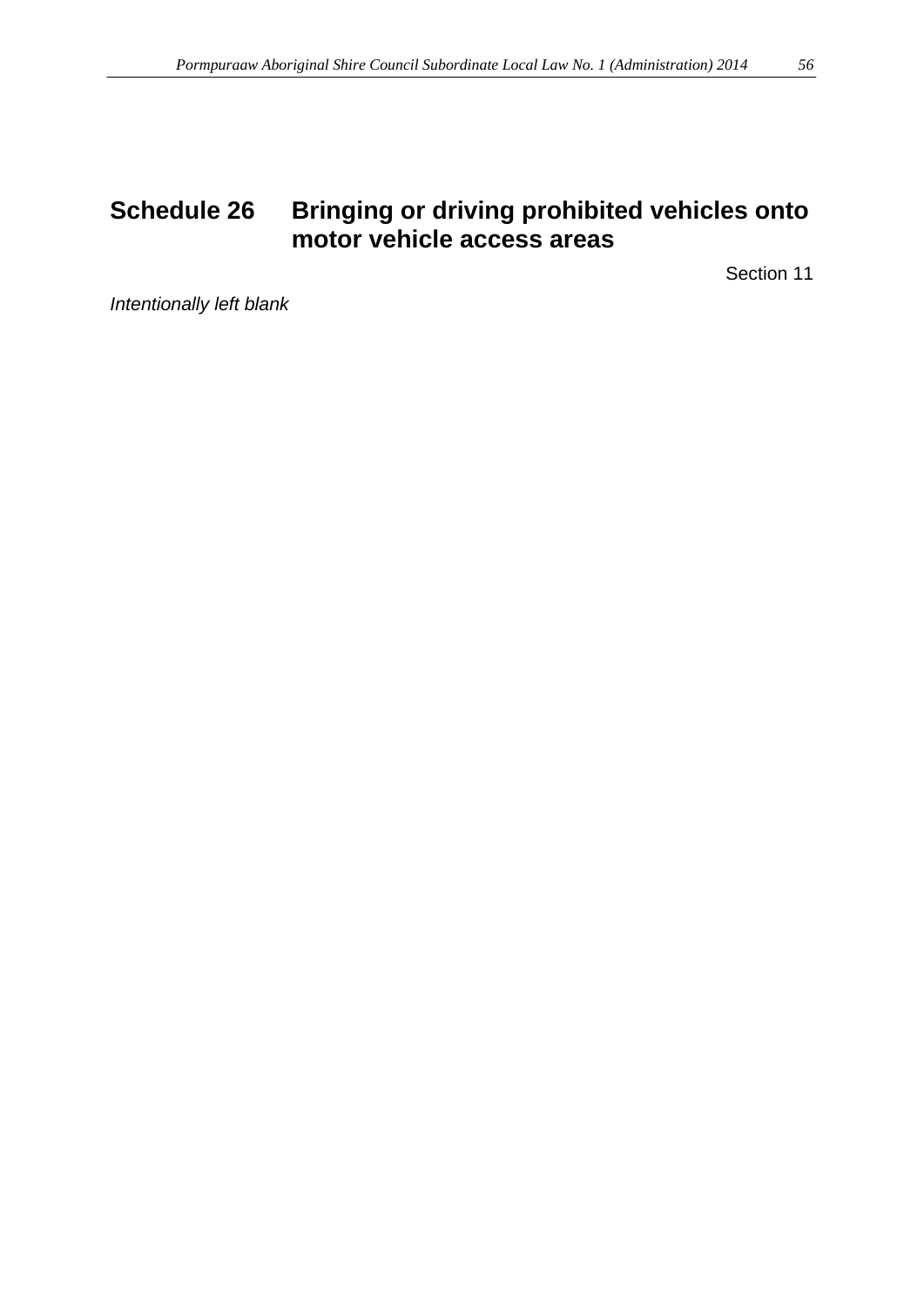# **Schedule 27 Use of bathing reserves for training, competitions etc**

Section 11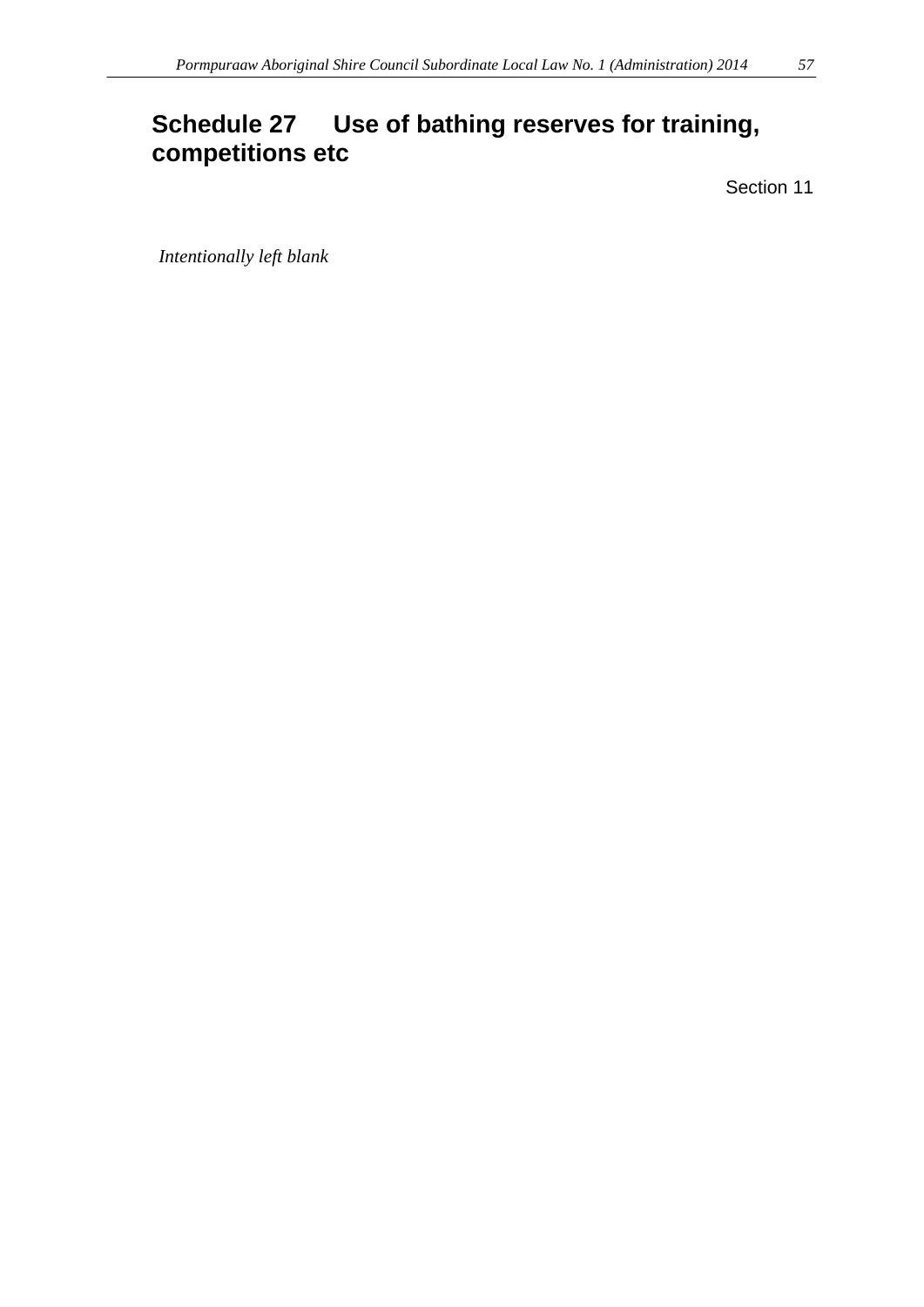# <span id="page-57-0"></span>**Schedule 28 Parking contrary to an indication on an official traffic sign regulating parking by time or payment of a fee**

Section 11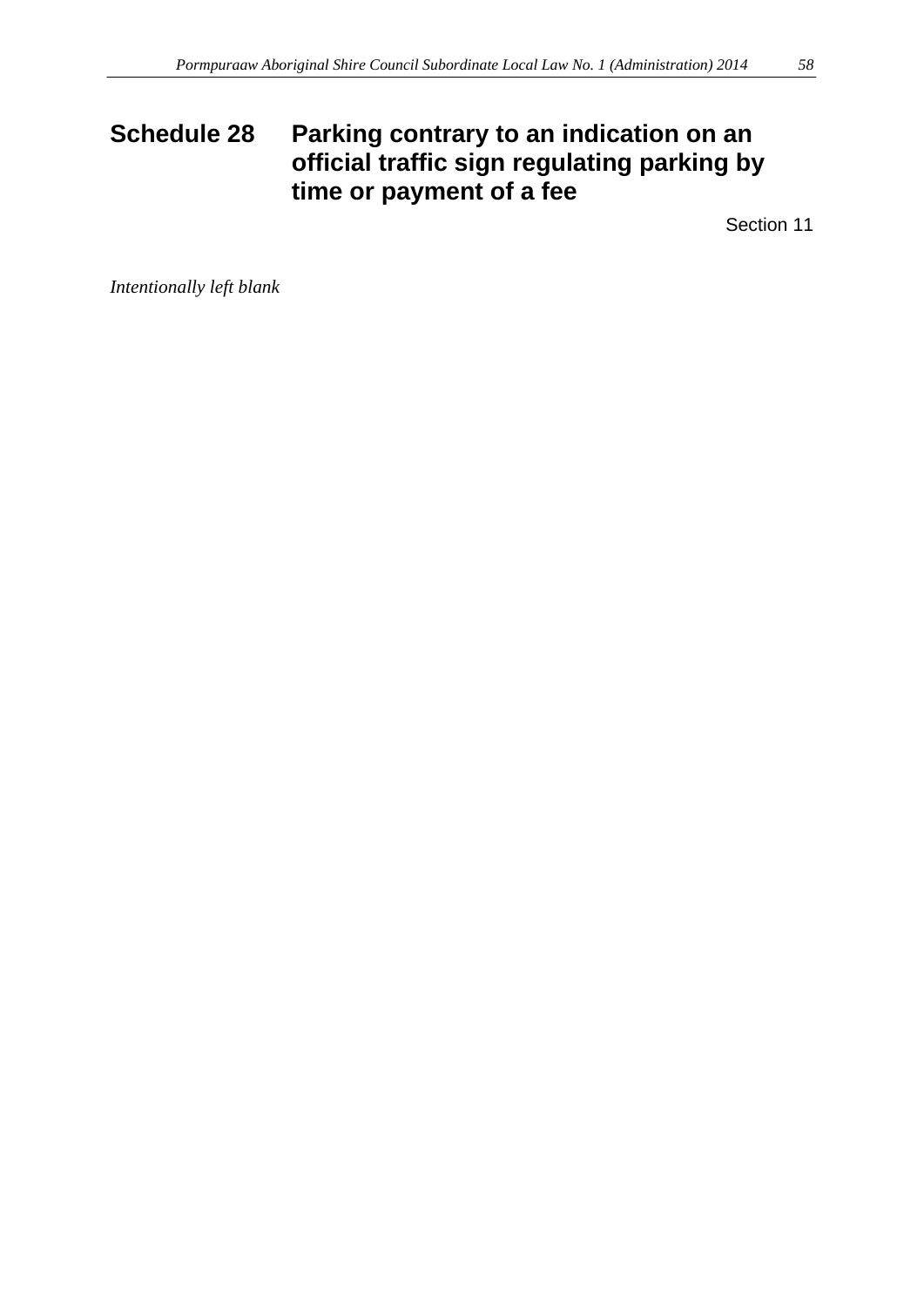# <span id="page-58-0"></span>**Schedule 29 Parking in a loading zone by displaying a commercial vehicle identification label**

Section 11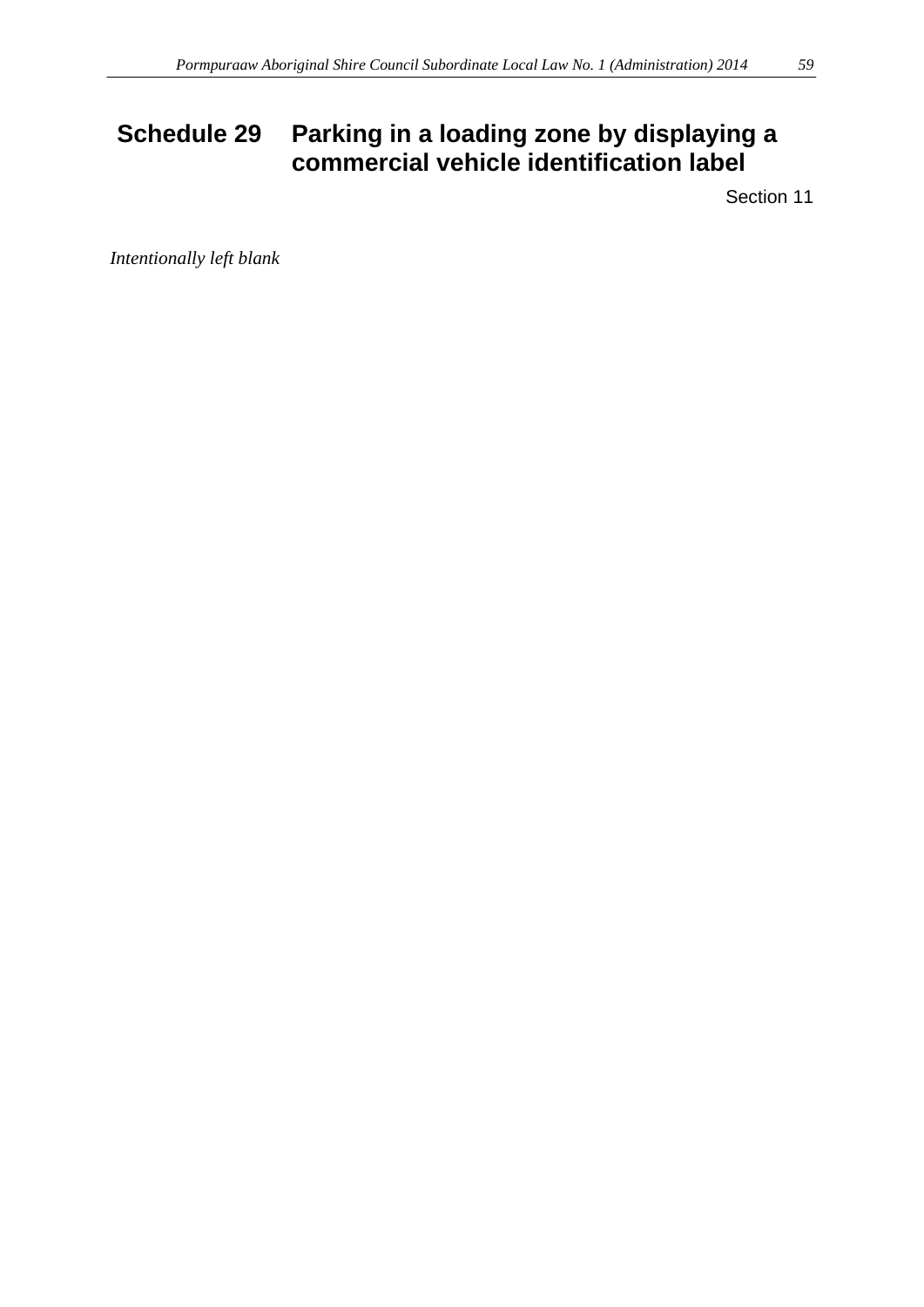# <span id="page-59-0"></span>**Schedule 30 Carrying out works on a road or interfering with a road or its operation**

Section 11

## **1 Prescribed activity**

Carrying out works on a road or interfering with a road or its operation (*Local Government Act 2009*, section 75(2))

## **2 Activities that do not require approval under the authorising local law**

This is not a prescribed activity that a local government can make exemptions about because the approval is required under the *Local Government Act 2009* (Qld).

## **3 Documents and materials that must accompany applications for approval**

An application for approval must be accompanied by –

- (a) the prescribed fee; and
- (b) evidence of compliance with the standard public liability insurance condition; and
- (c) applicant's details; and

(d) full details of the proposed works on the road or interference with its operation; and

- (e) contact details for the site foreman or equivalent; and
- (f) reasons for carrying out the works or interfering with a road; and
- (g) duration of approval sought; and
- (h) building approval (if applicable); and
- (i) location of works or activities interfering with a road; and

(j) a traffic management plan detailing how vehicular and pedestrian traffic is to be managed for the duration of the works or activity; and

(k) certificate of currency for a public liability insurance policy consistent with the standard public liability insurance condition; and

(l) if the applicant proposes to erect or install a structure on, over or under the road – plans and specifications of the structure; and

(m)details of building or other work to be carried out under the approval; and

(n) any other documentation or materials requested by the local government in writing

# **4 Additional criteria for the granting of approval**

The additional criteria for approval are whether –

(a) the works will not unduly interfere or obstruct pedestrian or vehicular traffic; and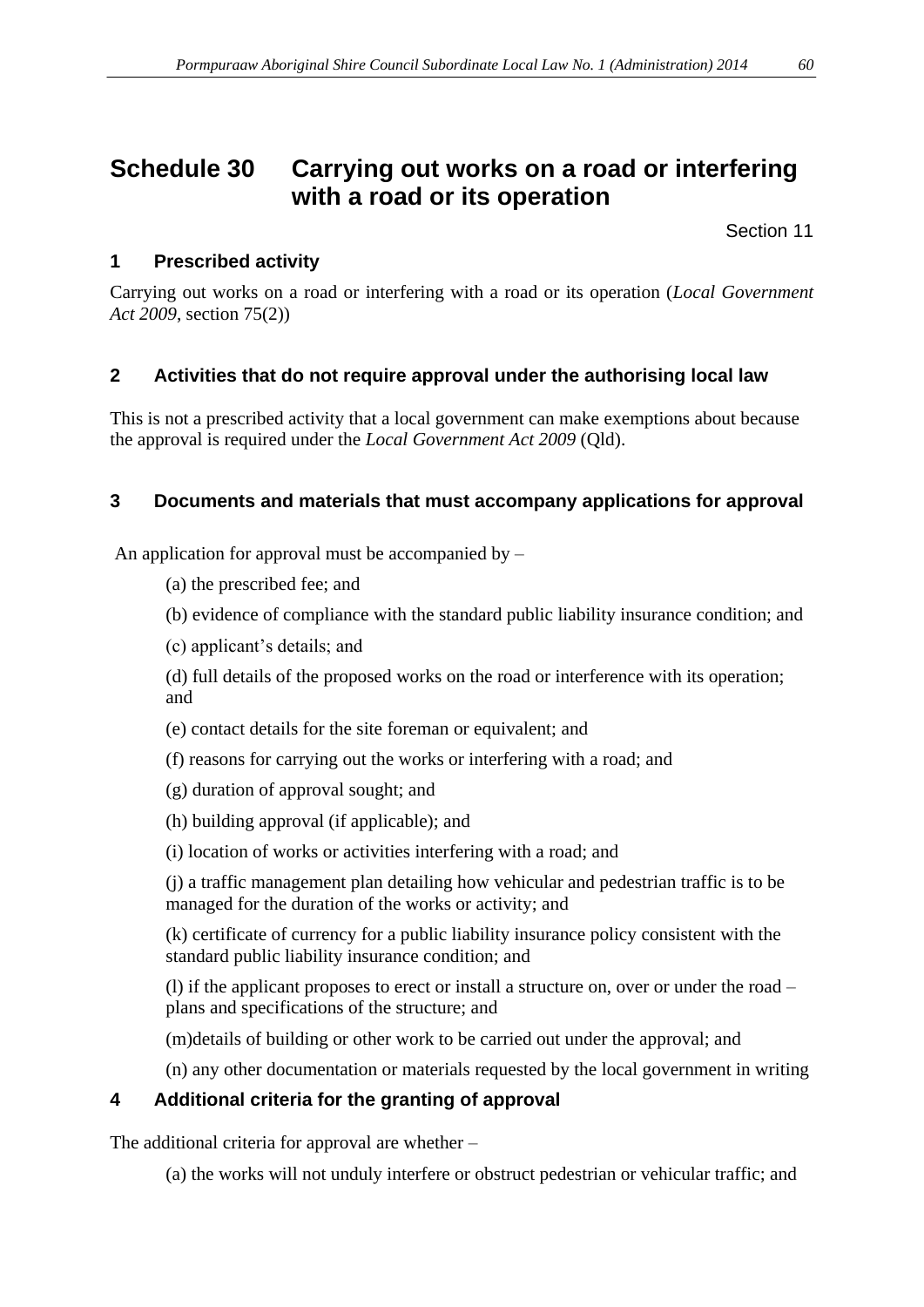(b) the application includes adequate measures to minimise the interference with the usual use of the road and protect public health and safety; and

(c) the works will cause undue nuisance; and

(d) the works will obstruct a footpath; and

(e) the works will have an adverse effect on the amenity of the area; and

(f) the works will have an adverse effect on the existing services located in, on or over a road.

#### **5 Conditions that must be imposed on approvals**

For approvals, the conditions that must be imposed on an approval are that the approval

holder must –

(a) comply with the standard public liability insurance condition; and

(b) if the approval holder or the holder's employee or agent damages the road or any public infrastructure within the road, it must: -

(i) take immediate steps to make the area safe and maintain the area in a safe condition until all necessary repairs are effected; and

(ii) report damage to the local government; and

(iii) provide payment to the local government to have all damage rectified or with the local government's prior approval, carry out repairs at its own expense to the satisfaction of the local government; and

(c) ensure a copy of the approval remains on site for inspection by an authorised person upon request; and

(d) ensure any excavation, hole or opening shall be backfilled, consolidated and the surface reinstated to the satisfaction of the local government upon completion of the works, or before the approval expires, which is the sooner; and

(e) ensure that any subsidence or other damage which occurs within 3 months and is attributable to the work done under the approval, shall be repaired by the approval holder or his agent within 7 days of receiving notice to do so from the local government; and

(f) ensure that if the proposed works are likely to affect local residents or businesses, the following advice must be provided to all affected residents or businesses prior to the commencement of the works—

(i) the nature of the work being carried out; and

(ii) the duration of the work; and

(iii) any proposed closures and detours; and

(iv) a contact number for enquiries relative to the work;

(g) ensure that if access to any business or residence is prevented or restricted,

alternate arrangements must be agreed between the parties; and

(h) ensure that all roads and footways must be made safe at the end of each working day to allow the safe movement of vehicular and pedestrian traffic; and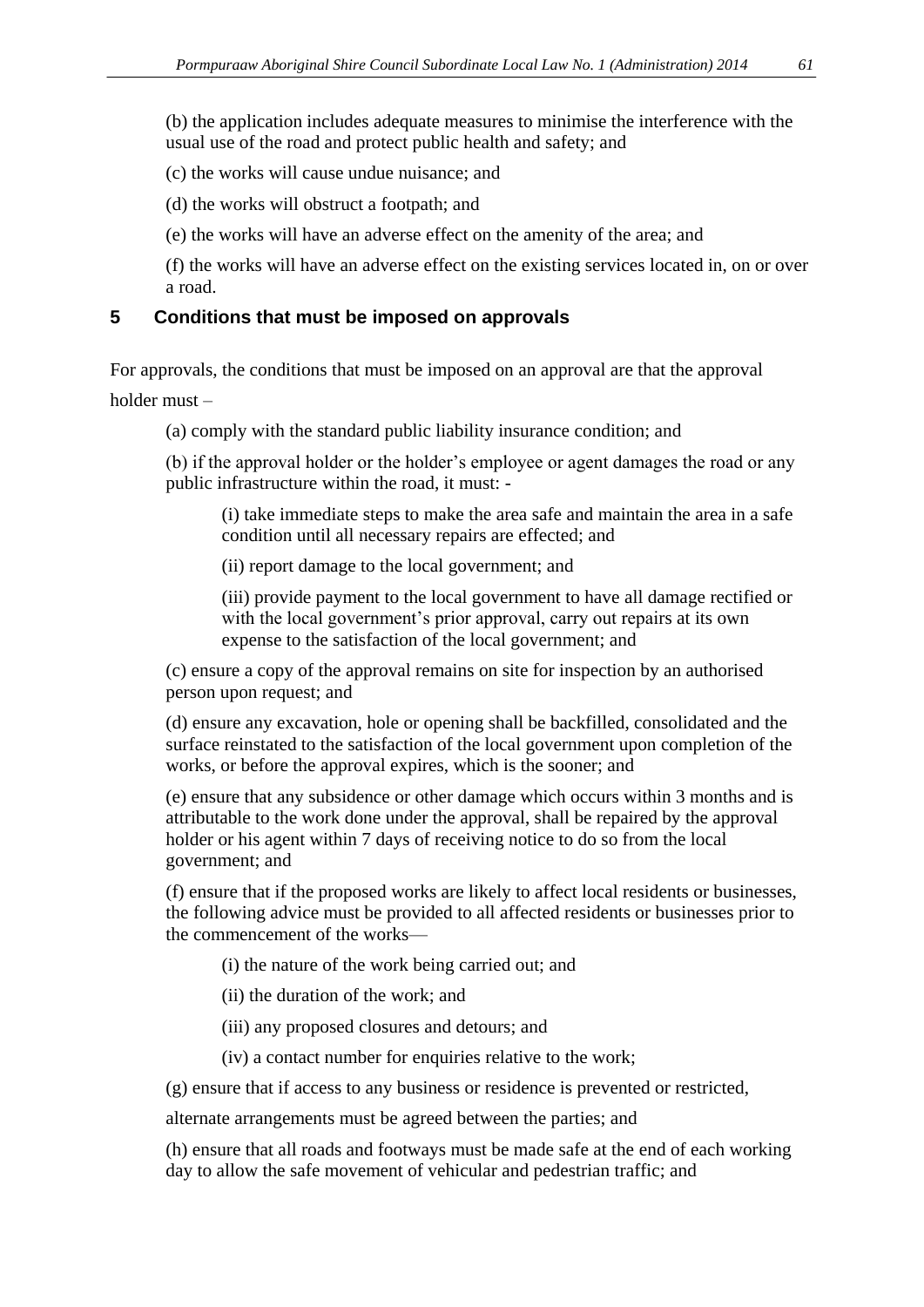(i) ensure the safety of vehicular and pedestrian traffic by providing and maintaining appropriate signage and barrier protection, in accordance with relevant industry standards; and

(j) ensure all vehicles and other ancillary plant and/or equipment associated with the approved road works must be parked/ placed so as not to inhibit –

(i) the effectiveness of any traffic sign or other traffic control device; or

(ii) access the public utilities such as fire hydrants, access chambers, inspection chambers, kerb ramps, pedestrian and bus stops; or

(iii) the paths of travel to kerb ramps, pedestrian crossings, bus stops and adjacent parked vehicles.

(k) complete the works within the specified period in the approval; and

(l) comply with specified safety requirements; and

(m)undertake the works or activity on the specified hours and days of operation; and

(n) notify the local government of any deviations from the details provided in the approved application; and

(o) not interfere with existing services located in, on or over a road; and

(p) locate and protect all existing utility services prior to the disturbance of the ground surface (for example, by using "Dial 1100 Before You Dig"); and

(q) ensure any damage that occurs to utility services during the work is immediately reported to the relevant utility authority; and

(r) remediate any damage to signs, posts, footpath, concrete channelling, roadway and ant other local government property; and

(s) comply with all lawful directions provided by an authorised person of the local government; and

(t) maintain structures erected or installed, or vegetation planted, under the approval in good condition; and

(u) remove a structure erected or installed under the approval at the end of a stated period; and

(v) ensure no environmental damage is caused.

# **6 Conditions that will ordinarily be imposed on approvals**

For approvals, the conditions that will ordinarily be imposed on an approval are that the approval holder must deposit with the local government, a monetary security in the sum fixed by the local government, to cover the cost of repairing any damage to public infrastructure resulting from the operation of the approved activity.

#### **7 Term of approval**

The term of the approval shall be the term stated in the approval.

#### **8 Term of renewal of approval**

The term of a renewal of the approval shall be the term stated in the renewal.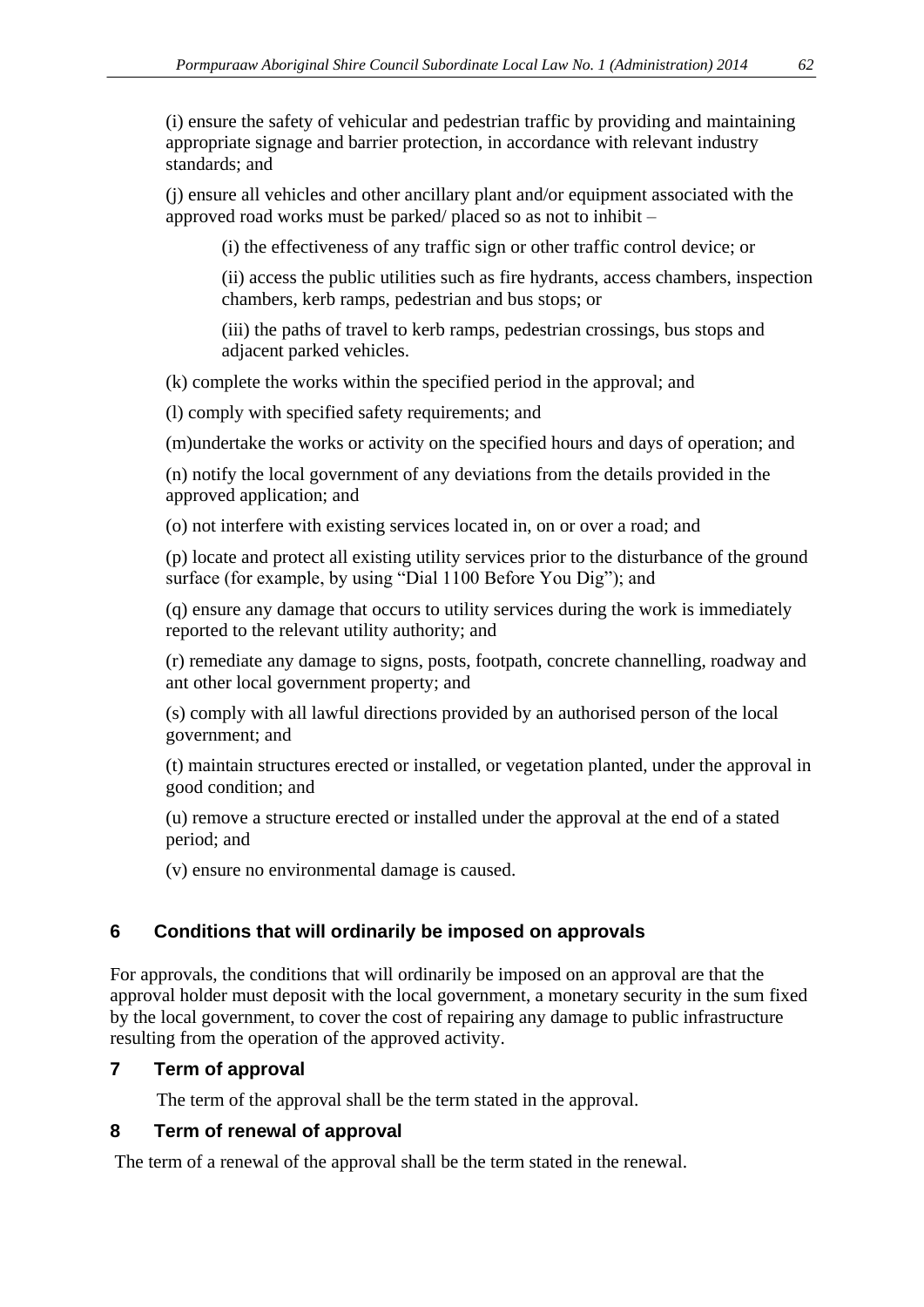# <span id="page-62-0"></span>**Schedule 31 Entry to trust areas**

Section 11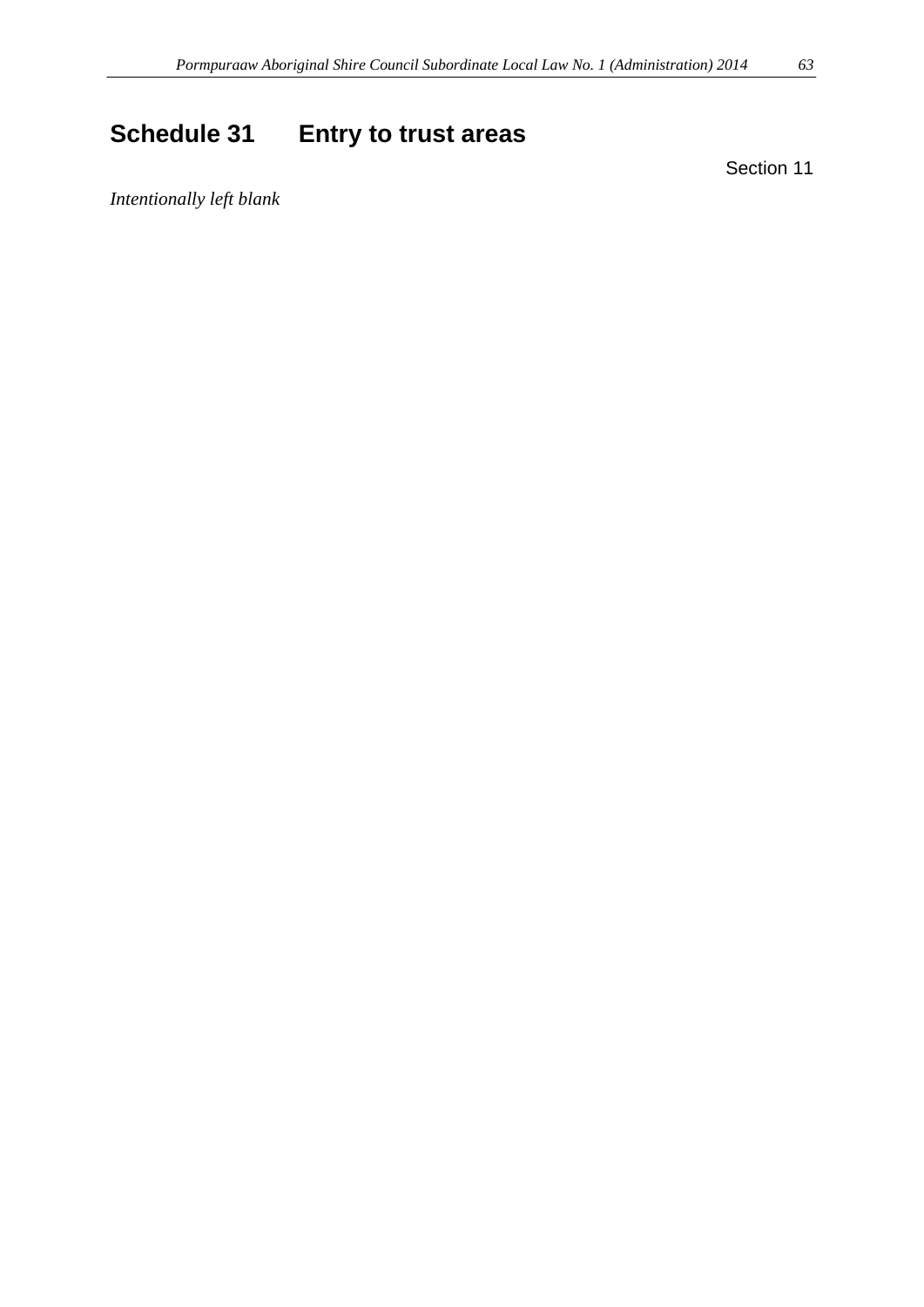# <span id="page-63-0"></span>**Schedule 32 Undertaking scientific research in a trust area**

Section 11

### **1 Prescribed activity**

Undertaking scientific research within a trust area

# **2 Activities that do not require approval under the authorising local law**

*Intentionally left blank*

## **3 Documents and materials that must accompany applications for approval**

An application for approval must be accompanied by  $-$ 

(a) the prescribed fee; and

(b) full details of the nature, scope and purpose of the proposed scientific research for which the approval is sought, including specific details of the times and places that the proposed research will be conducted; and

(c) details and proof of affiliation with an accredited scientific research organisation; and

(d) the period of time for which the approval is sought; and

(e) the parts of the trust area for which the approval is sought; and

(f) details about any vehicles associated with the approval, such as registration number, vehicle make and type; and

(g) any other documentation or materials requested by the local government in writing.

# **4 Additional criteria for the granting of approval**

The additional criteria for approval are whether –

(a) the activities would not cause nuisance, inconvenience or annoyance to the residents of the trust area; and

(b) the activities would not adversely affect the amenity of the surrounding area.

# **5 Conditions that must be imposed on approvals**

*Intentionally left blank*

# **6 Conditions that will ordinarily be imposed on approvals**

Conditions for these approvals might:

a) Comply with the specified days and times in approval;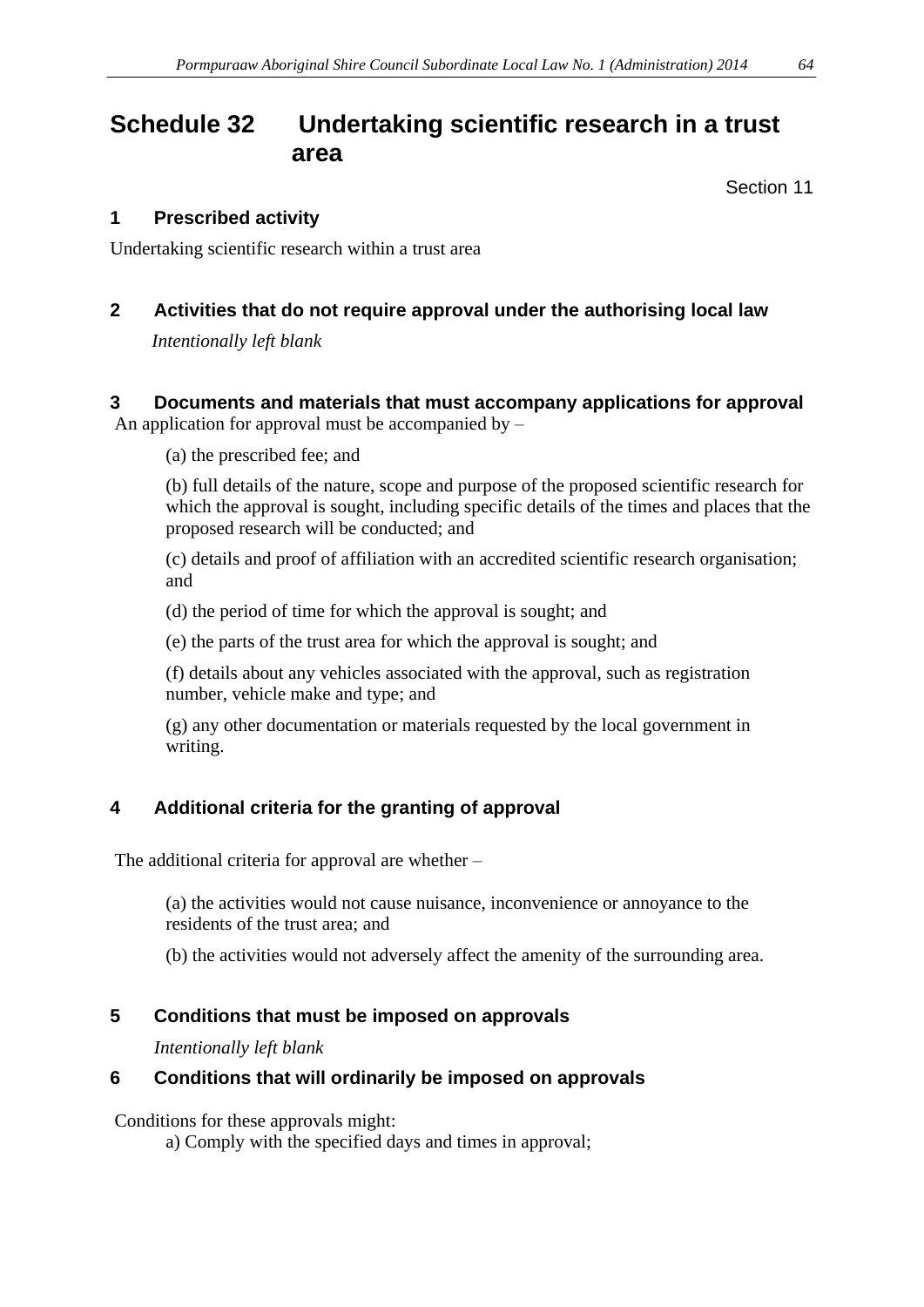b) limit the activities authorised by the approval to a single specified location or to a specified area;

c) display the approval in a specified position or to produce the approval for inspection on demand by an authorised person;

d) take specified measures to protect the safety of persons who may be involved in, or affected by, the activities authorised by the approval;

e) take out insurance against personal injury or property damage resulting from activities authorised by the approval on terms of the standard public liability insurance condition;

f) take specified measures to ensure that the activities authorised by the approval do not cause a nuisance;

g) follow any direction given by an authorised person;

h) enter into an agreement in relation to the intellectual property rights to the research;

i) comply with the local government's local laws and applicable policies as relevant to the applicant; and

j) comply with the laws of the State of Queensland and Commonwealth of Australia.

#### **7 Term of approval**

The term of the approval shall be the term stated in the approval.

#### **8 Term of renewal of approval**

The term of a renewal of the approval shall be the term stated in the renewal**.**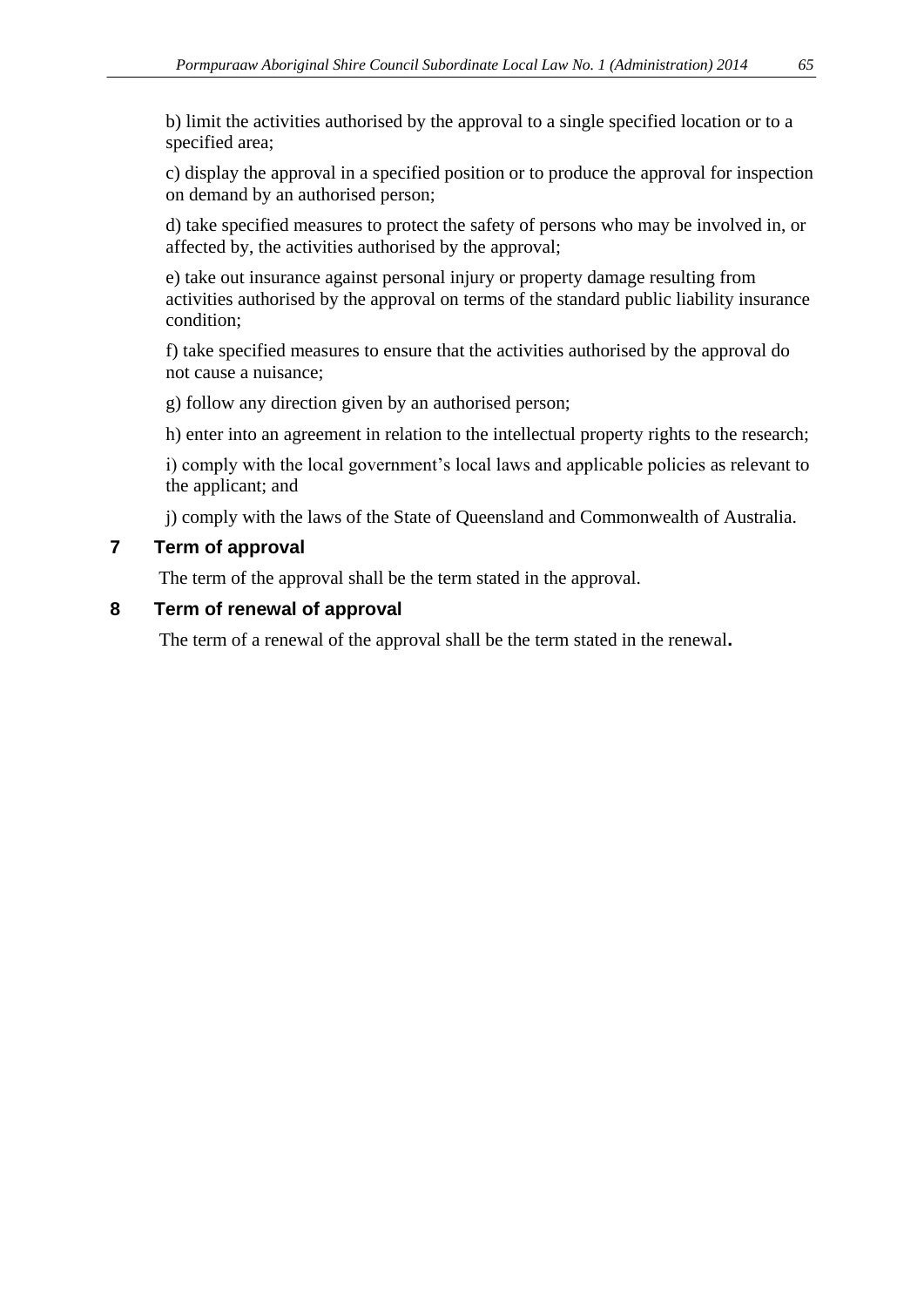# <span id="page-65-0"></span>**Schedule 33 Camping within a camping site in a trust area**

Section 11

#### **1 Prescribed activity**

Camping within a camping site in a trust area

# **2 Activities that do not require approval under the authorising local law**

*Intentionally left blank*

#### **3 Documents and materials that must accompany applications for approval**

An application for approval must be accompanied by  $-$ 

(a) the prescribed fee; and

- (b) details about whether the applicant is a resident of the local government area;
- (c) the period of time for which the approval is sought; and

(d) details about any vehicles associated with the approval, such as registration number, vehicle make and type; and

(e) any other documentation or materials requested by the local government in writing.

## **4 Additional criteria for the granting of approval**

The additional criteria for approval are whether –

(a) the approval would not cause nuisance, inconvenience or annoyance to the residents of the trust area; and

(b) the approval would not adversely affect the amenity of the surrounding area;

#### **5 Conditions that must be imposed on approvals**

*Intentionally left blank.*

#### **6 Conditions that will ordinarily be imposed on approvals**

For approvals, the conditions that will ordinarily be imposed on an approval are that the approval holder must –

(a) ensure all rubbish must be removed by the camper or placed in receptacles provided; and

(b) ensure camping sites are kept in a clean and tidy state; and

(c) ensure compliance with total fire bans imposed by authorised persons; and

(d) ensure plants, animals and natural and cultural resources are not be disturbed or damaged; and

(e) ensure wildlife is not fed, and food must not be left in a place where it can be scavenged; and